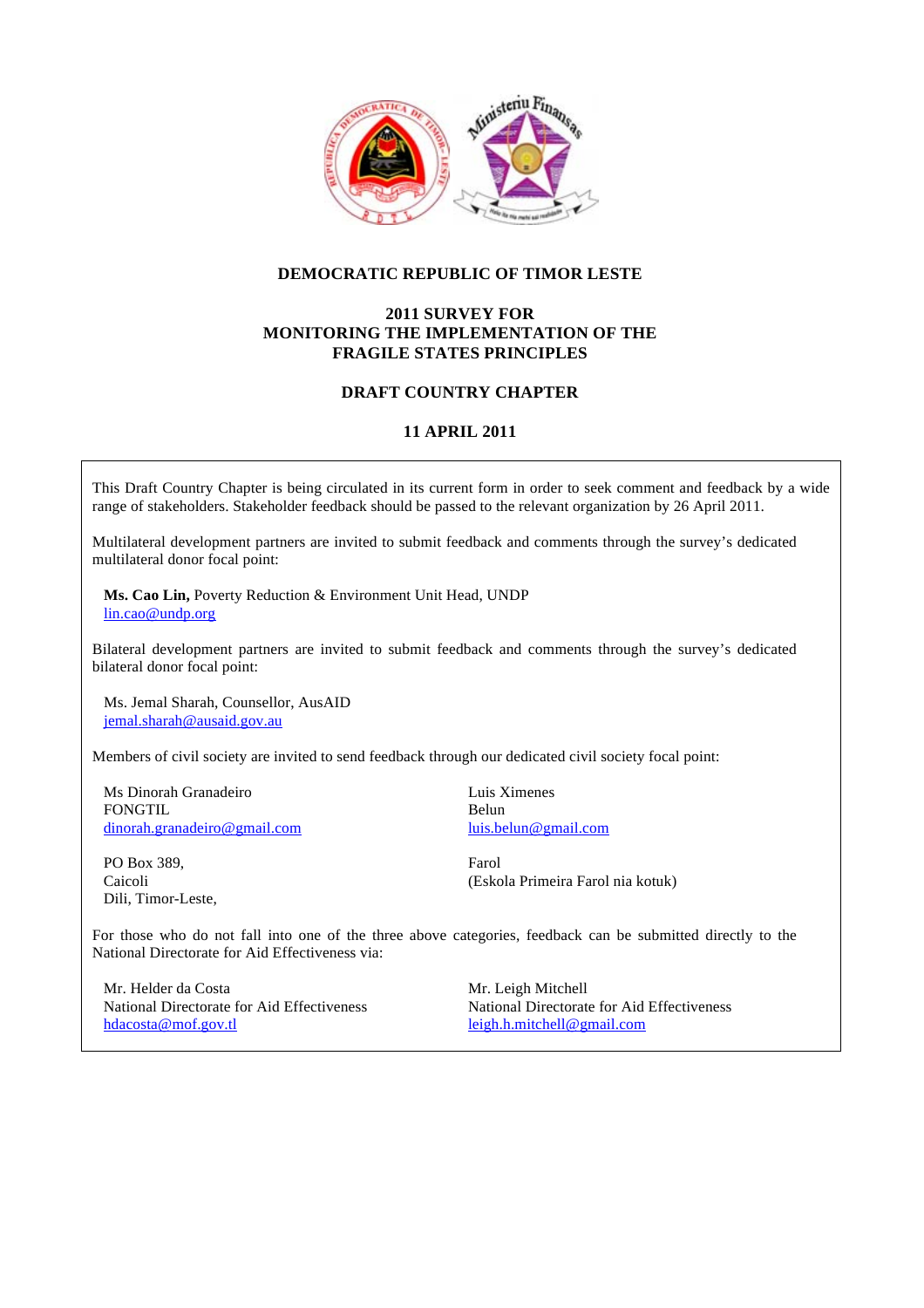# **LIST OF TABLES**

- Table 1. Economic Growth 2002 2012
- Table 2. Changing National Priorities (2008-2011)<br>Table 3. Timor-Leste State Budgets 2002-2011
- Timor-Leste State Budgets 2002-2011
- Table 4. Rising Wage Inflation 2007 2010
- Table 5. Development Assistance Support to Parliament
- Table 6. Risk to Stability Matrix
- Table 7. Development Partner Projects

#### **CHARTS**

- Chart 1. Timeline of significant events since the 1999 Referendum<br>Chart 2 Country System Components
- Country System Components
- Chart 3. The Current Framework for Donor Coordination
- Chart 4. ODA to Timor-Leste 1998-2015

#### **BOXES**

- Box 1. The changing context of international development policy: Implications for Timor-Leste
- Box 2. The National Priorities Process 2008-2011
- Box 3. Public Procurement in Timor-Leste
- Box 4. Education and Rural Development

#### **MAPS!**

Map 1. Map of Timor-Leste

#### **ANNEXES**

- A The Principles for Good International Engagement in Fragile States and Situations B Methodology for this Country Chapter C Statistical Annex D Bibliography E Definitions F Timor-Leste Timeline G Timor-Leste at a Glance
- H Timor-Leste MDG Fact Sheet
- I Donor Response Traffic Light

#### **ACRONYMS!AND!ABBREVIATIONS!**

| ADB          | <b>Asian Development Bank</b>               |
|--------------|---------------------------------------------|
| AMP          | Alliance of Parliamentary Majority          |
| <b>ASEAN</b> | Association of Southeast Asian Nations      |
| <b>CPIA</b>  | Country policy and institutional assessment |
| <b>ETDA</b>  | East Timor Development Agency               |
|              |                                             |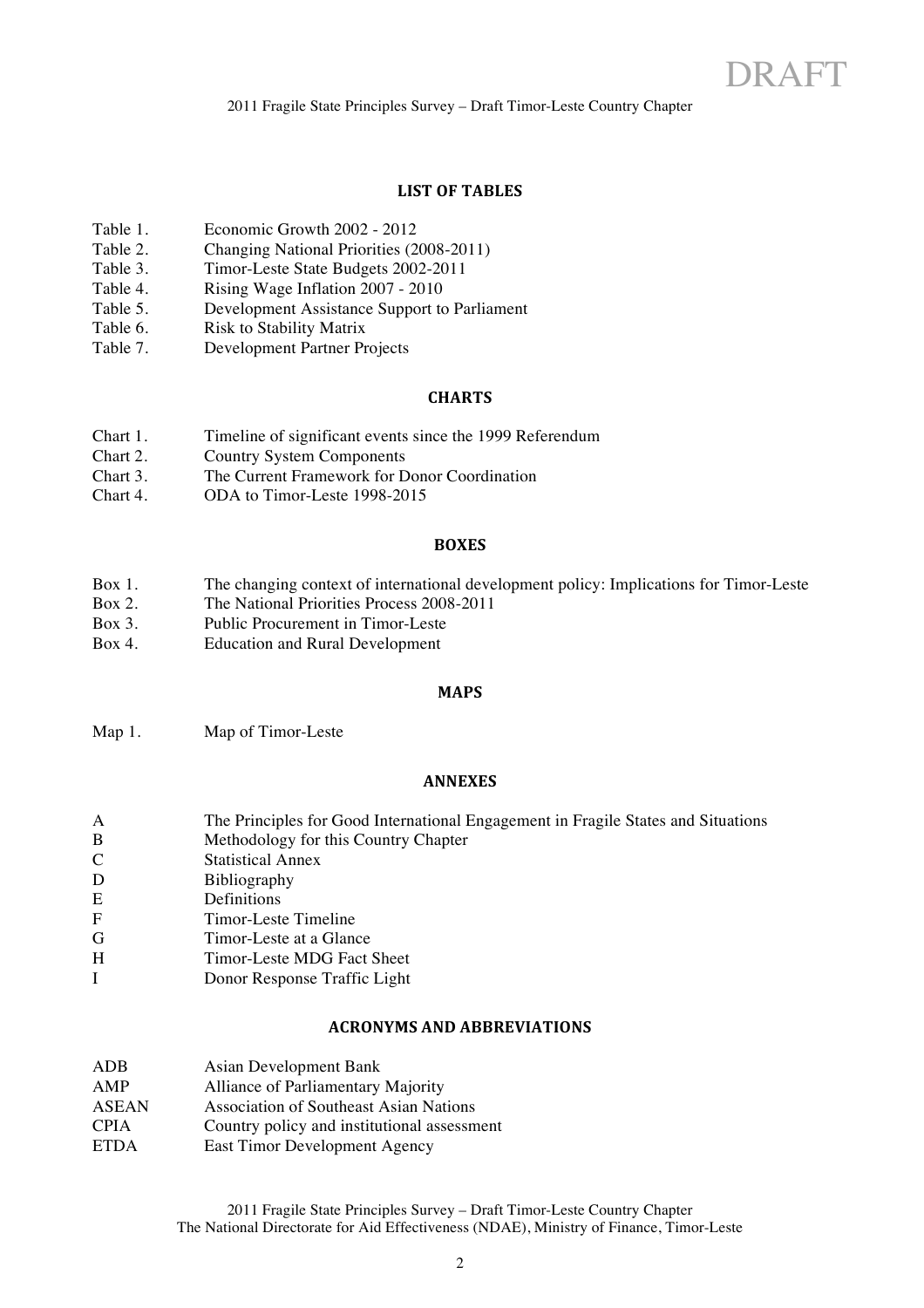2011 Fragile State Principles Survey – Draft Timor-Leste Country Chapter

| EU            | European Union                                            |
|---------------|-----------------------------------------------------------|
| <b>F-FDTL</b> | Timor-Leste Defence Forces                                |
| <b>GDP</b>    | Gross domestic product                                    |
| <b>GNI</b>    | Gross national income                                     |
| GoTL          | Government of Timor-Leste                                 |
| <b>IDP</b>    | Internally displaced persons                              |
| <b>IDPBSB</b> | International Dialogue on Peacebuilding and Statebuilding |
| <b>IMF</b>    | <b>International Monetary Fund</b>                        |
| <b>MDG</b>    | Millennium Development Goals                              |
| <b>MTEF</b>   | Medium term expenditure framework                         |
| <b>NGO</b>    | Non-governmental organisation                             |
| <b>ODA</b>    | <b>Official Development Assistance</b>                    |
| <b>OECD</b>   | Organisation for Economic Co-operation and Development    |
| <b>PFM</b>    | Public financial management                               |
| PNTL          | <b>Timor-Leste National Police</b>                        |
| <b>SDP</b>    | Strategic Development Plan                                |
| <b>SWAP</b>   | Sector-wide approach                                      |
| <b>TFET</b>   | <b>Transitional Fund for East Timor</b>                   |
| <b>UNDAF</b>  | United Nations Development Assistance Framework           |
| <b>UNMIT</b>  | United Nations Integrated Mission in Timor-Leste          |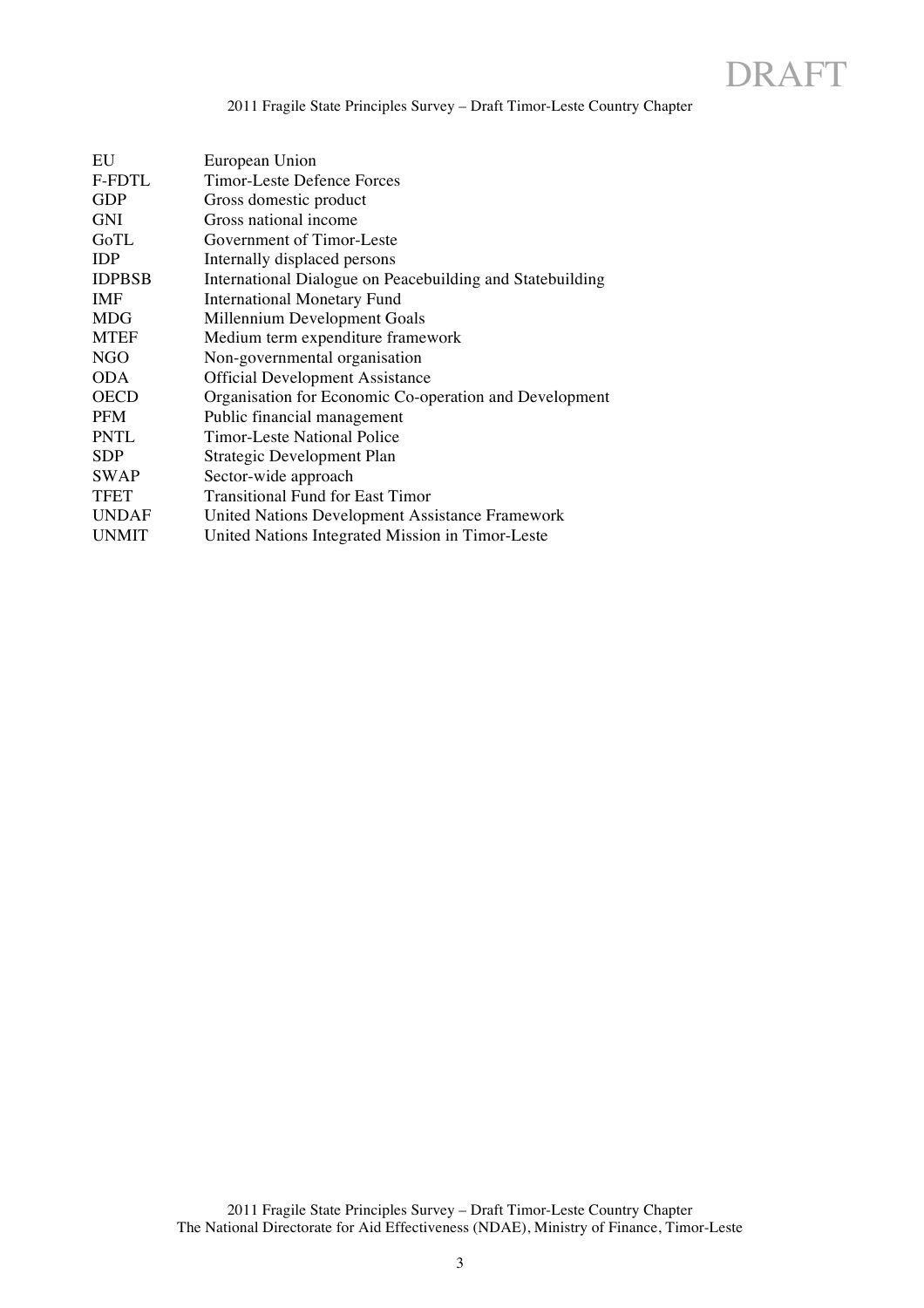

### **MAP 1. MAP OF TIMOR-LESTE**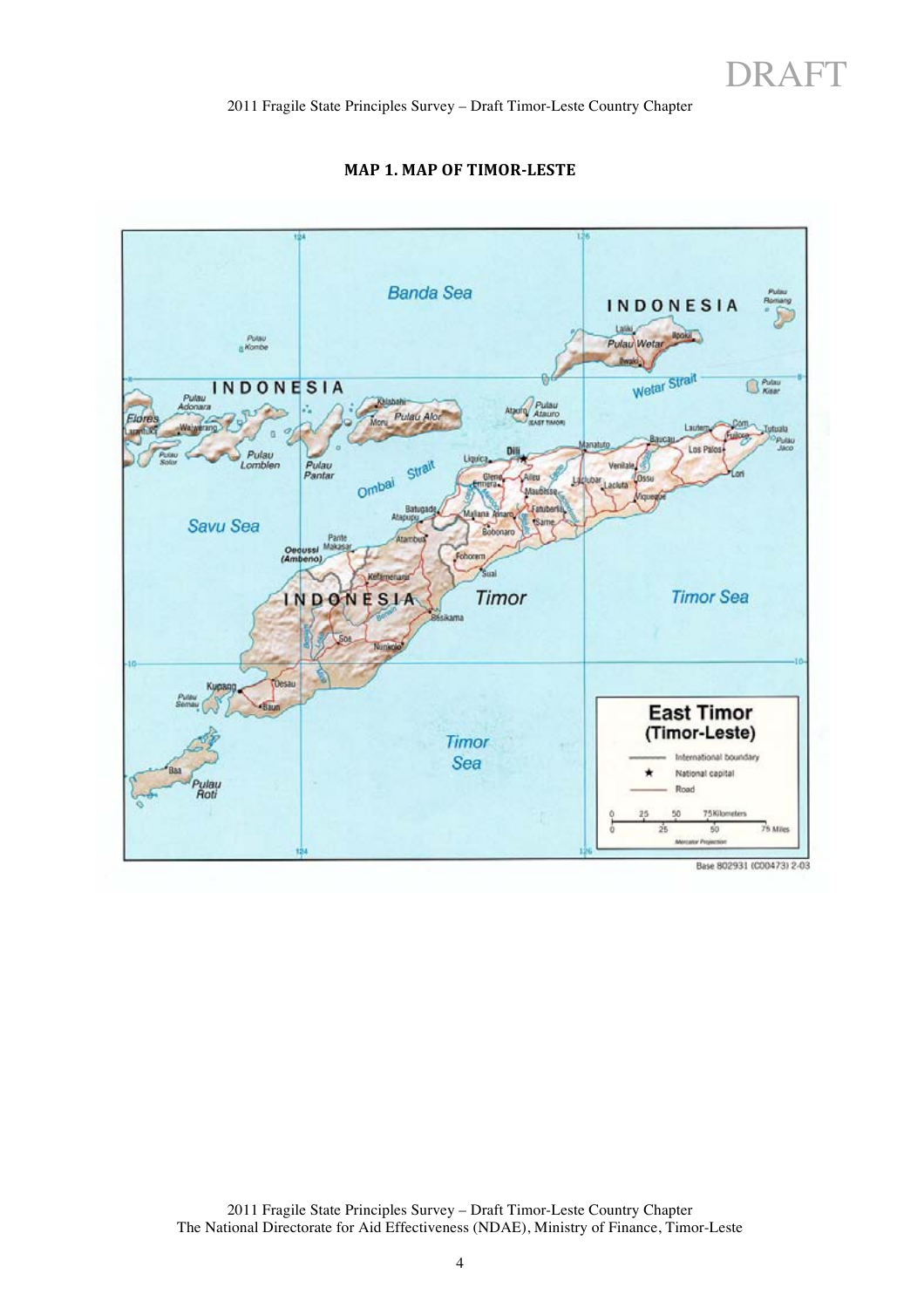#### **FOREWORD**

*H.E. Prime Minister Kay Rala Xanana Gusmão*

### **PREFACE**

*H.E. Minister of Finance, Emilia Pires, Chair of the 2011 Fragile States Principles Survey Round*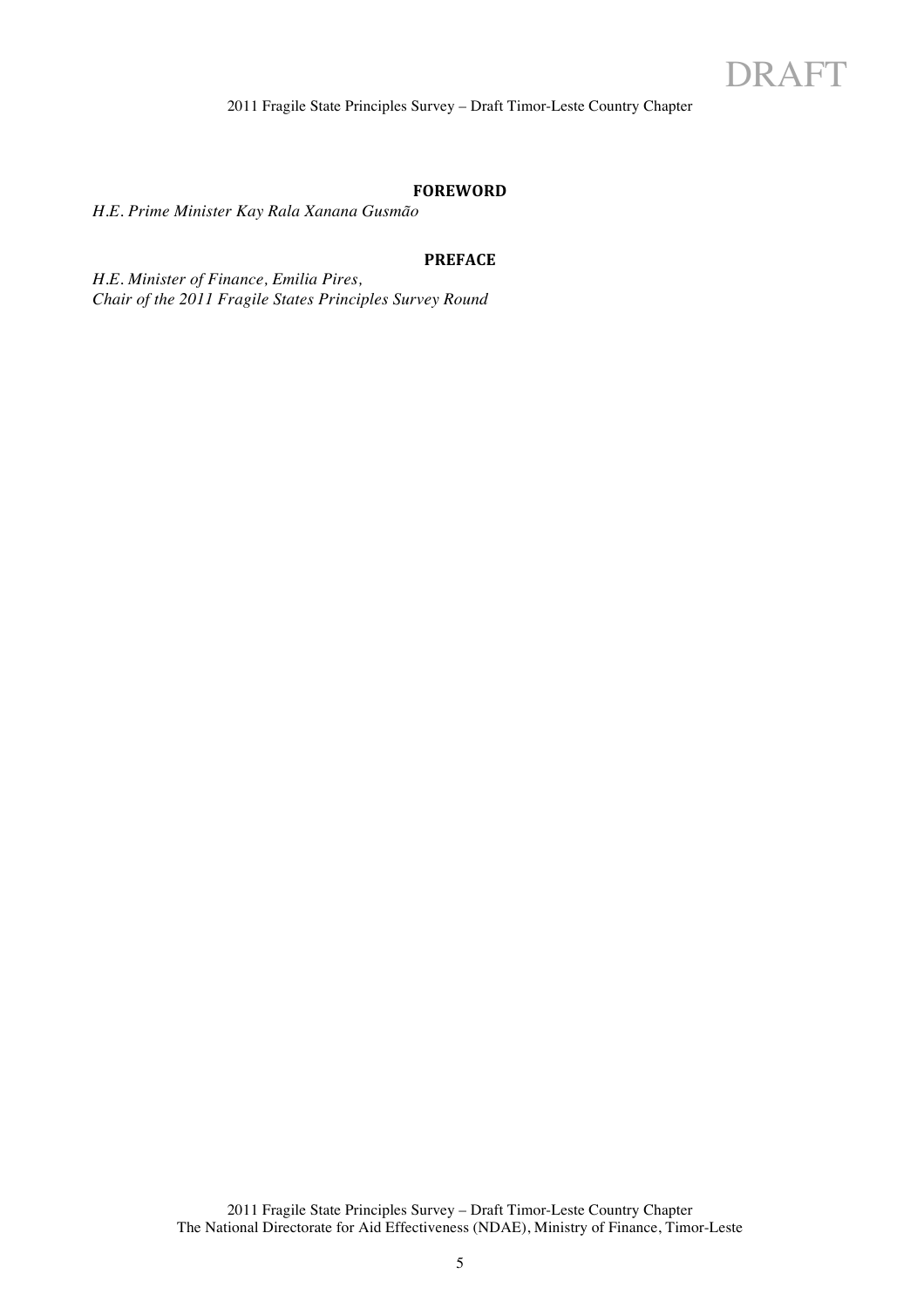# **ACKNOWLEDGEMENTS**

This draft Country Report is part of the 2011 Fragile States Principles (FSPs) Monitoring Survey, which is supported by the Organisation for Economic Co-operation and Development (OECD).

The final report will be made available in English, Tetum and Portuguese. The report has been prepared by Mr Gregory Wilson (the consultant), under the responsibility of the National Coordinator, Dr. Helder da Costa and Mr. Leigh Mitchell with inputs from the Survey's International Focal Points, Ms. Jemal Sharah (Counsellor, AusAID), Ms. Cao Lin (UNDP) and by the OECD who contributed to the data and statistical analysis.

This report was prepared on the basis of the multi-stakeholder consultation held on 17 March 2011 in Dili, Timor-Leste which was facilitated by Dr Rui Gomes (UNDP); and initial and follow-up interviews and focus group discussions conducted by Mr Gregory Wilson; and comments received on the first draft, both in writing and in follow up consultations. As such, it reflects the views of the main stakeholders in Timor-Leste rather than the author's or OECD analysis.

The Government of Timor-Leste and the OECD wish to thank all the national and international stakeholders who have contributed to the consultations. This report could not have been prepared without the valuable inputs and views contributed by those within Government, the international community and civil society. It is hoped that the findings of this report will help strengthen international engagement and aid effectiveness in Timor-Leste. The combined findings of the  $2<sup>nd</sup>$  round of the Fragile States Principles Monitoring Survey (2011) measures progress on application of the FSPs over time, and results will be presented at the 4<sup>th</sup> High Level Forum on Aid Effectiveness in Busan, South Korea November - December 2011.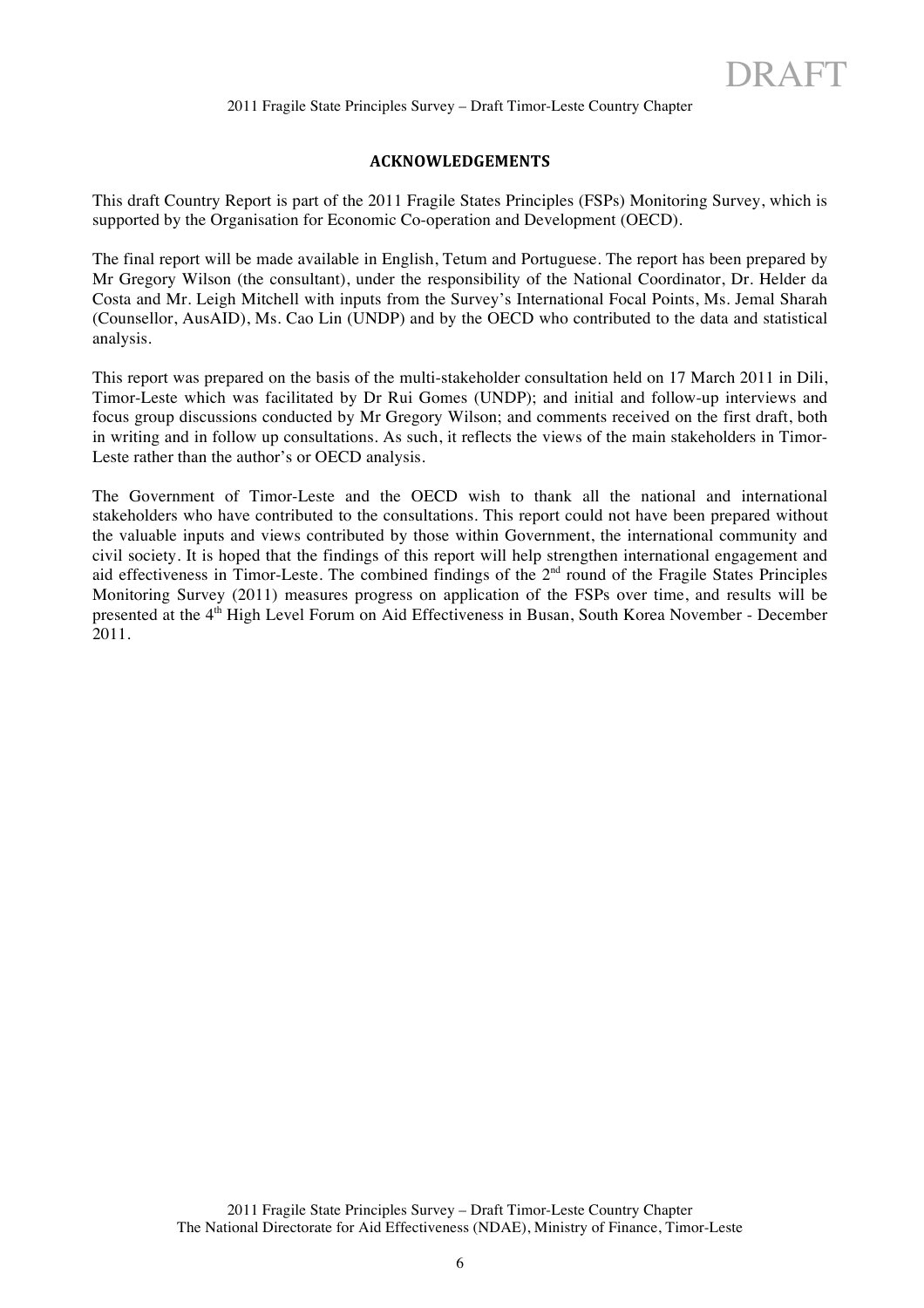#### **INTRODUCTION**

The Fragile States Monitoring Survey consultations in Dili, Timor-Leste on 17 March 2011 brought together Government officials, development partners and civil society for a review of international engagement and support to Timor-Leste. The meeting concluded that, while development assistance has made significant contributions to peacebuilding and statebuilding, more is required to improve the effectiveness and impact of development partner engagement. In particular, the Government has identified a new national vision and prepared a longer term Strategic Development Plan (SDP) to address the changing nature of development challenges in Timor-Leste. The Government of Timor-Leste (GoTL) and development partners might consider this an appropriate time to revise the current partnership model to ensure that aid can be configured to support longer-term objectives. This report examines a number of ways in which this can be achieved

Since the last survey in 2009, the GoTL has developed its capacity to coordinate and manage international support. As Timor-Leste moves towards a medium-term planning framework the Government and development partners now should consider to further strengthen this capacity, to encourage further the Government to take full leadership of the development process. Such a shift will require further strengthening of existing coordination mechanisms and bodies, both at the centre and outside, and a carefully considered incremental approach to improving the capacity of country systems.

The priority actions set out in Part II of the report provide a number of suggestions on how to strengthen existing partnerships and some specific actions that GoTL, development partners and other stakeholders can work on together to advance the development agenda for the benefit of Timor-Leste's citizens.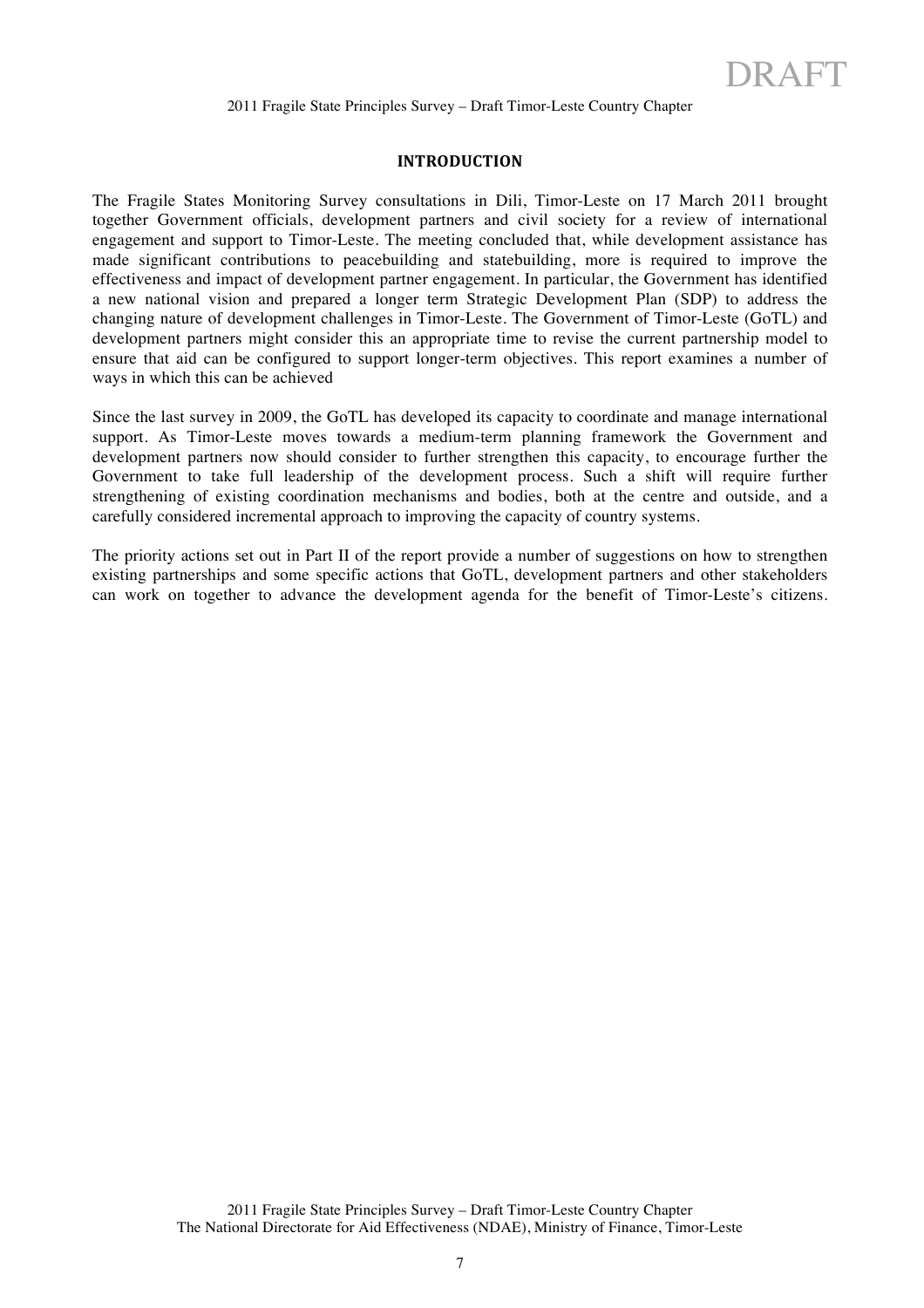# **Summary Findings Table**

| <b>PRINCIPLES</b>                     | 2009<br><b>FINDINGS</b>                                                                                                                                                                                                                                                                                  | 2009 PRIORITY<br><b>ACTIONS</b>                                                                                                                                                                                                                                        | 2011 FINDINGS                                                                                                                                                                                                                                                                                                                                                                                                                                                                                                    | 2011 PRIORITY<br><b>ACTIONS</b>                                                                                                                                                                                                             |
|---------------------------------------|----------------------------------------------------------------------------------------------------------------------------------------------------------------------------------------------------------------------------------------------------------------------------------------------------------|------------------------------------------------------------------------------------------------------------------------------------------------------------------------------------------------------------------------------------------------------------------------|------------------------------------------------------------------------------------------------------------------------------------------------------------------------------------------------------------------------------------------------------------------------------------------------------------------------------------------------------------------------------------------------------------------------------------------------------------------------------------------------------------------|---------------------------------------------------------------------------------------------------------------------------------------------------------------------------------------------------------------------------------------------|
| Take context as the<br>starting point | International<br>engagement is based<br>on sound political and<br>social analysis. The<br>ever-evolving context<br>creates a lack of a<br>shared vision and a<br>coherent path towards<br>sustainable<br>development due to<br>project fragmentation<br>and "Dili-centric" focus.                        | • Make improvements to<br>sharing the analyses of<br>context through a<br>common diagnostic with<br>national stakeholders<br>Adopt an agreed<br>ongoing consultation<br>process to map changes<br>in context                                                           | • All stakeholders<br>recognize the<br>importance of taking<br>context as a starting<br>point - some clear<br>differences of opinion<br>on prospects for<br>growth<br>■ 3 successive years<br>without conflict yet<br>increasingly<br>unpredictable global<br>economy and aid<br>environment<br>Recent stability has<br>presented new<br>challenges for GoTL<br>and development<br>partners. Time to<br>think 'outside the box'<br>as Timor-Leste<br>graduates from a<br>post-conflict to a<br>development state | A renewed focus on<br>results driven<br>development<br>solutions<br>Increased focus on<br>joint analysis and<br>assessments<br>Increased dialogue<br>on the implications of<br>the new SDP                                                  |
| Do no harm                            | There is competition<br>for staff between<br>donors and the<br>government. Risk<br>developing a<br>governance system<br>beyond sustainable<br>means. The risk of a<br>rural-urban divide in<br>aid and a too narrow<br>focus on central<br>institutions leaving<br>aside a more inclusive<br>approach to | Increase investment in<br>rural areas, and develop<br>"Timor-appropriate"<br>systems of governance<br>Reduce salary<br>differentials between<br>international<br>organizations and<br>government<br>Support credible<br>research on the impact<br>of the international | ■ Need for donors to<br>better understand the<br>depth and breadth of<br>local politics<br>• Impact of the<br>simultaneous pursuit<br>of different<br>governance systems<br>• Inflationary impact<br>that competition from<br>international agencies<br>has had on local                                                                                                                                                                                                                                         | - Development<br>partners improve<br>induction of their staff<br>- Development<br>partners need to<br>conduct credible<br>research into the<br>impacts of the<br>international<br>community on the<br>local economy<br>- Develop Government |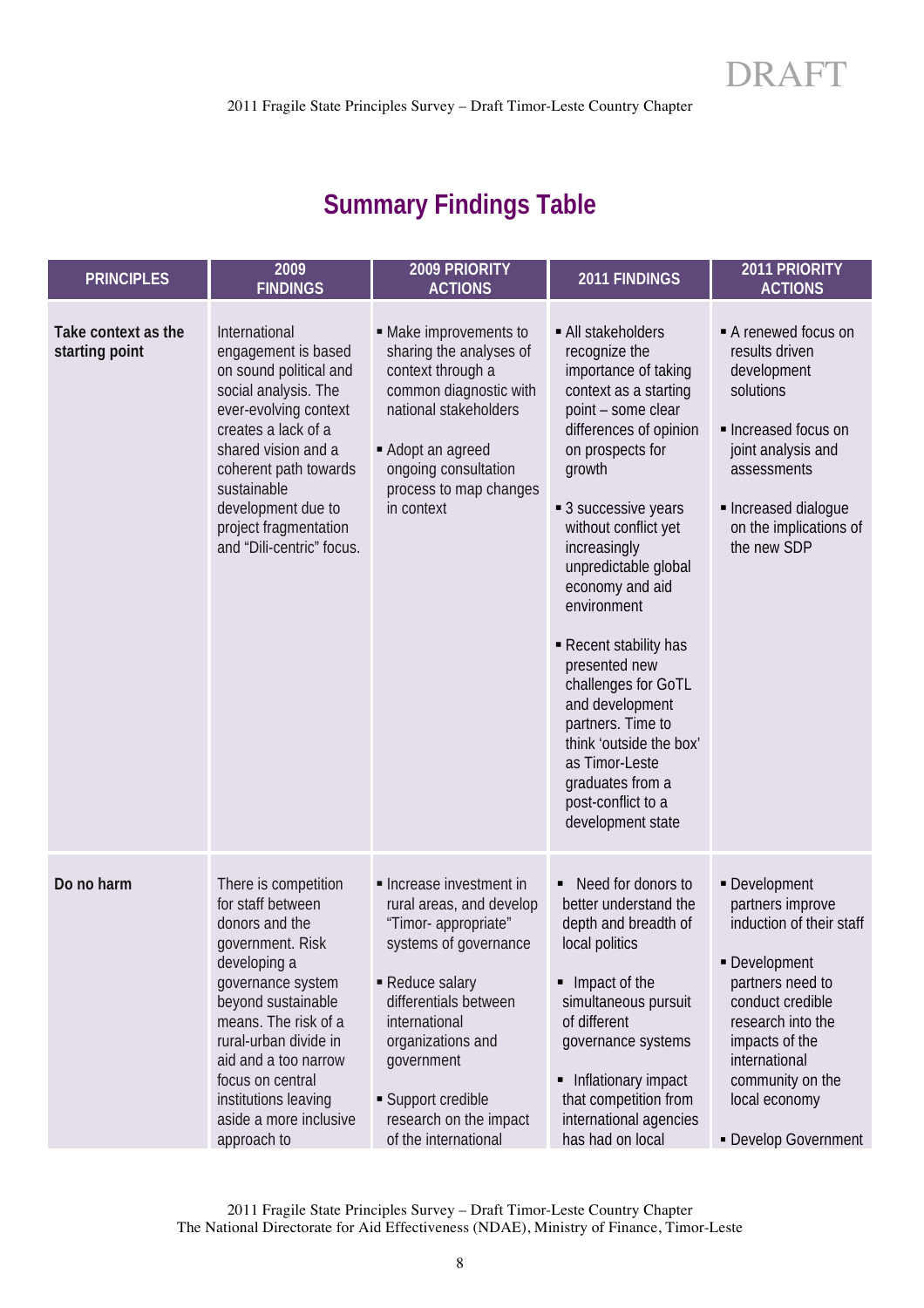# 2011 Fragile State Principles Survey – Draft Timor-Leste Country Chapter

|                                                       | development was<br>highlighted.                                                                                                                                                                                                                                                                         | community on the local<br>economy.                                                                                                                                                                                                                                                                                         | wages<br>• UNMIT Transition<br>could have major<br>impact                                                                                                                                                                                                                                                                                                                                                                                                                                                                                                                           | policy on the use of<br>consultants in the<br>civil service                                                                                                    |
|-------------------------------------------------------|---------------------------------------------------------------------------------------------------------------------------------------------------------------------------------------------------------------------------------------------------------------------------------------------------------|----------------------------------------------------------------------------------------------------------------------------------------------------------------------------------------------------------------------------------------------------------------------------------------------------------------------------|-------------------------------------------------------------------------------------------------------------------------------------------------------------------------------------------------------------------------------------------------------------------------------------------------------------------------------------------------------------------------------------------------------------------------------------------------------------------------------------------------------------------------------------------------------------------------------------|----------------------------------------------------------------------------------------------------------------------------------------------------------------|
| Focus on<br>statebuilding as the<br>central objective | There is a risk of<br>undermining broader<br>capacity development<br>through narrow<br>international technical<br>assistance and a need<br>for better sequencing<br>of capacity<br>development and<br>support to not only the<br>executive but also<br>oversight and<br>accountability<br>institutions. | Strengthening the focus<br>of line ministries on<br>improving service<br>delivery<br>- Develop a national<br>capacity-strengthening<br>strategy. Strengthen the<br>roles of the Parliament,<br>civil society and the<br>media as checks and<br>balances<br>Focus not only on<br>statebuilding but also<br>nation-building. | All agree that<br>п<br>peacebuilding and<br>statebuilding should<br>be considered<br>critical to lasting<br>peace and<br>development.<br>Few respondents<br>٠<br>directly challenged<br>development<br>partner approaches<br>to integrating<br>statebuilding into<br>development<br>agendas and<br>strategies<br>Assistance may not<br>٠<br>be being provided<br>in a manner<br>supporting the<br>balanced<br>strengthening of<br>State institutions<br>Timorese<br>٠<br>leadership<br>demonstrates<br>progress and is<br>developing<br>confidence to<br>manage potential<br>crises | Strengthen all the<br>institutions of the<br><b>State</b><br>• Increase political<br>dialogue around<br>statebuilding issues                                   |
| Prioritize prevention                                 | Prevention is part of<br>most of the<br>programming.<br>However, long-term<br>support for<br>peacebuilding an<br>integrated approach<br>going beyond security<br>is needed.                                                                                                                             | • Promote an integrated<br>approach to peace<br>■ Support the<br>Government's<br>decentralization<br>process.                                                                                                                                                                                                              | - Uncertainty<br>surrounds the issue<br>of decentralization.<br>Importance of<br>understanding<br>Timorese identity<br>• Further national                                                                                                                                                                                                                                                                                                                                                                                                                                           | Consolidate support<br>and strategy for<br>prevention<br>Government and<br>development<br>partners to recommit<br>to specific policies<br>that help reduce the |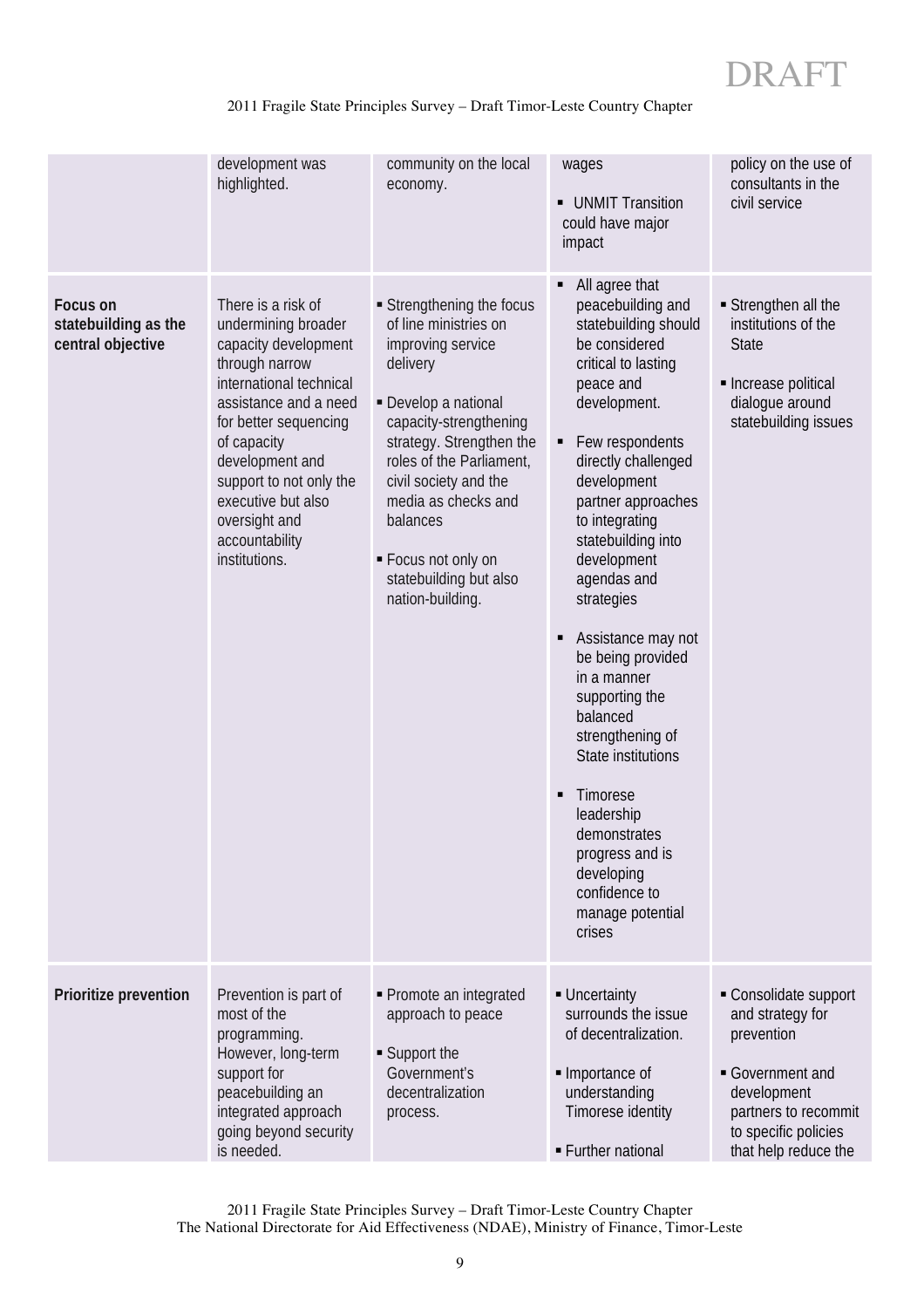# 2011 Fragile State Principles Survey – Draft Timor-Leste Country Chapter

|                                                                                        |                                                                                                                                                                                                                                                                                                       |                                                                                                                                                                                                                         | dialogue to help<br>bridge strong political<br>divisions emerging<br>around this theme<br>· UNMIT withdrawal in<br>2012                                                                                                                                                                                                                                                                                                                    | potential for conflict                                                                                                                                                                                                                                                                                            |
|----------------------------------------------------------------------------------------|-------------------------------------------------------------------------------------------------------------------------------------------------------------------------------------------------------------------------------------------------------------------------------------------------------|-------------------------------------------------------------------------------------------------------------------------------------------------------------------------------------------------------------------------|--------------------------------------------------------------------------------------------------------------------------------------------------------------------------------------------------------------------------------------------------------------------------------------------------------------------------------------------------------------------------------------------------------------------------------------------|-------------------------------------------------------------------------------------------------------------------------------------------------------------------------------------------------------------------------------------------------------------------------------------------------------------------|
| Recognize the links<br>between political,<br>security and<br>development<br>objectives | Donors recognize the<br>links, but mixed views<br>about the effectiveness<br>of the linkages<br>between the 3D's.<br>While "buying peace"<br>in the short run was<br>judged effective, long-<br>term engagement in<br>human rights and<br>justice questions is<br>necessary for<br>sustainable peace. | • Sustain efforts to<br>maintain dialogue and<br>improve co- ordination<br>between diplomatic,<br>development and<br>security actors, even in<br>times of relative stability                                            | Security and<br>development are<br>indeed integrated and<br>reflected in the<br><b>National Priorities</b><br>Process<br>GoTL recognizes<br>links to social justice,<br>welfare and service<br>delivery - particularly<br>for rural populations,<br>and the potential<br>negative impact of<br>poverty on peace and<br>stability.                                                                                                          | - Development<br>partners to<br>demonstrate greater<br>clarity on how they<br>recognize the links<br>between political,<br>security and<br>development<br>objectives<br>• Increased<br>government focus on<br>accountability                                                                                      |
| Promote non-<br>discrimination as a<br>basis for inclusive<br>and stable societies     | Low attention to needs<br>of youths, women, and<br>other vulnerable<br>groups. "Dili-centric"<br>approach enhances<br>rural-urban divide.                                                                                                                                                             | Agree a greater division<br>of labor by sector and/or<br>region to avoid being<br>overly "Dili-centric".<br>Systematize and<br>deepen the dialogue<br>with civil society through<br>the National Priorities<br>process. | Emphasis of<br>٠<br>development<br>partners was<br>skewed towards<br>setting up the<br>institutions of State<br>- a better balance is<br>necessary<br>Support is still<br>٠<br>largely focused on<br>primary education -<br>there is a sense<br>that investment in<br>the tertiary<br>education sector<br>would help in the<br>longer term to<br>address skills and<br>unemployment<br>A more<br>٠<br>comprehensive<br>strategy to develop | Government and<br>development<br>partners to avoid the<br>continuing<br>concentration of<br>resources and efforts<br>on Dili and seek<br>greater unity of effort<br>to address<br>discrimination<br>Government and<br>development<br>partners to<br>systematize and<br>deepen the dialoque<br>with civil society. |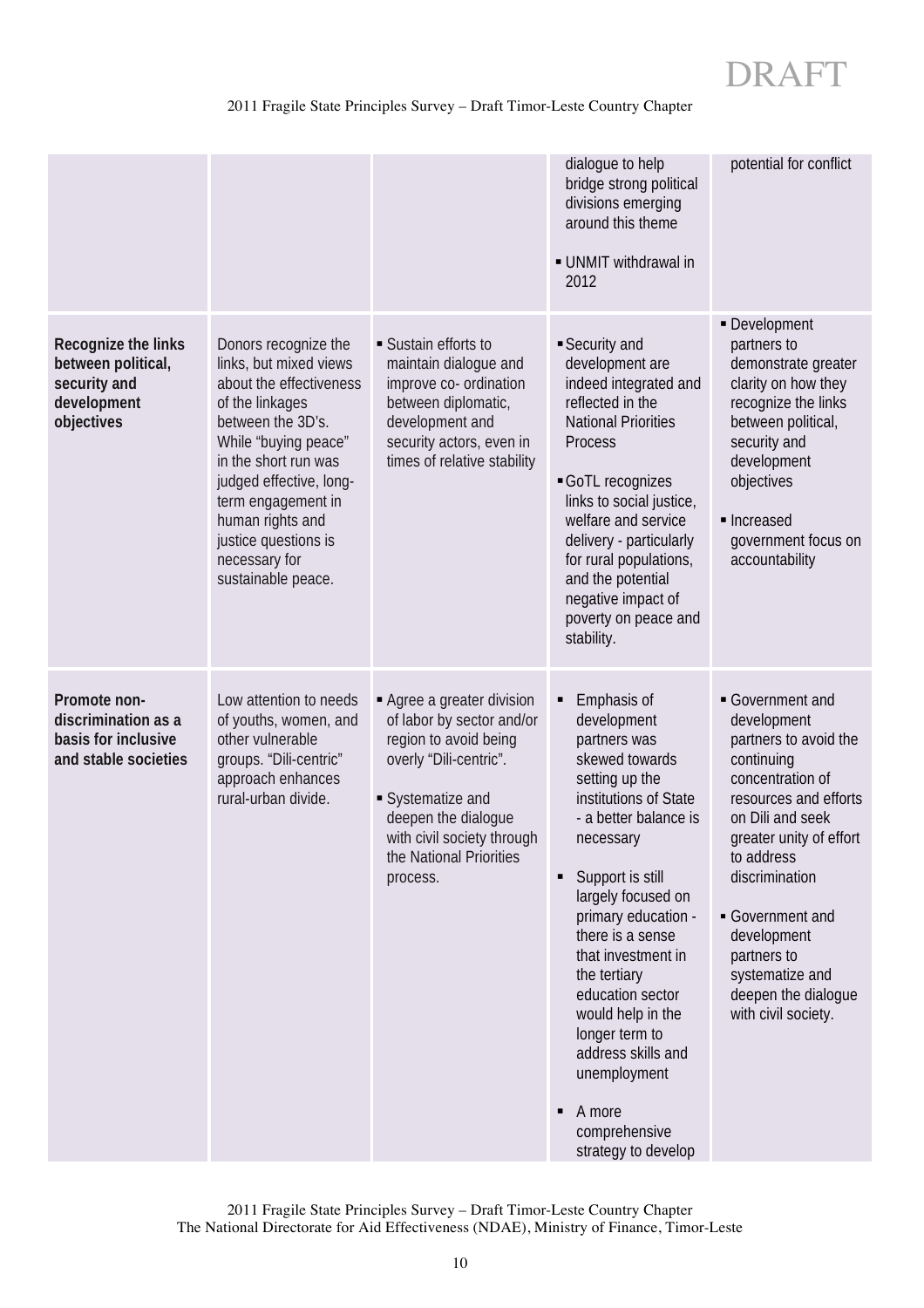# 2011 Fragile State Principles Survey – Draft Timor-Leste Country Chapter

|                                                                              |                                                                                                                                                                                                                                                                                   |                                                                                                                                                                                                                                                                | longer term and<br>sustainable social<br>security system is<br>required                                                                                                                                                                                                                                                                                                                                                                                                                           |                                                                                                                                                                                                                      |
|------------------------------------------------------------------------------|-----------------------------------------------------------------------------------------------------------------------------------------------------------------------------------------------------------------------------------------------------------------------------------|----------------------------------------------------------------------------------------------------------------------------------------------------------------------------------------------------------------------------------------------------------------|---------------------------------------------------------------------------------------------------------------------------------------------------------------------------------------------------------------------------------------------------------------------------------------------------------------------------------------------------------------------------------------------------------------------------------------------------------------------------------------------------|----------------------------------------------------------------------------------------------------------------------------------------------------------------------------------------------------------------------|
| Align with local<br>priorities in different<br>ways in different<br>contexts | Efforts are hampered<br>by the fluidity of the<br>security situation, the<br>absence of a mid- and<br>long-term planning<br>framework and missing<br>flexibility of<br>international actors.<br>Competing donor<br>interests and supply-<br>driven approaches are<br>a challenge. | - Put in place a multi-<br>year, medium-term<br>development<br>framework.<br>Share data on aid<br>programs with<br>development partners<br>and line ministries.<br>Commit to aligning on<br>sector strategies and<br>move over time towards<br>budget support. | <b>General consensus</b><br>٠<br>that the<br>Government had<br>taken a long time to<br>produce the SDP<br><b>National Priorities</b><br>٠<br>Process offered a<br>successful<br>mechanism upon<br>which to bridge the<br>intervening years<br>between conflict<br>and the release of a<br>longer-term strategy<br>Timor-Leste's<br>٠<br>experiences does<br>offer a lesson for<br>other countries<br>seeking to adopt<br>similar approaches<br>to strategic planning<br>coming out of<br>conflict | - Development<br>partners to consider<br>increasing use of<br>country systems<br>- Alignment of<br>development<br>partners programmes<br>with the SDP                                                                |
| Practical co-<br>ordination<br>mechanisms                                    | Despite improvements,<br>there could be more<br>co-ordination. Donors<br>need to define their<br>comparative<br>advantage, pool<br>resources and reduce<br>administrative burdens.                                                                                                | • Clarify the pathway for<br>development partner<br>engagement.<br><b>- Identify mechanisms for</b><br>better high-level co-<br>ordination and dialogue.<br>- Appoint focal point<br>organizations or<br>countries by sector.                                  | Sense that<br>development<br>partners could<br>coordinate more<br>amongst<br>themselves to ease<br>the burden on<br>Government<br>Opportunities have<br>٠<br>been missed to<br>build on ongoing<br>work and to aim for<br>longer, coherent<br>and more<br>comprehensive<br>change                                                                                                                                                                                                                 | - National Directorate<br>for Aid Effectiveness<br>to implement AIMS<br>project<br>- New aid Strategy to<br>clarify roles and<br>coordination<br>processes<br>- Development<br>partners to improve<br>communications |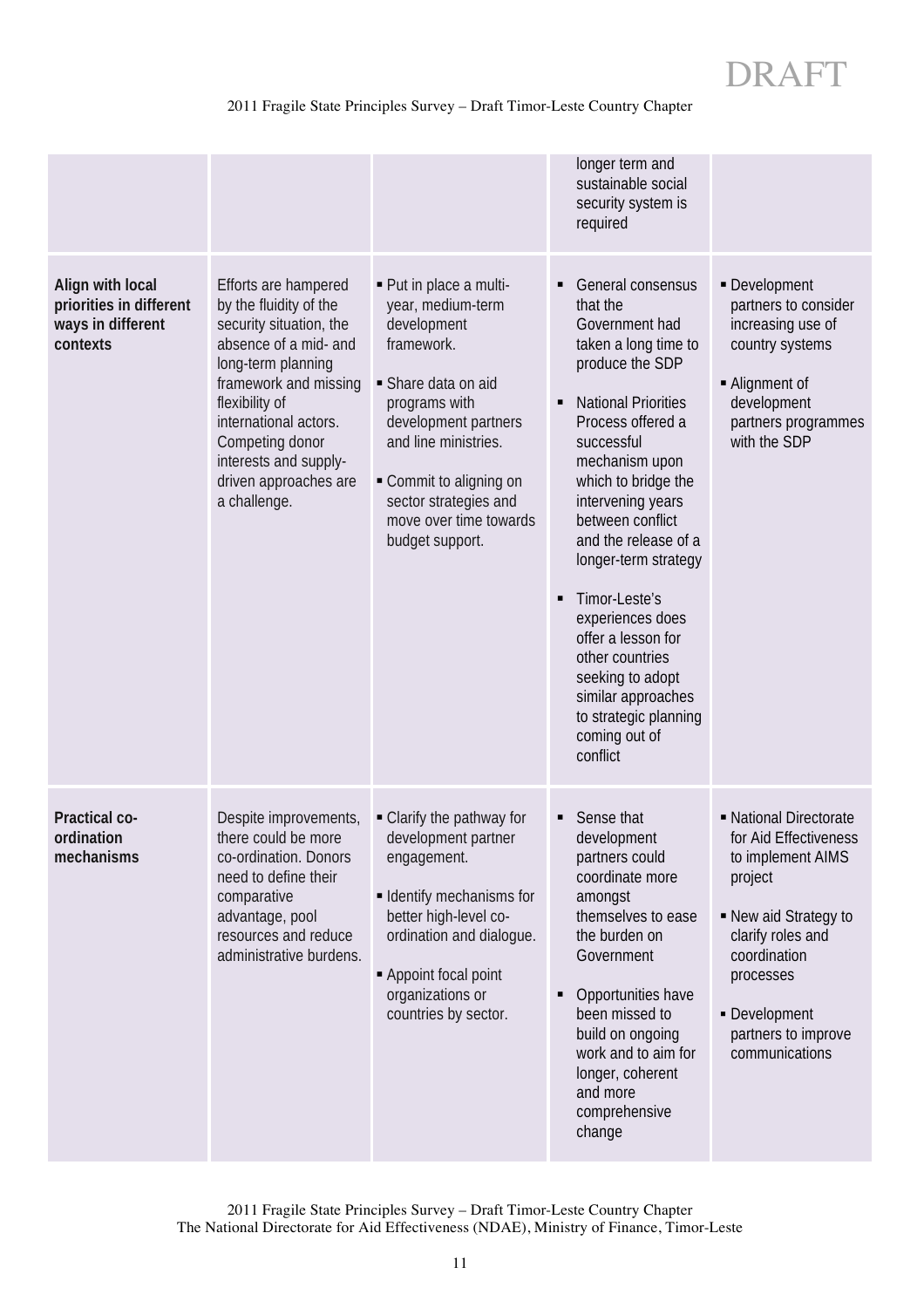# 2011 Fragile State Principles Survey – Draft Timor-Leste Country Chapter

|                                                                         |                                                                                                                                                           |                                                                                                                                                                 | Direct support by<br>$\blacksquare$<br>donors to NGOs for<br>projects without any<br>requirement for<br>NGOs to inform,<br>consult, or link to<br>government can<br>cause problems                                                                                                                                                                                                                                                                                                                                                                                                                                                                |                                                                                    |
|-------------------------------------------------------------------------|-----------------------------------------------------------------------------------------------------------------------------------------------------------|-----------------------------------------------------------------------------------------------------------------------------------------------------------------|---------------------------------------------------------------------------------------------------------------------------------------------------------------------------------------------------------------------------------------------------------------------------------------------------------------------------------------------------------------------------------------------------------------------------------------------------------------------------------------------------------------------------------------------------------------------------------------------------------------------------------------------------|------------------------------------------------------------------------------------|
| Act fast but stay<br>engaged long enough<br>to give success a<br>chance | Short-term budget<br>commitments<br>undermine long-term<br>engagement. Donors<br>have reacted rapidly to<br>crisis, but results<br>depend on flexibility. | Improve rapid response<br>capacity.<br>- Move towards longer-<br>term development, but<br>caution against moving<br>towards "development<br>as usual" too fast. | Government has<br>٠<br>demonstrated its<br>capacity to respond<br>rapidly to a range of<br>short term needs<br>and potential<br>instigators of<br>conflict which has<br>left development<br>partners to focus on<br>longer-term<br>development<br>Donors are still<br>٠<br>regarded as an<br>invaluable<br>component of<br>national<br>humanitarian<br>emergency<br>Even when donors<br>٠<br>are able to make<br>funds available<br>quickly, they are<br>often earmarked for<br>certain projects that<br>are outside<br>Government<br>recovery strategies<br>or are restricted for<br>funding certain<br>aspects of the<br>government<br>strategy | • Maintain rapid<br>response capability<br>- Clarity on Future Aid<br><b>Flows</b> |
| Avoid pockets of<br>exclusion                                           | There is a high rural-<br>urban divide in<br>international engage<br>ment and low focus on                                                                | Support further analysis<br>to understand the root<br>causes of pockets of<br>exclusion and develop                                                             | Participants<br>٠<br>strongly suggests<br>that the "Dili-centric"<br>focus of                                                                                                                                                                                                                                                                                                                                                                                                                                                                                                                                                                     | • The Government and<br>development<br>partners to<br>investigate exclusion        |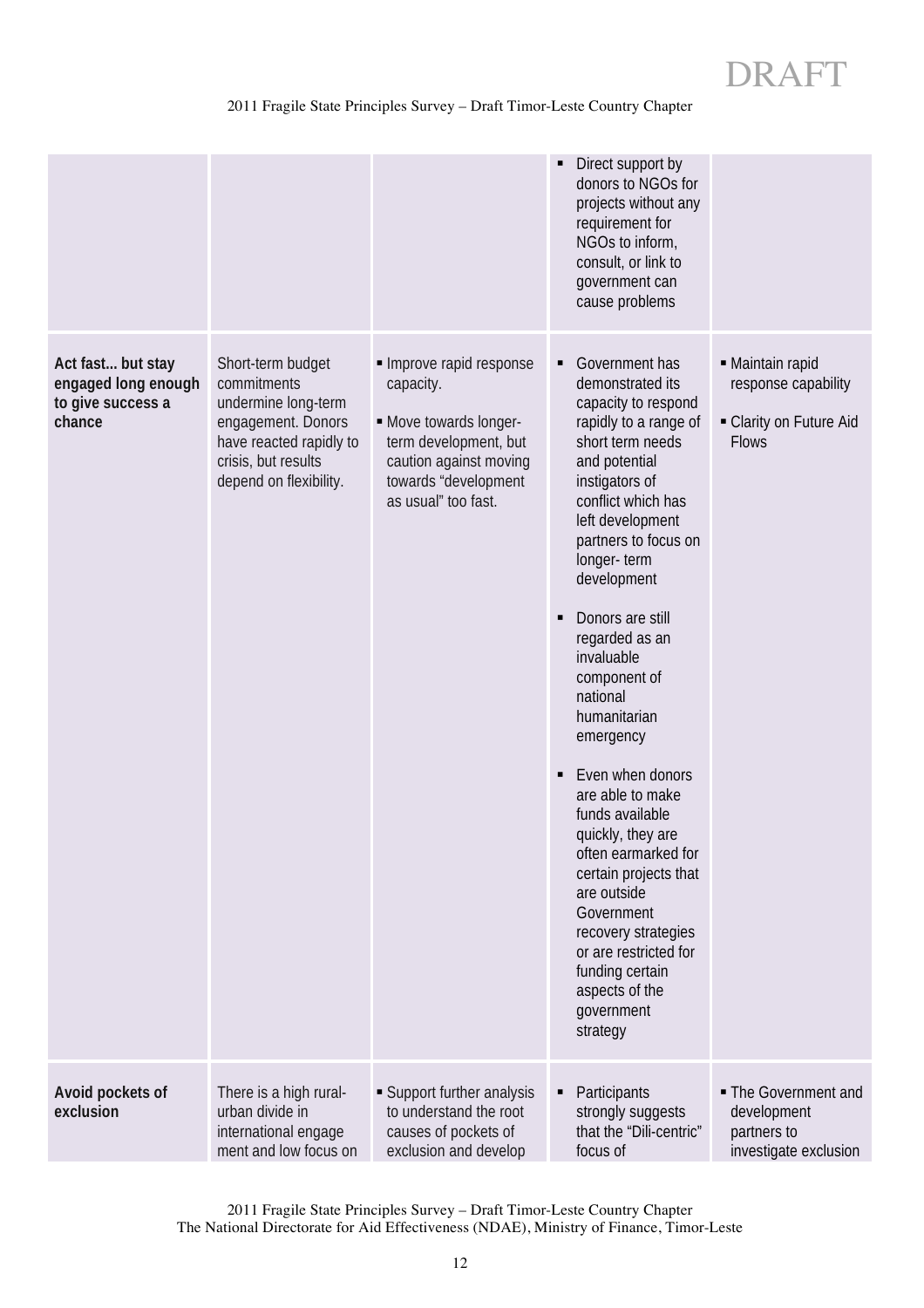|  | the delivery of critical<br>services outside the<br>capital. | appropriate actions. | development efforts<br>may continue to be<br>contributing to<br>societal divisions<br>and widening the<br>rural-urban divide<br>Focus and<br>٠<br>implementation of<br>government<br>services should be<br>more equitable<br>across the rural-<br>urban divide<br>Beginning with<br>٠<br>Pakote Referendum<br>in 2009 and<br>continuing with<br>PDD1 and PPD2<br>throughout 2010<br>and 2011, the<br>Government claims<br>these initiatives<br>have helped to<br>pump some US\$<br>into rural areas<br>while relying on the<br>nascent private<br>sector to implement<br>these projects. | - Development<br>partners in<br>partnership with<br>Government increase<br>support for civil<br>society organizations |
|--|--------------------------------------------------------------|----------------------|------------------------------------------------------------------------------------------------------------------------------------------------------------------------------------------------------------------------------------------------------------------------------------------------------------------------------------------------------------------------------------------------------------------------------------------------------------------------------------------------------------------------------------------------------------------------------------------|-----------------------------------------------------------------------------------------------------------------------|
|--|--------------------------------------------------------------|----------------------|------------------------------------------------------------------------------------------------------------------------------------------------------------------------------------------------------------------------------------------------------------------------------------------------------------------------------------------------------------------------------------------------------------------------------------------------------------------------------------------------------------------------------------------------------------------------------------------|-----------------------------------------------------------------------------------------------------------------------|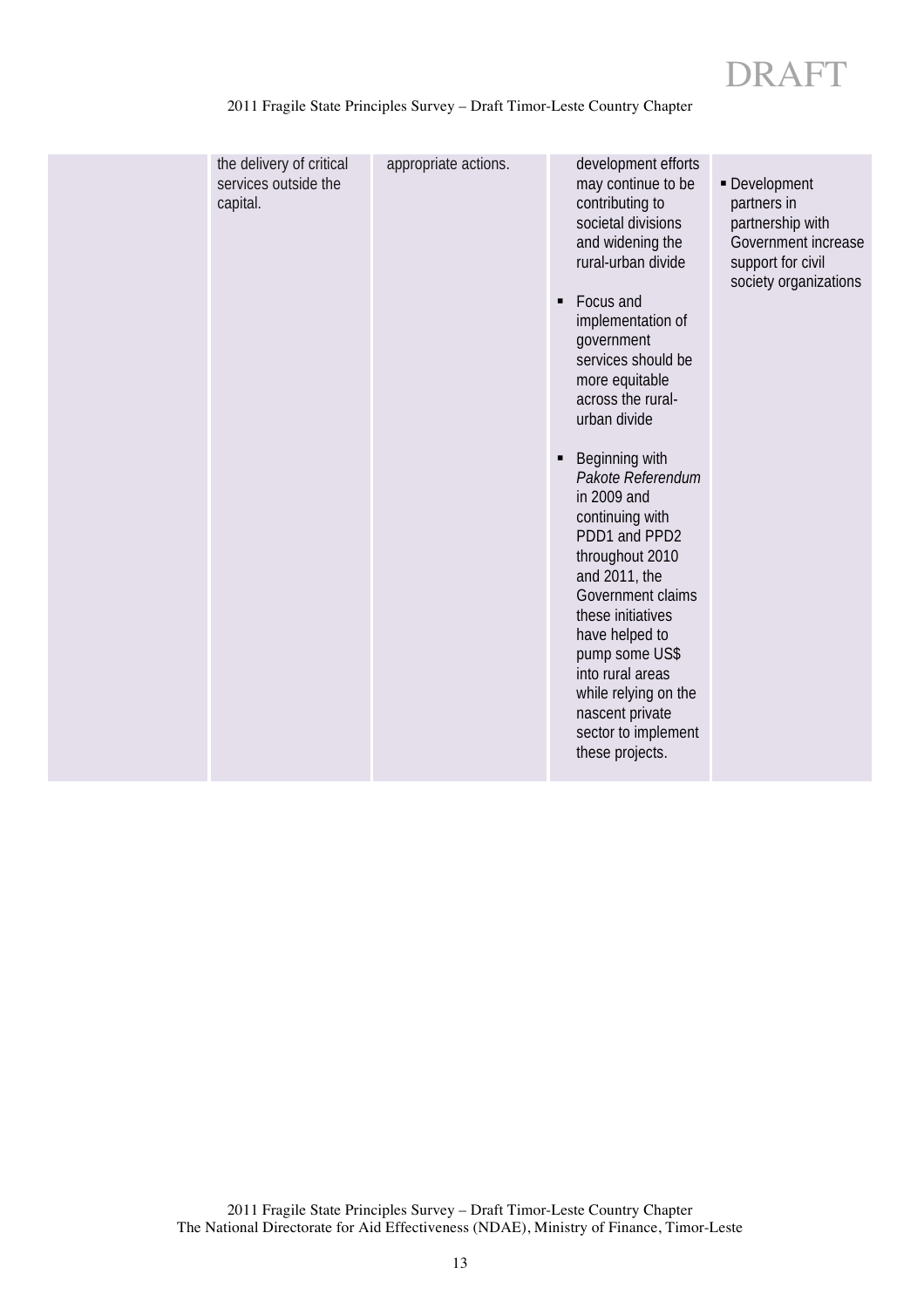# **PRINCIPLE 1. TAKE CONTEXT AS THE STARTING POINT**

THE CURRENT CONTEXT AND MAJOR CHANGES SINCE 2009

1. All stakeholders recognise the importance of taking context as a starting point. However, Timor-Leste, as a young nation, continues to change and evolve very quickly. Since the crisis of 2006, Timor-Leste has weathered the global financial crisis well and has experienced healthy economic growth rates exceeding 12 percent per year<sup>1</sup>. Growth has brought relative prosperity to the streets of Dili and a sense of optimism in the air, suggesting things are moving in the right direction.

| TABLE 1. ECONOMIC GROW TH 2002 - 2012 |      |      |      |      |      |          |         |      |                 |      |           |
|---------------------------------------|------|------|------|------|------|----------|---------|------|-----------------|------|-----------|
| Year                                  | 2002 | 2003 | 2004 | 2005 | 2006 | 2007     | 2008    | 2009 | 2010            | 2011 | 2012      |
| Non-Oil GDP Growth                    | 2.I  |      | 4.4  | 6.1  | $-$  | $\Omega$ | 12<br>. |      | $\Omega$<br>ن ر | つ*   | - 1 米 - 1 |
| <i>*MoF Estimates</i>                 |      |      |      |      |      |          |         |      |                 |      |           |

**TABLE!1.!ECONOMIC!GROWTH!2002!7!2012**

2. Despite past bouts of unrest, the period of recent progress since 2006 has not been interrupted by new episodes of crisis and instability (see Chart 1). However, this recent relative stability has presented new challenges for both the Government and development partners alike. Is Timor-Leste about to turn the corner finally and take its place as a peaceful member of the international community?

#### **CHART 1. TIMELINE OF SIGNIFICANT EVENTS SINCE THE 1999 REFERENDUM**



3. In 2009, the year marking the 10th anniversary since Timor-Leste's referendum on independence, the Government issued a new motto: '*Goodbye Conflict, Welcome Development'*, announcing its arrival as a peaceful developing nation in the ASEAN region. Indeed, Timor-Leste has recently submitted its formal application to join ASEAN during the Indonesian presidency of this regional forum, an act that will have great symbolism not only for Timor-Leste and Indonesia, but also for all the members of this Association.

4. At the same time the world faces increasing uncertainty including climate change, the adverse effects of the world economic recession and serious unrest in the Arab world with oil prices at a 27 month high<sup>2</sup>. Donors are thinking about how to make aid more effective as government budgets have been

<sup>|&</sup>lt;br>|<br>| <sup>1</sup> IMF 2010, Public Financial Management - Performance Report, pg.7

<sup>&</sup>lt;sup>2</sup> Brent crude oil peaked at \$119.79 per barrel and US oil prices were as high as \$103.41 on March 22 2011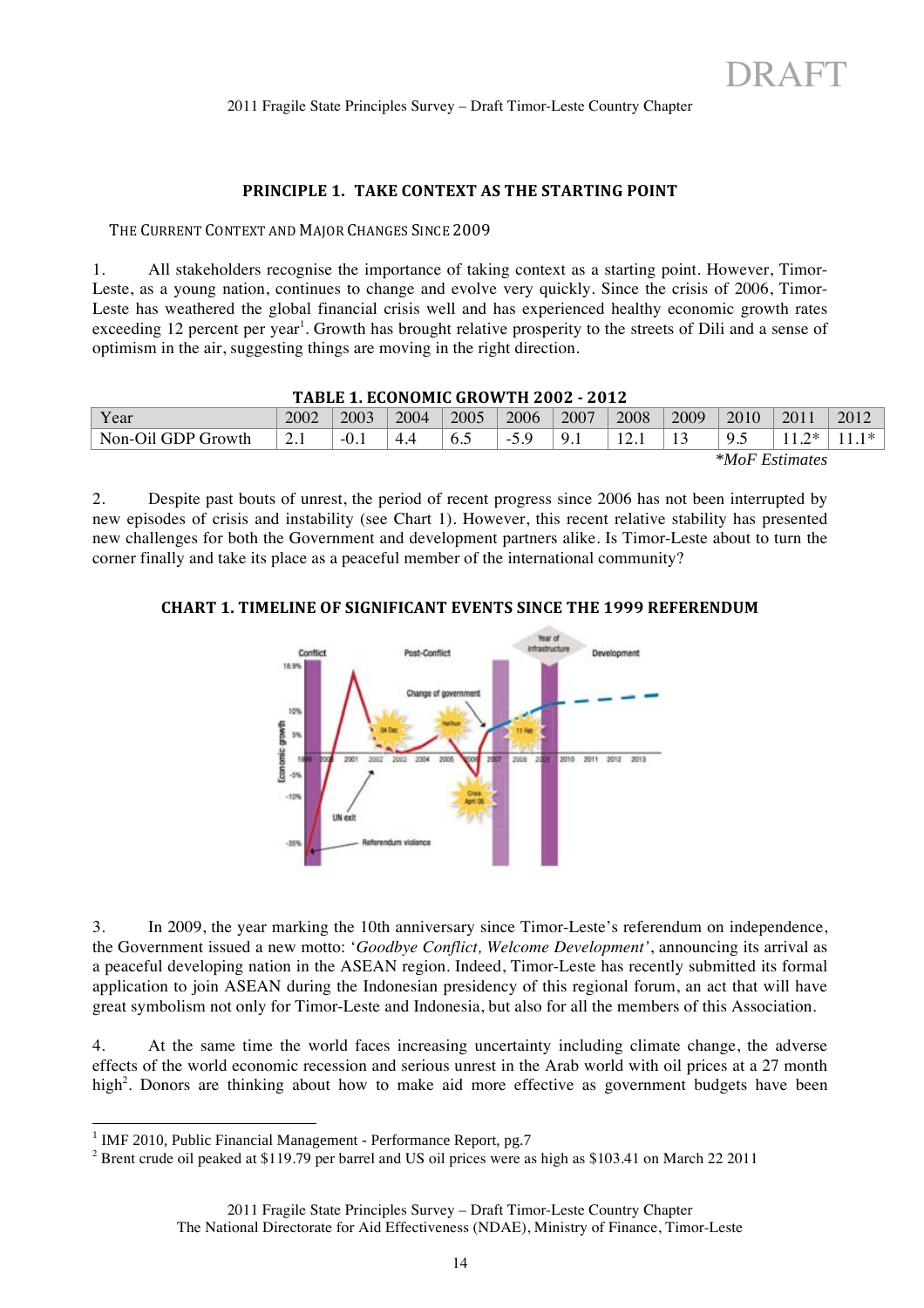squeezed by recession (see Box 1). In addition, surging food and commodity prices are again undermining efforts to tackle global poverty and hunger and threaten regional and global economic growth. Timor-Leste is not immune to this changing context and the success of the much-heralded Strategic Development Plan (SDP), likely to be launched in July 2011, depends in part upon a satisfactory global economic and geopolitical environment.

# **Box 1. The changing context of international development policy: Implications for Timor-Leste**

It is posited by some observers that international development policy is changing. There will be many less poor countries in the future<sup>3</sup> and new countries such as Brazil, China, India, the Arab nations in the Gulf, are breaking up the traditional aid landscape. As a result different aid 'models' linked to commerce may begin to emerge. Already major private foundations such as the Gates Foundation<sup>4</sup> now have considerable size and influence. Private sources of capital—hedge funds, sovereign wealth funds, and other investment vehicles—are a growing source of accessible capital for poorer regions and countries. Private capital flows into Africa reached US\$55 billion last year, almost double the level of aid flows<sup>5</sup>.

There is likely to be less aid money around and increasing demand for value-for-money from foreign taxpayers. Timor-Leste receives approximately \$250 million in aid a year (2010). Separate to this figure, the UN Mission in Timor-Leste (UNMIT) has an approved budget of \$206 million for 2010-11. Yet significant concerns remain about the impact of much of this aid, despite a decade of efforts to address them. In late-2011 the OECD's 4th High Level Forum on Aid Effectiveness (HLF-4) will review achievements from past efforts and agree on priorities for future action to improve the impact of aid. Will there be a continuation of efforts to implement "aid effectiveness" reforms, such as those outlined in the Paris Declaration; or will there be a shift in focus to improving "value for money" from aid, through focussing on investing resources in more cost-effective ways? Are these complimentary or divergent agendas? What might be the implications for Timor-Leste?

5. It is claimed that the SDP will address the central question of how to effectively use the Petroleum Fund to promote the non-oil economy, focusing particularly on infrastructure and other public goods, including power, roads, water supply and sanitation, along with strengthened and integrated rural development, and human capital investment. The judicious combination of investments and parallel strengthening of public administration and good governance is intended to propel the country forward. However, it is a sobering fact that Timor-Leste's ranking in the Global Competitiveness Report 2010 is only 133<sup>rd</sup> out of a total of 139<sup>6</sup>. The International Monetary Fund (IMF) suggests that future competitiveness depends on business-enabling reforms, raising labour skills, and a slower pace of government spending to contain inflationary pressures<sup>7</sup>.

3  $3$  For example the UK is to stop direct aid to 16 countries, including Russia, China and Iraq. In its review of multi lateral aid DFID have also published a list of four organisations that it funds demanding they improve their performance as a matter of absolute urgency. These organisations are UNESCO, FAO, the Commonwealth Secretariat and the International Organisation for Migration. In four other cases the contribution to UK development objectives is so poor that DFID will withdraw core funding altogether. These are four UN Agencies

UN-HABITAT, ILO, UNIDO and UNISDR. DFID note another four UN Agencies are only performing 'adequately' 4 <sup>4</sup> The Gates Foundation now distributes about \$3 billion per year, roughly the same size as the median OECD donor or roughly equal to the global aid programme of Australia <sup>5</sup>

 $<sup>5</sup>$  Noted by Todd Moss from the Centre for Global Development at a February 10th talk hosted by the Development</sup> Policy Centre at the Australian National University's Crawford School.

<sup>&</sup>lt;sup>6</sup> The World Economic Forum has published "The Global Competitiveness Report 2010-2011." The report ranks 139 nations by evaluating the "twelve pillars of competitiveness" grouped into (i) basic requirements, (ii) efficiency enhancers and (iii) innovation and sophistication.

 $7$  IMF 2010, Staff Report for the 2010 Article IV Consultation, prepared by Staff Representatives for the 2010 Consultation with the Democratic Republic of Timor-Leste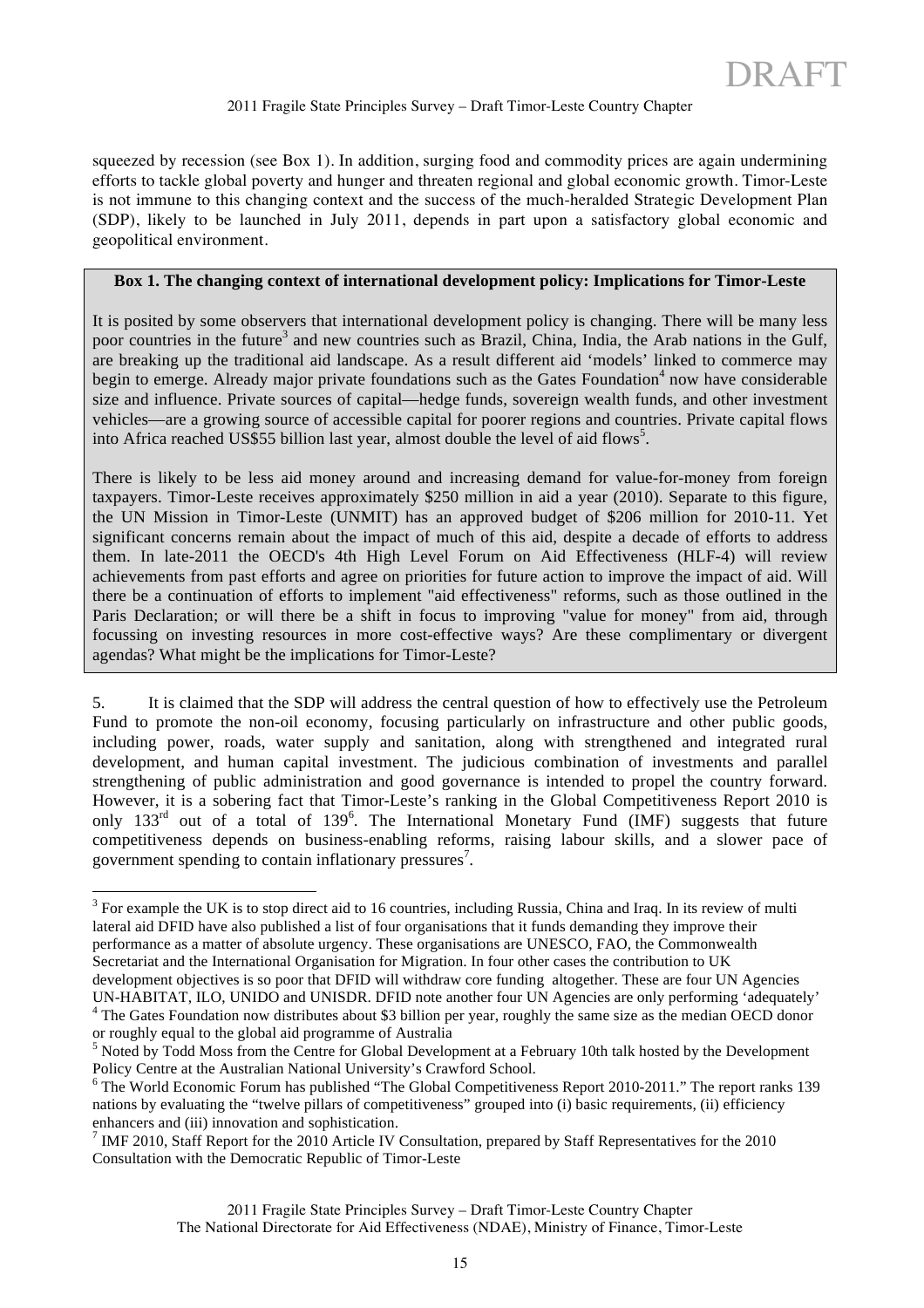6. The Government's international partners still feel that the Government is being overly ambitious in its economic outlook, which underpins much of its forward planning. The IMF notes that macroeconomic projections are not extended to the medium term and there is currently no medium-term fiscal framework that could act as an agreed framework for medium-term expenditure plans. In this regard, Government and international partners will no doubt wish to improve coordination and continue the current debate on the appropriate macroeconomic outlook.

7. Timor-Leste is on the verge of changing the perceptions and labels which have marked its reputation as a fragile state embroiled by conflict and has embarked on a journey intent on making the country a story of success. However, the temptation to overestimate the sustainability of the current period of post-conflict peace has caused some observers to claim that the Government is being too optimistic in its assessment of the current context. It remains a huge challenge to ensure that the current transition toward longer-term development and inclusive growth be sustained without a reversion to conflict.

8. Timor-Leste has made significant progress on security sector reform in recent years. All 65 IDP camps have now been closed and there is an increasing sense of optimism in the country. National priorities have shifted in the last few years to more of a development focus. The increase of money in the economy has helped reduce poverty levels from 49.9 to  $41\%$ <sup>8</sup>.

| 2008                   | 2009                  | 171000 2. Chintonita Rittlerind I Richting (2000 2011)<br>2010 | $2011^9$               |
|------------------------|-----------------------|----------------------------------------------------------------|------------------------|
|                        |                       |                                                                |                        |
| 1. Public Safety &     | 1. Food Security $\&$ | 1. Infrastructure (Roads)                                      | 1. Infrastructure      |
| Security               | Agriculture           | & Water)                                                       |                        |
| 2. Social Protection & | 2. Rural Development  | 2. Food Security (Focus                                        | 2. Rural Development   |
| Solidarity             |                       | on Productivity)                                               |                        |
| 3. Addressing the      | 3. Human Resources    | 3. Human Resources                                             | 3. Accelerated         |
| Needs of Youth         | Development           | Development                                                    | Development of         |
|                        |                       |                                                                | <b>Human Resources</b> |
| 4. Employment $\&$     | 4. Social Services &  | 4. Access to Justice                                           | 4. Access to Justice   |
| Income Generation      | Social Protection     |                                                                |                        |
| 5. Improving Social    | 5. Public Safety &    | 5. Social Services &                                           | 5. Public Service      |
| Service Delivery       | Security              | Decentralized                                                  | delivery               |
|                        |                       | <b>Services Delivery</b>                                       |                        |
| 6. Clean & Effective   | 6. Clean & Effective  | 6. Good Governance                                             | 6. Good Governance     |
| Government             | Government            |                                                                |                        |
|                        | 7. Access to Justice  | 7. Safety & Security                                           | 7. Public Safety and   |
|                        |                       |                                                                | Stability              |

**TABLE 2. CHANGING NATIONAL PRIORITIES (2008-2011)** 

9. The Government budget has increased dramatically (see Table 3) and as expected it has been difficult for new and emerging administration systems to keep pace with the speed of change. New challenges are around the corner. The elections set to take place in Q1 and Q2 of 2012, will, it is hoped, run smoothly with the assistance of UNPOL alongside the PNTL in the maintenance of public order in the country.

#### TABLE 3. TIMOR-LESTE STATE BUDGETS 2002-2011

|      | 2002/ | 2003/ | 2004/ | 2005/ | 2006/ |      |      |      |      |      |
|------|-------|-------|-------|-------|-------|------|------|------|------|------|
| Year | 2003  | 2004  | 2005  | 2006  | 2007  | 2007 | 2008 | 2009 | 2010 | 2011 |

<sup>8</sup> siteresources.worldbank.org/INTTIMORLESTE/Resources/tlpovertynote.pdf

<sup>9</sup> Based on 7 July Council of Minister's Press Release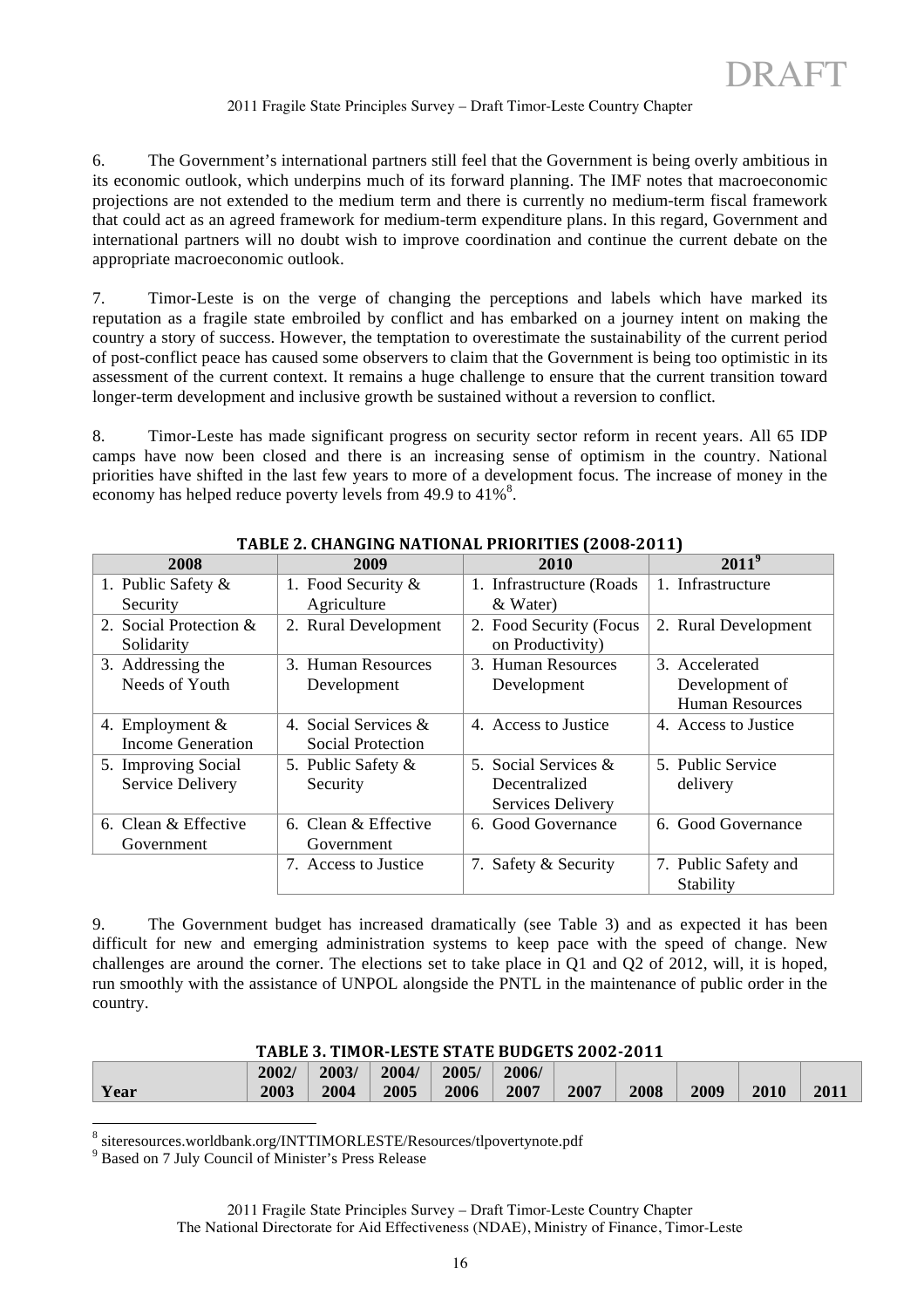| 2011 Fragile State Principles Survey - Draft Timor-Leste Country Chapter |  |  |  |  |
|--------------------------------------------------------------------------|--|--|--|--|
|                                                                          |  |  |  |  |

| Actual              |      |      |                |       |       |       |       |       |       |        |
|---------------------|------|------|----------------|-------|-------|-------|-------|-------|-------|--------|
| <b>Expenditures</b> | 60.7 | 70.5 | 70.2           | 93.7  | 170.5 | 972   | 483.9 | 603.6 |       |        |
|                     |      |      |                |       |       |       |       |       |       | 1,306. |
| <b>Budgeted</b>     | 75.7 | 80.3 | O <sub>7</sub> | 142.3 | 328.6 | 116.4 | 788.3 | 680.9 | 838.0 |        |

10. Increasing civil service numbers give rise to some concern as the public service has expanded rapidly since 2002, with the Government creating a large number of new temporary positions, to circumvent a UN-era cap on staffing numbers. Between 2008 and 2009 the budgeted workforce grew from 18,518 to 25,984, representing an increase of 40.32 per cent in the space of one year. This increase consists largely of temporary employees, which increased from 6,281 in 2008 to 13,455 in 2009, as compared to the marginal increase in permanent employees (up to 12,529 from 12,237). The numbers of temporary and permanent employees in 2010 has now exceeded 27,000 as per the table below.

|           |       |       |       | IADLE T. NOMDERJ OF GOVERNMENT EMI LOTELJ ZVIV |       |                |       |              |
|-----------|-------|-------|-------|------------------------------------------------|-------|----------------|-------|--------------|
| Grade     | Grade | Grade | Grade | Grade                                          | Grade | <b>Grade F</b> | Grade | <b>Total</b> |
|           |       |       |       |                                                |       |                |       |              |
| Permament | 54    | 580   |       | 4,307                                          | 5,683 | 1,105          | 728   | 13834        |
| Temporary |       | .70   | 815   | 3,195                                          | 5,539 | 1,901          | 2,087 | 13,734       |

**TABLE!4.!NUMBERS!OF!GOVERNMENT!EMPLOYEES!2010**

11. Whilst there is not much way of knowing, there is significant risk that positions are being filled by unskilled or at least inappropriately skilled personnel. Annual payroll costs have now more than doubled since just 2008 (from around USD 33.6 million in 2008 to USD 72 million in 2010). Future expansion will further lock the Government into a spending trajectory, which may compromise its longer-term fiscal position.

12. The Government responds to these concerns by saying that it is all too aware of the possibility the country could revert back into conflict however it is eager to present a 'positive face' both domestically and internationally in order to break what it calls the 'post-conflict mindset' that many of its citizens still carry as a result of years of colonialism, occupation and cyclical post-independence conflict. The Government feels strongly that fragile states need to be encouraged by the international community and that the international community must try to share the Government's enthusiasm for transitioning toward peace and away from conflict. The Government feels that in many post-conflict states such as Timor-Leste, the international community is unnecessarily and unhelpfully negative in the tone of its reporting and analysis which then transfers into the minds of those citizens and public officials who read such reports and are expected to address their findings and implement recommendations.

13. Shared analysis, including sector and social analysis is being conducted, but not nearly as much as is desired by all parties. There is a sense that the multiplicity and fragmentation of donor-funded projects encourage neither shared analysis nor joint approaches thus leading to duplication of efforts, and have made co-ordination even more complex *(see Principle 8: Agree on practical co-ordination mechanisms between international actors)*. The situation therefore cannot be said to have improved significantly in the last two years.

14. Some development partners noted the lack of training for their staff in programming for fragile states, echoing a sentiment seen in other similar contexts.

PRIORITY ACTIONS

**A renewed focus on results driven development solutions** - Given the focus of the  $4<sup>th</sup>$  High Level Forum is on improving the quality of aid in a broad development context, country-led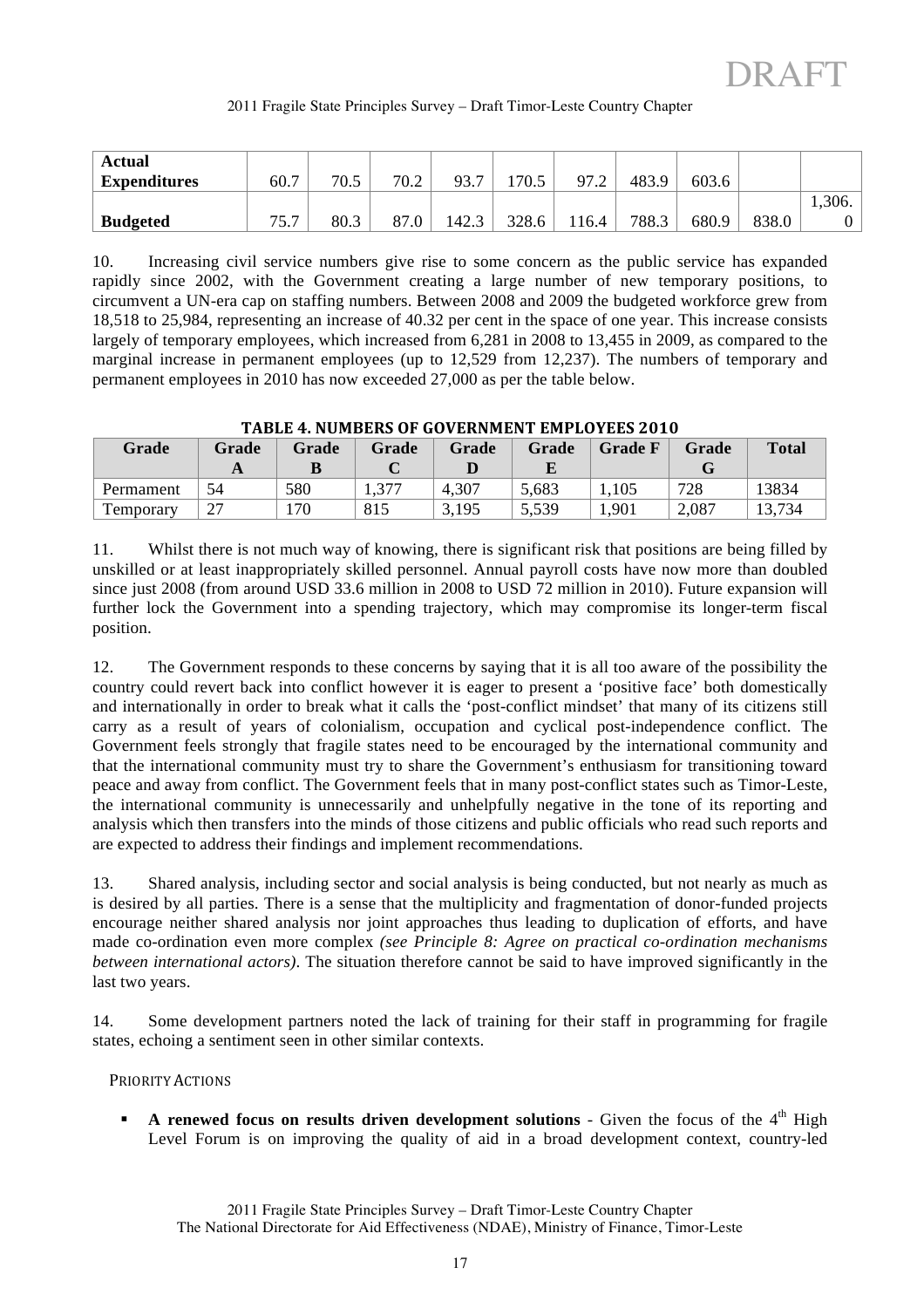implementation of broad-based development initiatives need to be supported by development partners. The Government anticipates a renewed focus by the international community on results and the new Strategic Development Plan will recognise this.

- **Increased focus on joint analysis and assessments -** Both the Government and development partners recognise the importance of working jointly, accordingly the Government may task a lead development partner with mapping current assessments planned for 2011-2013, the Government would then disseminate this information to all development partners and then task a lead partner to identify 2-3 areas where joint fiduciary assessments can be undertaken by a number of donors.
- **Increased dialogue on the implications of the new SDP -** As Timor-Leste embarks on a new phase of development it requires more resources, better designed to support its Strategic Development Plan, more coherent policies, and a better alignment of all actors: private, public, traditional and non-traditional donors based upon a joint understanding of the current context.

# **PRINCIPLE 2. DO NO HARM**

15. 'Do no harm' essentially means that donor intervention does not undermine statebuilding processes. Whilst it is almost inconceivable that a development partner would wish its programmes to cause harm some felt that there is a need for development partners to understand better local people and the depth and breadth of local politics if their development programmes are to remain relevant and thus do no harm. As one local participant noted *"Some donors and stakeholders come from far away and do not have sufficient knowledge about local livelihoods. How can we be a partner with these stakeholders*?"

16. Some participants also highlighted the importance of key advisers having appropriate language skills and, in some cases, familiarity with civil law and other 'local' systems. As the Government extends its presence further into rural areas, greater attention will be needed, not just on language skills, but to ensuring any international personnel understand the sociology and political economy of the civil service at the local level – for example, on what it means to be a civil servant and the attitudes and expectations affecting those involved in local service delivery.

#### DIFFERENT MODELS OF GOVERNMENT SYSTEMS

17. Some participants felt it was important to discuss further the impact of the simultaneous pursuit of different governance systems that the development partners brought with them. Anglo-Saxon management systems and legal process are markedly different from Lusophone systems with Timor-Leste's context further complicated by the Indonesian legacy.

#### WAGE INFLATION

18. In 2009 the Minister of Finance specifically identified the inflationary impact that competition from international agencies has had on local wages, and suggested that the international community must act more responsibly in setting wages for local staff. Rising wage inflation is still a problem in Timor-Leste and new Ministry of Finance figures below, admittedly from a small sample, tell the tale. It appears therefore that development partners did not react to one of the key recommendation from the 2009 study. As an alternative the Government has attempted to bring into government systems many national advisors, however this has brought with it a new set of problems.

|      | <b>TABLE 4. RISING WAGE INFLATION 2007 - 2010</b> |           |           |  |
|------|---------------------------------------------------|-----------|-----------|--|
| Year | 2007-2008                                         | 2008-2009 | 2009-2010 |  |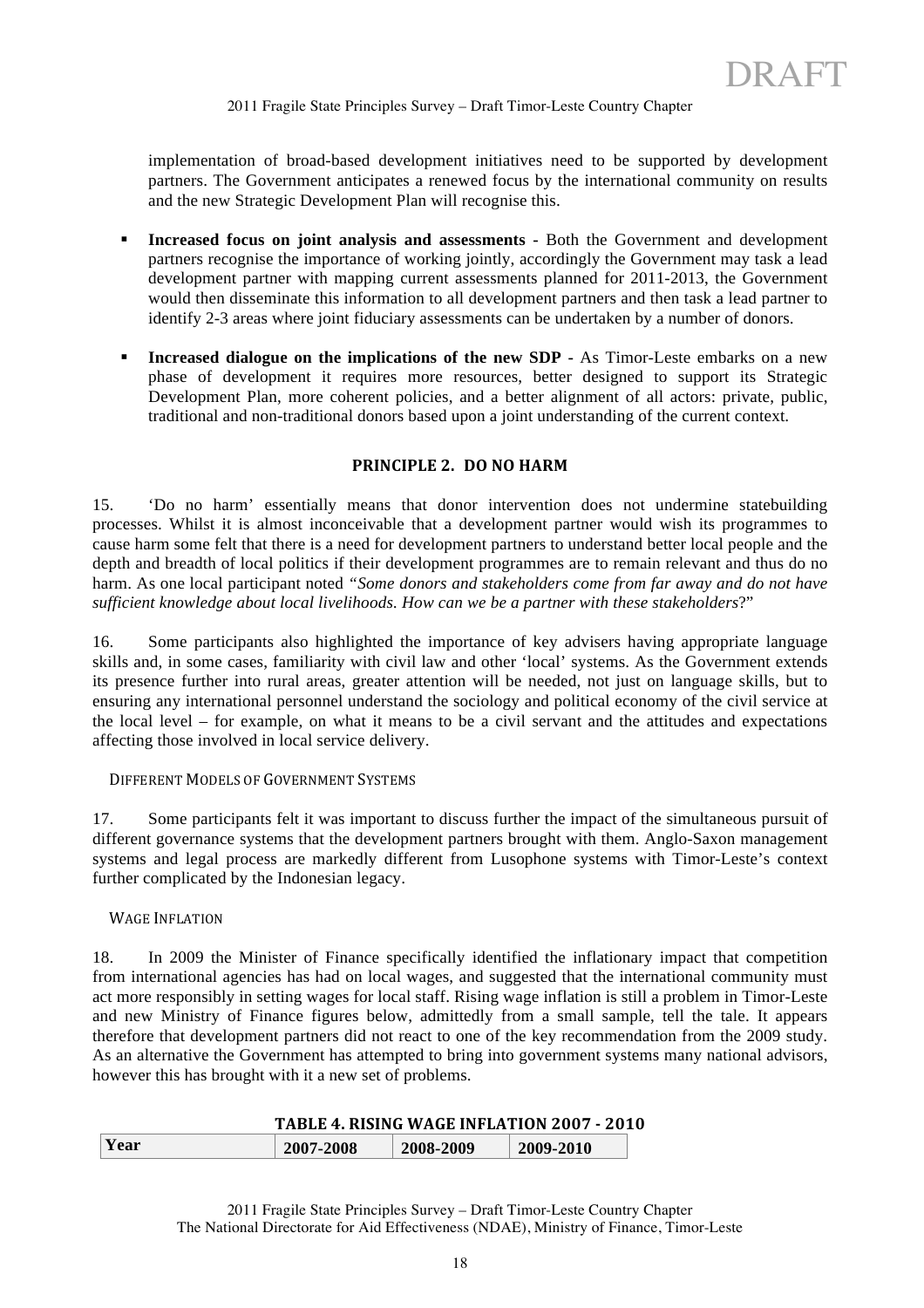| <b>Wage Inflation</b>     |  | ີ<br>$\overline{\phantom{a}}$ |
|---------------------------|--|-------------------------------|
| <i>Source: MoF Survey</i> |  |                               |

THE FUTURE USE OF TECHNICAL ADVISERS AND BUILDING CAPACITY

19. Development partners have also tended to draw talented Timorese away from the public service by paying higher salaries. This challenge was identified in the 2009 Country Report however very few, if any initiatives were taken by development partners to reduce the 'brain drain' of talented staff out of Government. In order to address the issue, the Government has begun hiring back these individuals on local advisor salaries. Many development partners responded with criticism saying this approach has the potential to distort wages and creates resentment amongst current public servants. Neither party seems to have considered the option of building up a Timorese consulting sector that could also build partnerships with overseas consulting companies. Such consulting companies would also create more transparent transactions between Government and in the longer term create a supply of readily available technical specialists.

20. A number of participants therefore thought it was time to think 'outside the box' as Timor-Leste graduates from a post-conflict to a development state. Attaining the best use of international advisers has been discussed in Timor-Leste at length in recent years and many participants suggest that it has been hard to strike the right balance especially with some advisers still undertaking line management positions. Many advisers also have experience rooted in the early transitional administration and perhaps need to adapt to new ways of working.

21. Development partners such as Australia have taken the lead recently in seeking to identify clear cases for when it is appropriate to use advisers and when it is not, based on consideration of a full range of suitable options and the costs of these options and setting clearer, more realistic objectives for adviser positions and identifying expected results. This has resulted in improved use of advisers although there is still room for a more consistent approach across government.

22. It has been noted that existing training and development strategies in administration and management have usually been short term, ministry specific, not related to job competencies and often funded or directed by development partners<sup>10</sup>. The development partners would add that budget allocation for training and development activities varies across ministries and usually target just the higher levels of staff. Participants felt there was significant room to improve capacity building. One way is to improve ministries procurement of appropriate training programmes by strengthening human resource training through the newly created Human Capital Development fund.

#### DILEMMAS FOR DONORS

23. Development partners are often faced with the difficult task of reconciling their Government's strategic objectives in country with statebuilding and development objectives. Understanding these strategic dilemmas is arguably the first step in undertaking an assessment of the impact of donor intervention on statebuilding<sup>11</sup>. Interventions that may cause harm fall into a number of broad areas:

- Political processes and political settlements
- State-society relations
- State legitimacy
- Social expectations of the state

<sup>&</sup>lt;sup>10</sup> CSC Training and Development Framework 2010

<sup>&</sup>lt;sup>11</sup> OECD 2010, Do No Harm: International Support for Statebuilding, OECD, Paris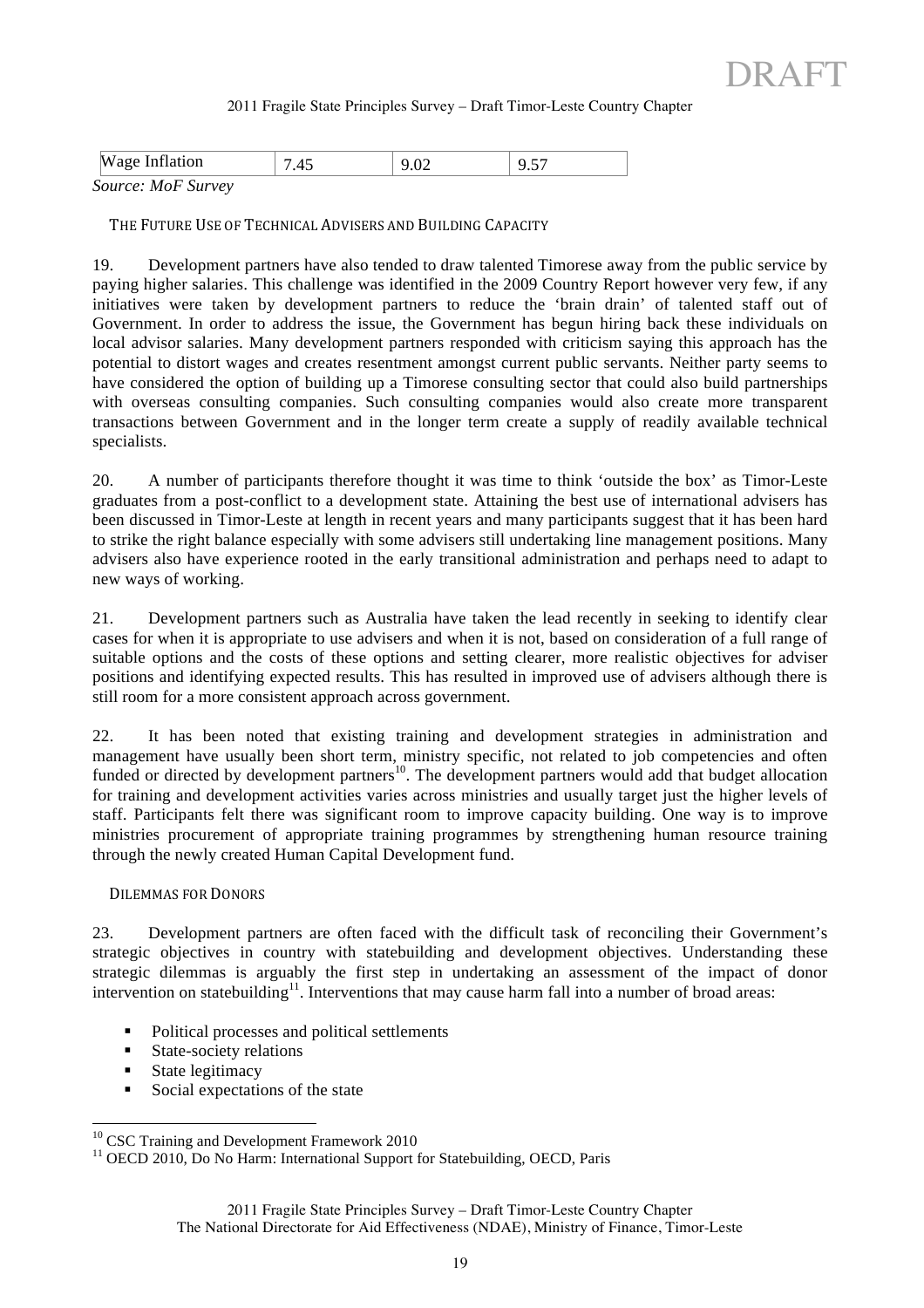24. Both the Government and development partners have an opportunity to open a frank discussion on a number of these issues.

PRIORITY ACTIONS

- **Development partners improve induction of their staff –** development partners should strive to improve the understanding of new international personnel involved in development projects through more extensive inductions program and, in closer consultation with Government and be more careful partnering with counterparts. The Government should assist with this in the spirit of partnership. Local NGOs can also provide targeted support.
- **Development partners need to conduct credible research into the impacts of the international community on the local economy** - consolidating existing research into issues such as local wage inflation and specifically the impacts of the drawdown of aid such as from the departure of UNMIT and other reductions in aid to minimise any adverse economic impacts
- **Develop Government policy on the use of consultants in the civil service** to ensure that the Government of Timor-Leste (GoTL) working closely with development partners gets the greatest possible benefit from consultants funded by donors as well as those funded through the state budget

# **PRINCIPLE 3. FOCUS ON STATEBUILDING AS THE CENTRAL OBJECTIVE**

25. The consultations that took place as part of the  $1<sup>st</sup>$  International Dialogue on Peacebuilding and Statebuilding (April 2010) confirmed amongst all participants that the peacebuilding and statebuilding agenda in Timor-Leste should be considered critical to lasting peace and development. The event was seen by many to be an important occasion for all stakeholders to take stock of Timor-Leste's development progress and challenges to date. The event also helped to direct Government focus toward the twin aims of peacebuilding and statebuilding as critical, crosscutting processes that should be integrated into whole-ofgovernment development approaches.

26. The Dialogue also recognized that the evolution of Timor-Leste's relationship with society must maintain a place at the heart of Timor-Leste's statebuilding agenda. For the most part, survey participants agreed that international actors continue to provide support to the Government's efforts to maintain stability and have made substantial investments in strengthening state institutions and human capacity.

27. Very few (if any) respondents directly challenged development partner approaches to integrating statebuilding into their development agendas and strategies. What some respondents did emphasize was for development partners to do better in the provision of their assistance to ensure that it helped developed the core institutions of state in an *equitable and balanced manner*. Some participants noted that if statebuilding assistance is not provided in a manner that supports the balanced strengthening of State institutions, their assistance might end up causing harm with a very strong executive and relatively weaker legislature.

#### STATEBUILDING AND SERVICE DELIVERY

28. The Fragile States Principles Survey in 2009 noted that international actors were supporting Government efforts to build an effective and accountable state, emphasising responsiveness to the needs of citizens, and strengthening the focus of line ministries on improving service delivery. Participants then and now emphasised the relationship between capacity and legitimacy, with capacity to deliver services, in particular, highlighted as a source of legitimacy over time.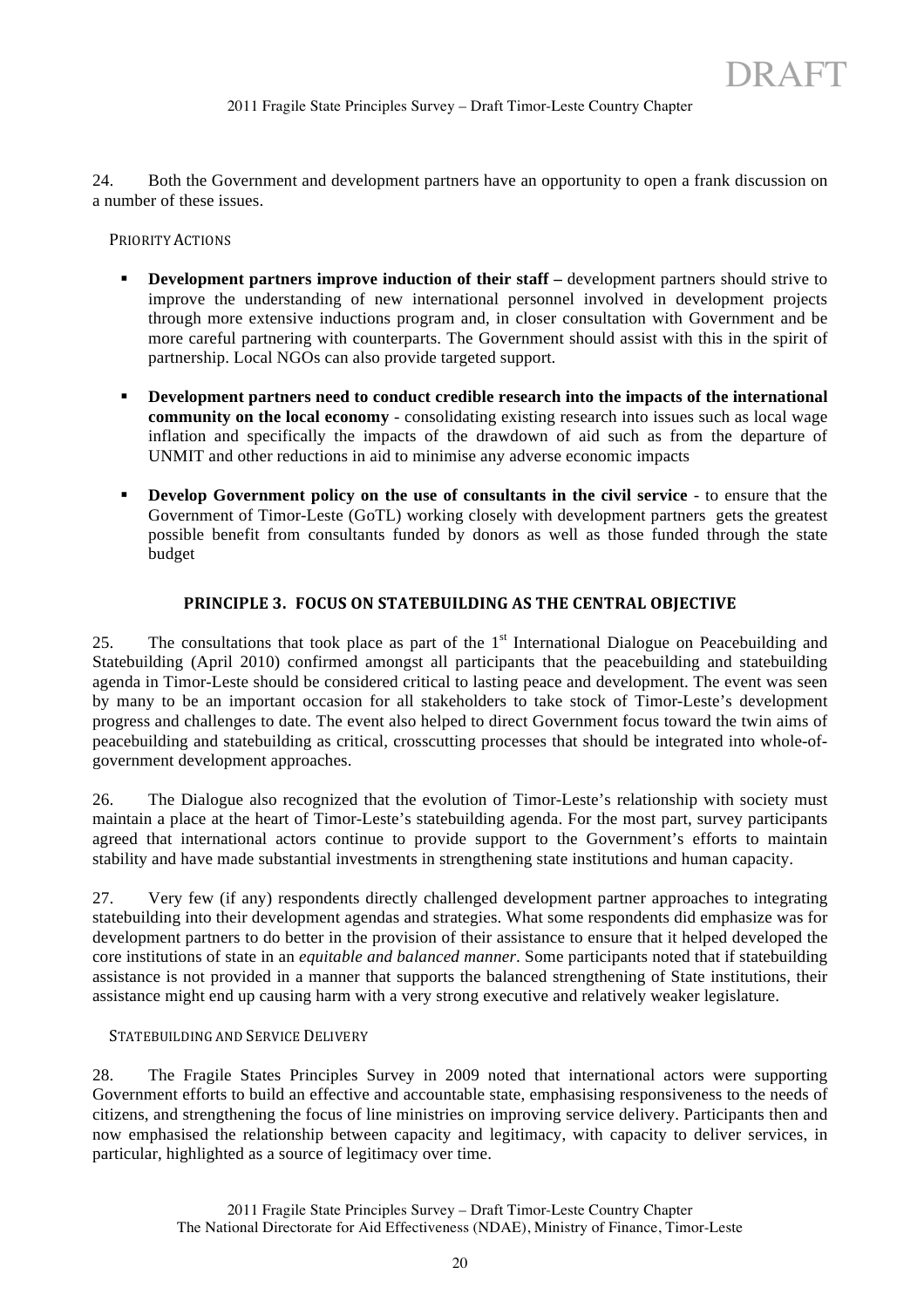29. All stakeholders in 2011 noted that access to service delivery still needs to improve. Whilst participants recognised it was a key duty of the State, unfortunately the State still appears to be hampered in meeting expectations due to the lack of human resources capacity. Criticism centres not so much on the types of services being provided now or in the future, but the Government's capacity to provide them. This concern appears to be relevant to all parts of Timor-Leste's society with many participants acknowledging that this was not a challenge unique to Government and there were deficiencies in capacity at many levels.

30. Service delivery will be impacted by decentralisation. This will require development partners to work closely with the Government as it refines and implements its decentralization agenda. As mentioned already, experience elsewhere strongly suggests that decentralization alone does not automatically lead to more responsive and effective service delivery, and can of itself lead to increased risk of conflict. There is a need for Government to engage further with various stakeholders, in particular those outside of Dili, in order to gain a better understanding of the needs and wishes of local people in regards to how they expect the Government to engage with them, what services they expect and what services the Government is currently able to provide

31. Participants noted that the current Timorese leadership continues to demonstrate progress in maintaining security and is developing the confidence to manage potential crises related to violent conflict and anti-social behaviour. However, capacity challenges regarding delivering services and responding to social needs in a balanced way could be seen as a new or brewing crisis to be responded to as such.

32. Some participants also note that there is a gap in knowledge as to just what a Ministry is there to do, how a Ministry receives and processes the public's requests for services and how they go about making the life of individuals better. A disconnect exists between the good intentions of all stakeholders and what the Government and development partners are doing to make it a reality. This gap between the public's expectations and the Government's capacity to provide is one that must be addressed.

#### STATEBUILDING IN DETAIL

33. There is a general feeling therefore that both the Government and the development partners need to be more focused on the detail. There are too many studies targeted only at the strategic level. One influential participant noted, *"The Government is too focused at the macro level. But you don't just manage with Ministers and at that level. You need to use middle managers and lower level staff to look at micro issues"*. Of particular note was a comment that while leadership at the highest level was often strong, the lack of instructions filtering down throughout Government bureaucracies often hampered progress. This lack of capacity at middle management levels caused some Ministries to restrict decisionmaking and policy implementation to the highest levels.

34. The Government responds to such concerns by highlighting the new Human Capital Development Fund. With an initial allocation of US\$25 million, this multi-annual Special Fund is aimed at developing human capital by up-scaling Timorese skills through professional training, scholarships, technical training, and other training as necessary.

#### STATEBUILDING IS NOT JUST ABOUT THE EXECUTIVE

35. Some participants felt strongly that development partners just want to deal with the Government and are too focused on establishing a strong executive. Some note that Parliament was and is neglected, as demonstrated in Table 5. There is a sense that the development partners could and should strike a better balance and focus on the competencies of all institutions in Timor-Leste, including civil society and the media. Accountability remains an issue which some participants felt had not been addressed adequately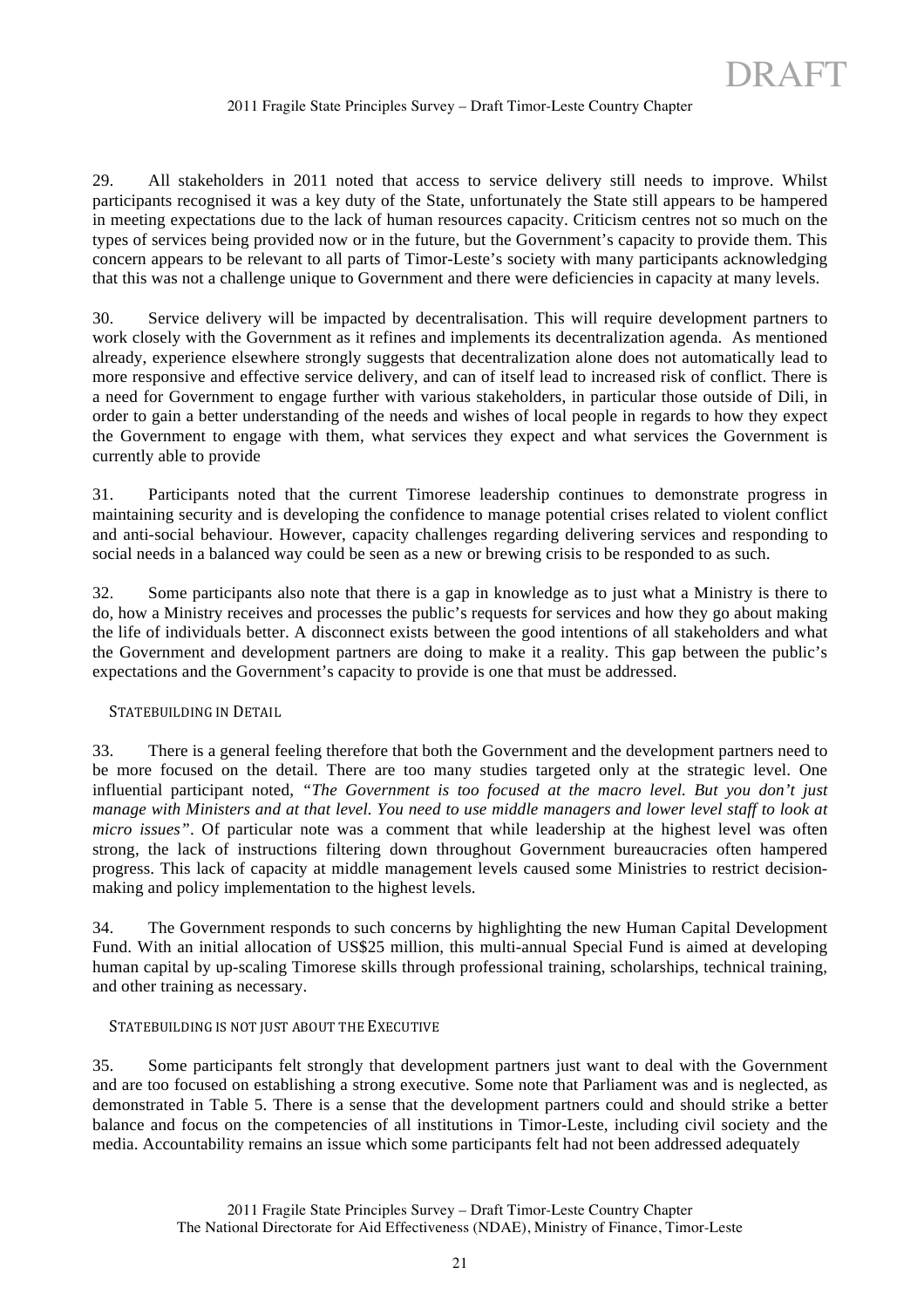| Year | ODA to                     | <b>Total ODA</b> | % of total ODA to          |
|------|----------------------------|------------------|----------------------------|
|      | <b>National Parliament</b> |                  | <b>National Parliament</b> |
| 2008 | 4.200.000                  | 211,500,000      | 1.99%                      |
| 2009 | 4,523,000                  | 242,100,000      | 1.87%                      |
| 2010 | 4,662,000                  | 256,819,000      | 1.82%                      |

# TABLE 5. DEVELOPMENT ASSISTANCE SUPPORT TO PARLIAMENT

### STEERING THE ADMINISTRATION IN THE FUTURE

36. Timor-Leste is a young state and the institutional framework of government is still evolving. Some development partners have noted that it remains unclear who is responsible for oversight of public administration development and reform in its broad sense. Agency mandates remain unclear and at times overlap and there is limited whole-of-government co-ordination outside the Council of Ministers. This translates to limited overarching strategic direction for system-wide reform of the public sector.

#### DECENTRALISATION

37. Much uncertainty surrounds the issue of decentralisation. The prospect of decentralisation at some point in the near future means that much responsibility for the organisation and delivery of services could soon shift to as-yet-undetermined sub-national levels of government. It might reasonably be concluded that the Government and opposition have not yet reached agreement with citizens on what sort of government Timor-Leste wants at the sub-national level. This discussion will be affected in turn by the proposals for rapid economic growth as set out in the SDP. The lack of clarity makes it difficult for development partners to support appropriate programmes.

38. Conversely some criticism has been voiced by other stakeholders that one reason why decentralization efforts have been slow to gain traction is due to the limited support provided by development partners in supporting understanding the various decentralization models. Whatever model is eventually adopted, many survey participants urged investment in the local economy, supporting development of local products, local banking facilities and promoting community services

EMPHASISING TIMORESE IDENTITY AND WAYS OF DOING THINGS

39. A number of participants mentioned the importance of understanding Timorese identity. This included the need for clarity concerning past histories of resistance and occupation, as well as Timorese aspirations for a 'state of their own'. However, Timorese are the first to admit that exactly what sort of state is desired is still under discussion. A group of stakeholders noted *"...we are still at the beginning of our statehood and still trying to nation build our own country with our own values and culture and aspirations and our own understanding of what our needs are and how best to deliver them".*

40. Whilst there is an acknowledgement of change coming rapidly, the implications for Timor-Leste identity in the regional and global economy were not clear. Thus the 'statebuilding project' is not entirely clear. Participant suggested further national dialogue could help bridge the strong political divisions emerging around this theme.

 *"I think the international community have their own agendas. They have their own models,*  which they want us to implement, but if we implement these models then the international *community will have a deeper hold on Timor-Leste – but I guess this is normal in the world we live in. Instead I think we should encourage competition among donors, as well as coordination, but with the objective of raising standards"*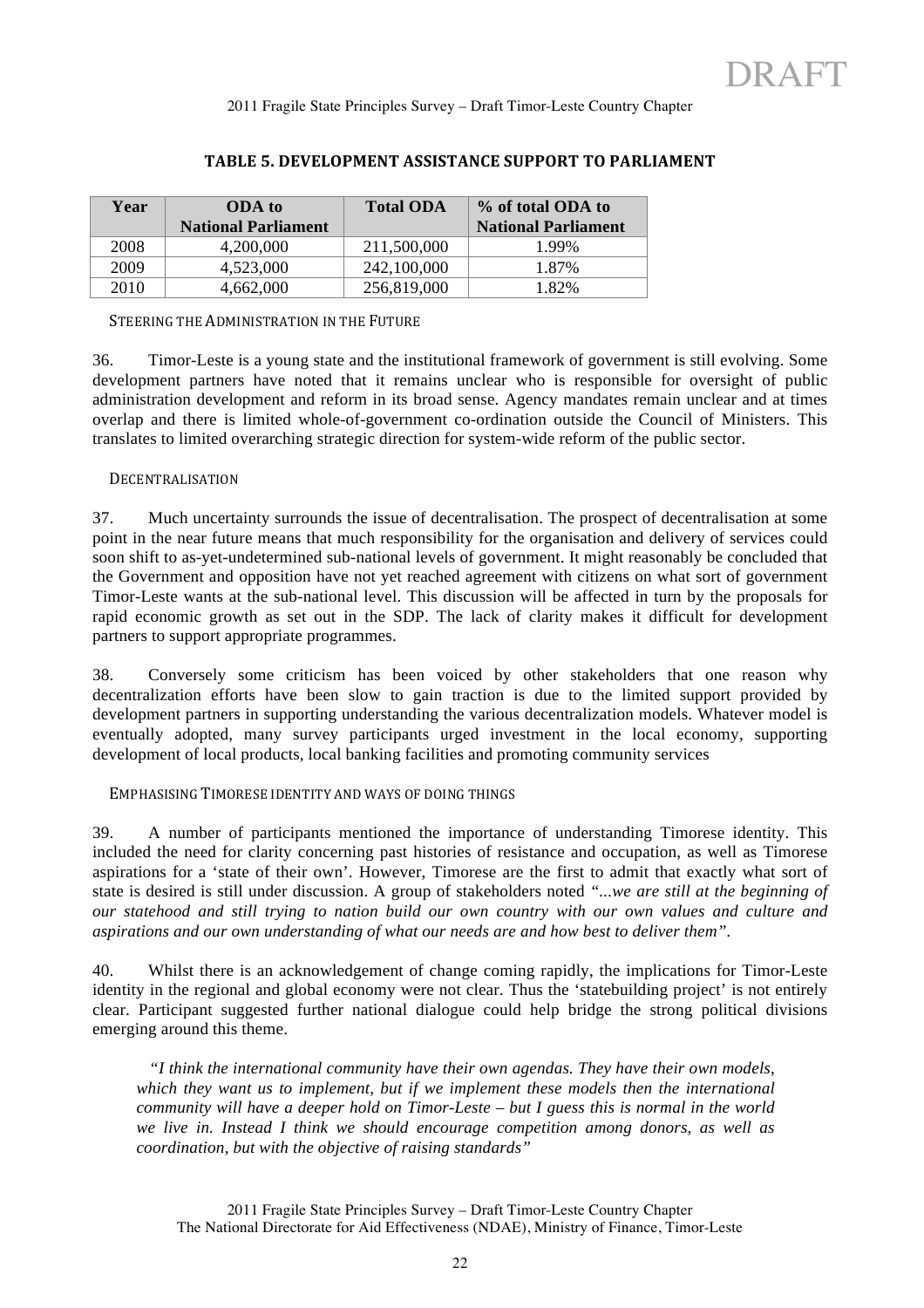### Survey Participant

DRAFT

#### INCREASING POLITICAL DIALOGUE ON STATEBUILDING ISSUES

41. At the International Dialogue on Peacebuilding and Statebuilding, Timor-Leste noted that progress on statebuilding and peacebuilding has been constrained by the fact that political actors have been unable to agree on statebuilding and peacebuilding goals for the country. Political parties operate on allegiance and historical affiliation rather than political platforms, ideology and policies, which define parties in modernized democracies. There is thus a need to create a more inclusive political dialogue, so that political parties can strengthen their democratic structures and better engage their constituencies in lively discussion as to the country's future priorities and vision. While there has been recent progress toward political dialogue mechanisms supported by both the Church and civil society, some feel that this dialogue is targeted at only the highest level political elite when in fact it is those two and three levels below, outside Dili that may trigger instability- in particular in the lead up to elections.

42. Future strategies for the further definition of the evolving Timor-Leste state, development and reform of public administration and institutional frameworks can benefit from discussions that utilise the literature and international experience of policy assistance and how to translate knowledge into policy relevant to Timor-Leste. This does not simply mean the dissemination of international lessons learnt to relevant stakeholders, but rather may mean development partners support Timor-Leste in defining the right sort of model for longer, coherent and more comprehensive theories of change processes and long term strategic planning by the government and development partners.

43. Government must improve its relationship with NGOs outside of development partners' involvement. This is a long-term investment in state-society relations.

### PRIORITY ACTIONS

- **Strengthen all the institutions of the State -** Development partners need to focus greater attention on strengthening the roles of Parliament, civil society and the media to serve as the checks and balances in the system. Improved support to Parliament, civil society and development of the media can help support dialogue on statebuilding issues
- **Increase political dialogue around statebuilding issues –** The development partners can support the Government and other stakeholders in facilitating dialogue on statebuilding and nationbuilding through the use of improved communications, public opinion surveys, appropriate research, civic education, and amplifying citizens voices and discussions through local and national meetings.

#### **PRINCIPLE 4. PRIORITISE PREVENTION**

#### RISKS TO INSTABILITY

44. The government intends to work closely with UNMIT at a high level to study the implications of the 'post-UNMIT' period, i.e. the period after the 2012 elections when UNPOL may start to withdraw. The withdrawal of the United Nations Mission could potentially have a serious de-stabilising influence. Reports discussing potential impacts of the withdrawal of the UN mission should be shared with relevant State and civil society actors in order to begin designing plans for policies and specific projects to mitigate some of the direct impacts of the UN departure, particularly relating to employment and security sector support.

45. Discussions should begin on the process passing on the responsibilities of certain units within UNMIT that are leaving or downsizing. Option includes entering into partnerships with actors who are in a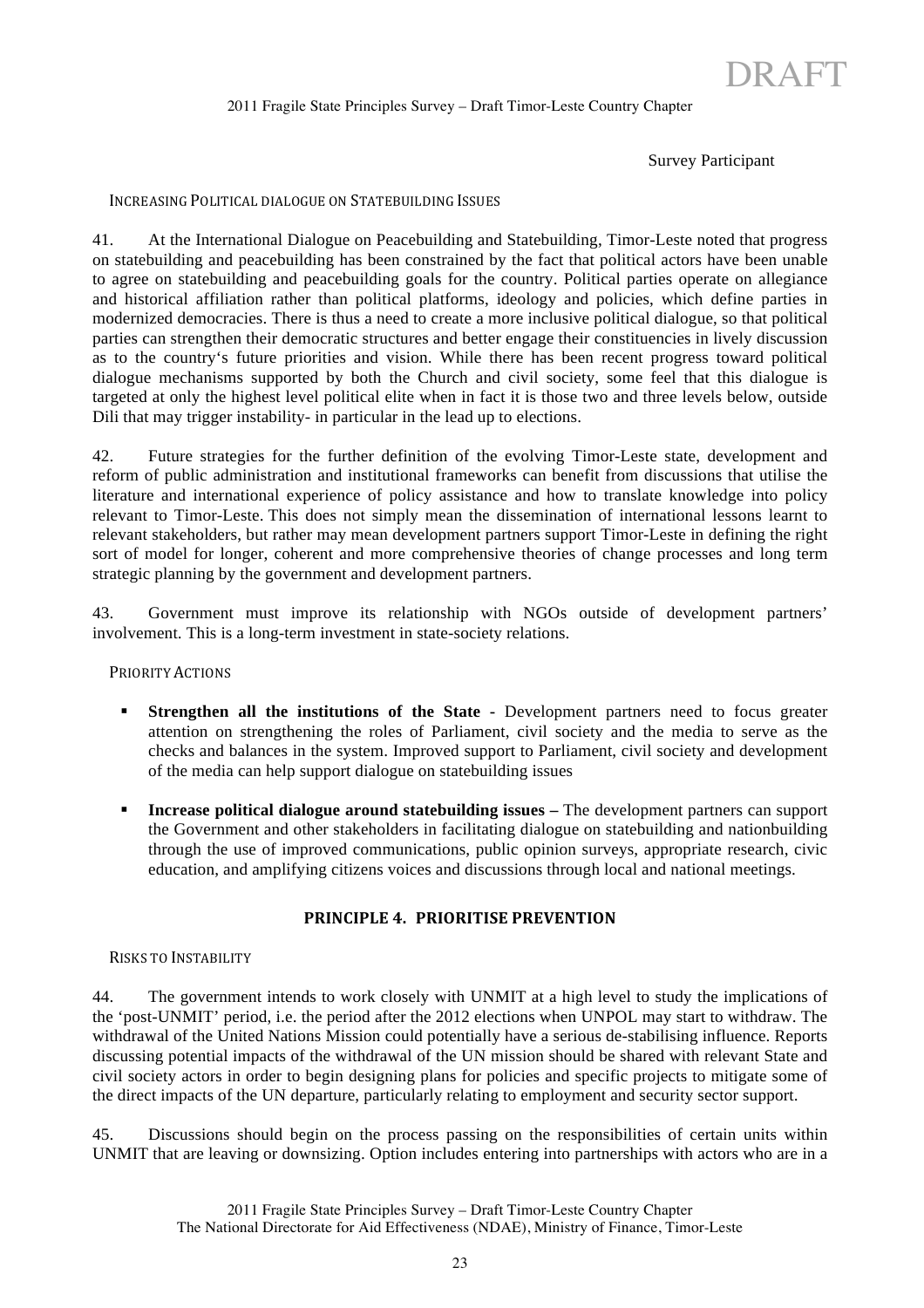position to continue necessary work. Other risks to stability are set out in Table 6 below, based upon actual responses from stakeholders.

| <b>Risk</b>                         | Potential Impact on Stability                                          | Likelihood                         |
|-------------------------------------|------------------------------------------------------------------------|------------------------------------|
| As the UN Mission comes closer      | If certain parties see the UN                                          | Likely – the UN Transition         |
| to an end there will be an          | leaving they may be tempted to                                         | Strategy will address this         |
| increase in minor conflicts. This   | disrupt Timor                                                          |                                    |
| will have a big impact not just for |                                                                        |                                    |
| Timorese working with the UN        |                                                                        |                                    |
| but also others employed through    |                                                                        |                                    |
| their projects.                     |                                                                        |                                    |
|                                     |                                                                        |                                    |
| Increasing food and commodity       | One concrete example can be                                            | Possible                           |
| prices                              | seen in rice prices. One concrete                                      |                                    |
|                                     | example can be seen in rice                                            |                                    |
|                                     | prices. In some sub-districts                                          |                                    |
|                                     | Ministry of Tourism, Commerce                                          |                                    |
|                                     | and Industry subsidised rice                                           |                                    |
|                                     | prices has risen to US\$28 in<br>February $2011^{12}$ and continues to |                                    |
|                                     | rise. Many who cannot afford                                           |                                    |
|                                     | these prices have turned to other                                      |                                    |
|                                     | staples but these are limited in                                       |                                    |
|                                     | supply especially in areas                                             |                                    |
|                                     | experiencing unseasonal weather                                        |                                    |
|                                     | patterns and flooding. There have                                      |                                    |
|                                     | been demonstrations in the past                                        |                                    |
|                                     | over rising food prices, which                                         |                                    |
|                                     | could reoccur.                                                         |                                    |
| Unbalanced development              | Development in rural areas has                                         | $High - if no action taken by the$ |
|                                     | taken place but many of the                                            | government                         |
|                                     | projects initiated by Government                                       |                                    |
|                                     | and donors are only short term.                                        |                                    |
|                                     | They might start and run for a                                         |                                    |
|                                     | few years but then they leave and                                      |                                    |
|                                     | impact is lost. This can create                                        |                                    |
|                                     | instability in rural areas. If we                                      |                                    |
|                                     | can't make sure everyone                                               |                                    |
|                                     | develops together we may see a                                         |                                    |
|                                     | risk in conflict visiting once                                         |                                    |
|                                     | again. In terms of income access,                                      |                                    |
|                                     | there are totally different classes                                    |                                    |
|                                     | being created – even in Dili. A                                        |                                    |
|                                     | lack of equitable access mean                                          |                                    |
|                                     | that some people – even those                                          |                                    |
|                                     | with a small income have a                                             |                                    |

# **TABLE 6. RISK TO STABILITY MATRIX**

<sup>12</sup> NGO Belun and Columbia University's Center for International Conflict Resolution, Early Warning and Early Response (EWER) program monitoring data, March 2011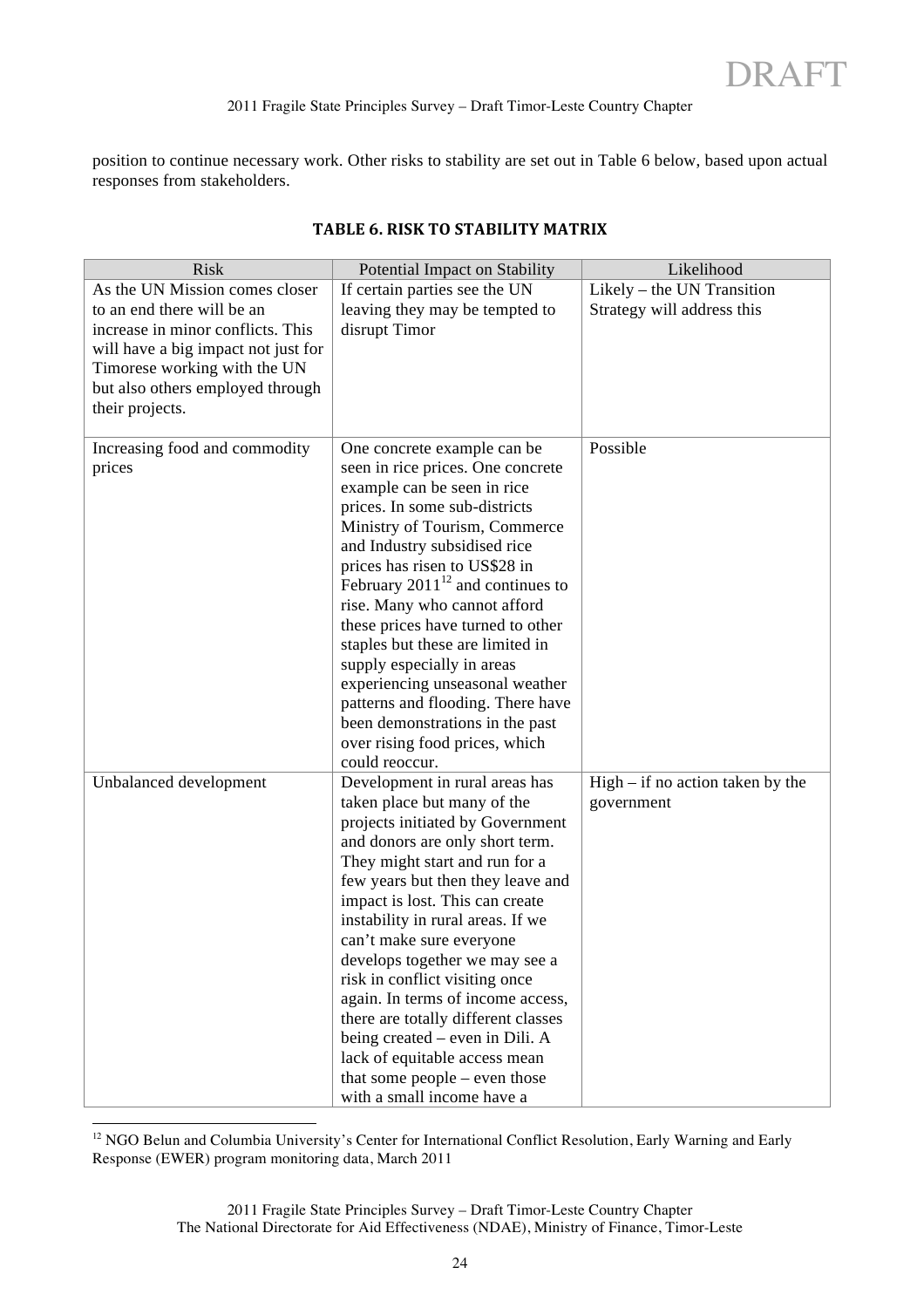| Immunity – from prosecution<br>from bad construction, from<br>corruption, not paying for past<br>misdemeanours | totally different quality of life.<br>When you have a situation where<br>people count gains based on<br>whether they can still buy a bag<br>of rice – there is a problem.<br>Others will see that they can<br>profit from the same behaviour                                                                                                                                                                                                       | Strong if no action taken                                                                                                                                                                                                                                                                                                                                                                                                                   |
|----------------------------------------------------------------------------------------------------------------|----------------------------------------------------------------------------------------------------------------------------------------------------------------------------------------------------------------------------------------------------------------------------------------------------------------------------------------------------------------------------------------------------------------------------------------------------|---------------------------------------------------------------------------------------------------------------------------------------------------------------------------------------------------------------------------------------------------------------------------------------------------------------------------------------------------------------------------------------------------------------------------------------------|
| Religious Conflict – rise of<br>evangelical churches                                                           | Local<br>and<br>Impacts<br>high<br>protection concerns for members<br>of minority religious groups                                                                                                                                                                                                                                                                                                                                                 | $High$ – these conflicts<br>have<br>already been occurring<br>in a<br>number<br>sub-districts<br>of<br>particularly during the last two<br>years                                                                                                                                                                                                                                                                                            |
| Youth and Martial Arts Group<br>involvement in Violence                                                        | While involvement of youth and<br>martial arts group members in<br>violence appeared to be reducing<br>during the second half of 2010,<br>increased numbers of incidents<br>over the Christmas period <sup>13</sup> . This<br>indicates that youth are indeed<br>vulnerable to be mobilised during<br>political campaigns                                                                                                                          | Medium                                                                                                                                                                                                                                                                                                                                                                                                                                      |
| Elections                                                                                                      | Potentially could cause instability<br>all over Timor                                                                                                                                                                                                                                                                                                                                                                                              | Very high if security is not<br>maintained                                                                                                                                                                                                                                                                                                                                                                                                  |
| Unemployment ex-UN staff                                                                                       | A large number of young people<br>seeking out employment with<br>access to opportunity may cause<br>resentment toward Government<br>(who many assume will absorb<br>ex-UN staff) or other Int'l<br>institutions.                                                                                                                                                                                                                                   | Low - The UN has identified that<br>much of its most capacitated staff<br>have skills and ability unsuited to<br>local job markets. There are<br>preliminary plans for a large<br>training scheme to address this<br>skills gap to assist local staff<br>acquire work after the UN<br>withdraws. However this may be<br>insufficient.                                                                                                       |
| Youth Unemployment                                                                                             | Although youth unemployment<br>has been on the decline, with an<br>increasing services sector (6% of<br>economy according to Budget<br>Book 1 2011) much of this is<br>based upon a non-sustainable,<br>expatriate clientele. In addition,<br>there has been a decrease in the<br>number of those engaged in<br>subsistence agriculture however<br>this is likely linked to more<br>people moving to capital centres<br>which may place additional | Medium. There are many<br>programs being targeted to out of<br>work and at risk youth however<br>many worry that these are<br>insufficient. There is a<br>considerable amount of time and<br>effort targeting children and<br>education quality however for<br>those who have already left<br>school or those attending tertiary<br>institutions within Timor-Leste,<br>there exists a large gap between<br>what they expect to achieve and |

<sup>&</sup>lt;sup>13</sup> NGO Belun and Columbia University's Center for International Conflict Resolution, Early Warning and Early Response (EWER) program monitoring data, March 2011

<sup>2011</sup> Fragile State Principles Survey – Draft Timor-Leste Country Chapter The National Directorate for Aid Effectiveness (NDAE), Ministry of Finance, Timor-Leste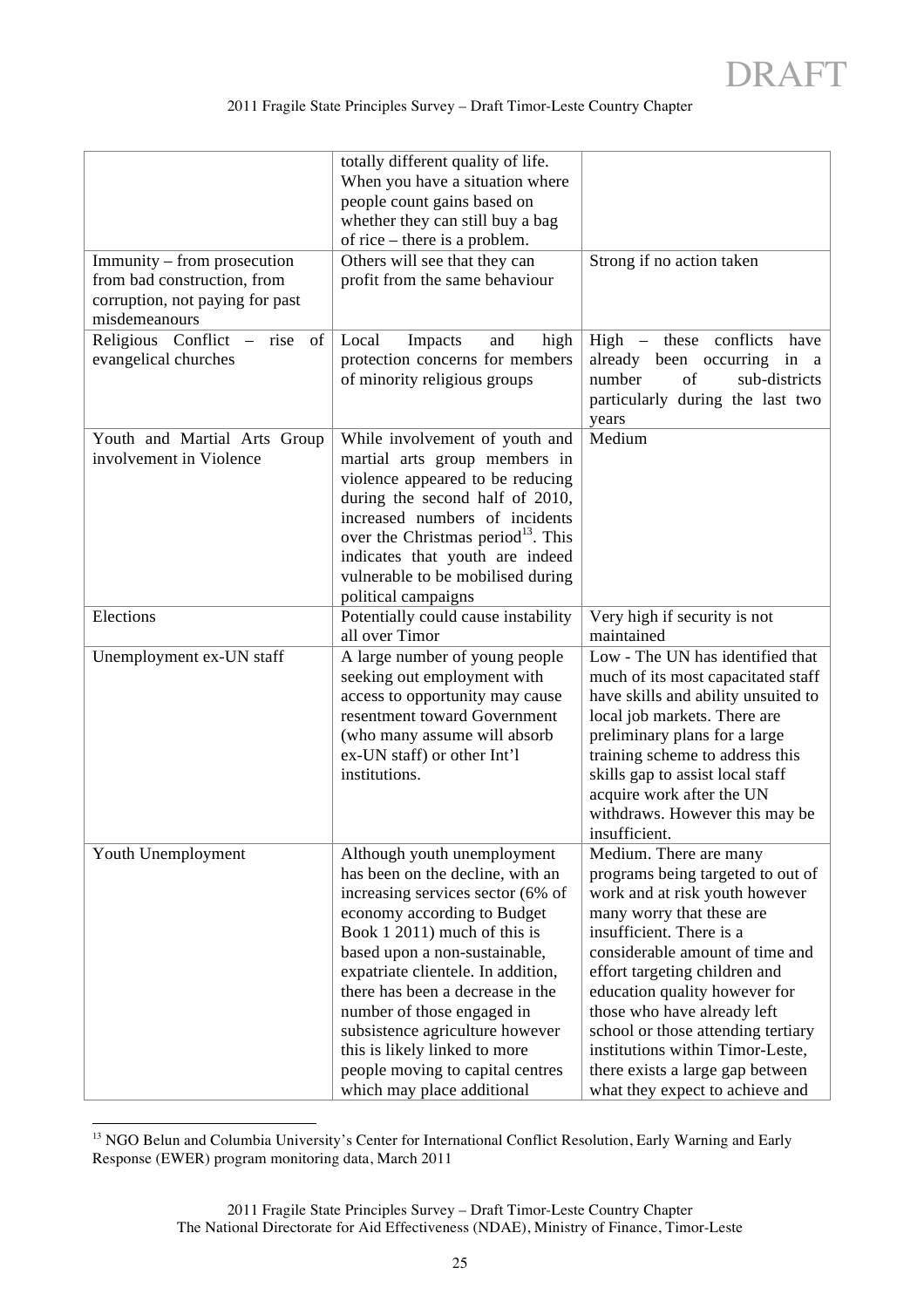| pressure on local communities  | the options available to them and   |
|--------------------------------|-------------------------------------|
| and Government to find         | reality. This is a destabilizing    |
| employment solutions for these | factor that is not being addressed. |
| groups.                        |                                     |

#### EARLY WARNING AND EARLY RESPONSE SYSTEMS

46. In light of the critical stage in Timor-Leste's progress towards moving towards stability and a focus on broader development objectives, Early Warning and Early Response (EWER) initiatives are crucial in monitoring the changeable conditions and factors that could contribute towards potential instability, monitoring those risks and actual events depicted above. Response actions to identified issues can then be planned in a manner appropriate to the current resources, expertise and roles of various local and national actors. Referral pathways include linking to and strengthening traditional and community processes and structures for managing conflict as well as aligning to relevant formal security practices and judicial responsibilities.

47. A plethora of peacebuilding and security approaches can all contribute toward a diverse and multifaceted approach to responding to the complex issues that characterise the Timorese context. Early Warning and Early Response systems, however, provide a platform to coordinate these activities by providing data on target areas and themes where interventions are most needed as well as facilitating pathways for mobilising response to identified needs through networks at the national and local levels.

48. Actors involved in peace and security initiatives should consider building upon existing Early Warning structures in order to avoid the duplication of efforts and resources. The Early Warning, Early Response (EWER) system conducted by NGO Belun and Columbia University's Center for International Conflict Resolution (CICR) has established extensive monitoring presence and community Conflict Prevention and Response Networks at the sub-district level which are designed to coordinate with all stakeholders in providing effective warning and response. Rather than create parallel monitoring structures, other actors should request to receive regular updates from the EWER system and monitoring data specific to their needs. In the medium to longer term these systems supported by development partners can become locally owned and managed.

49. In order to ensure effective early warning and prevention of the escalation of conflict and violence it is important to outline clear strategies for response to incidents and trends at the national level, linking into contingency planning processes for protection of civilians in the case of crisis. Engaging appropriate actors to provide immediate response to criminal incidents includes engaging relevant formal security practices and judicial responsibilities. Response to trends and threats at the local level should however be community-driven processes where local actors design appropriate response activities that have a chance for longevity given their particular context. State and civil society actors can integrate their local-level initiatives to support response plans designed by the existing Conflict Prevention and Response Networks coached in the interim period by the EWER system. This will provide monitoring of longer-term impacts of one-off peacebuilding initiatives, recommending follow-up activities where needed. Integrated network responses consolidate traditional and community processes and structures for analysing and responding to conflict, ensuring that initiatives are complementary and mutually reinforcing.

50. Increased dialogue particularly between development partners working in promoting peace and security through multiple approaches, as well as increased dialogue with state and civil society actors, would improve opportunities for initiatives to complement one another in working towards a more strategic approach to early warning and response. This should ensure that early warning can be effectively assessed, delivered and heard; that communities are supported in increasing preparedness for conflict; and referral pathways are embedded that are able to trigger the most appropriate actors to respond to prevent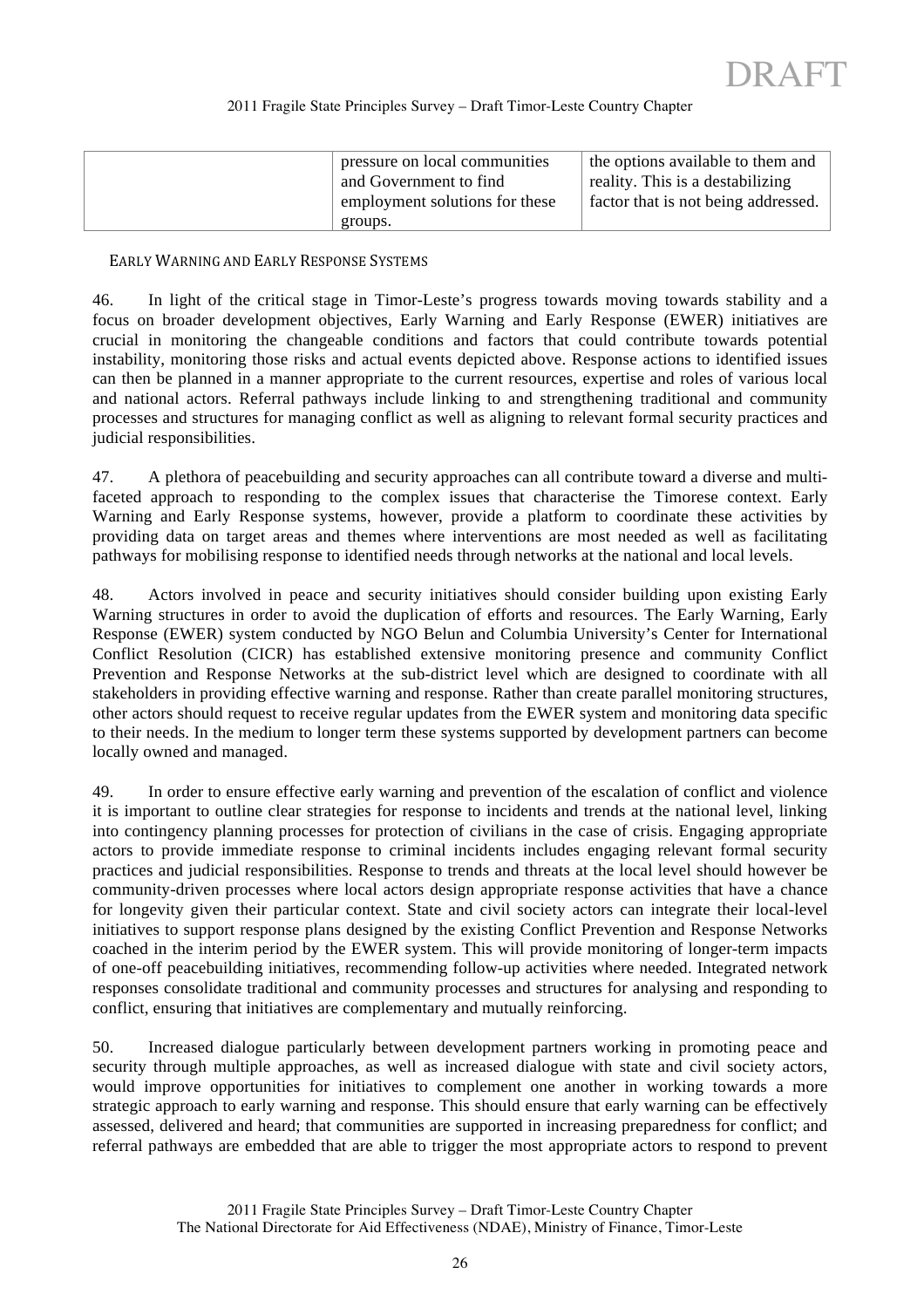the escalation of violence at local or national levels.

#### THE NEED FOR IMPROVED COORDINATION

51. While the final stages of the National Recovery Strategy drew to a conclusion, the State has invested in building specific institutions for conflict prevention and peacebuilding alongside work in security sector development. The State has also invested considerable time and effort, sometimes controversially, in training up its police and security organs to work together. Against the advice of some the merger of the security and defence institutions within one Ministry was as symbolic as it was pragmatic. The government intended that with this reform the institutional divisions that had once been left to fester were to be eliminated through oversight and good management. The first reforms were to promotion regimes ensuring merit and ability was restored as key criteria for career advancement.

52. In the wake of this reform, as early as January 2008, UNMIT announced a decrease in crime and sporadic acts of violence. The UN Acting Police Commissioner remarked that the improvements were a reflection of the stability of the new Government and credited local forces with the restoration of peace. The first real test of these reforms was in response to the 2008 attempted assassinations of the Prime Minister and President, H.E. José Ramos-Horta. The formation of an exclusively Timorese military and police operation was tasked with ensuring stability in Operation Halibur.

53. However, this example of the Government prioritizing prevention by bringing the PNTL and F-FDTL closer together was possibly poorly understood by development partners or perhaps the strategy underpinning the reform was poorly communicated. Many development partners were critical of the move, describing the strategy as typical of many post-conflict countries where ex-guerrilla leaders turned heads of government seek to manipulate State security in the pursuit of personal or overtly political objectives. Improved dialogue around key issues such as this is imperative to promote joint understanding of the challenges faced

54. As a result of the large number of external stakeholders now supporting emergency response, humanitarian assistance, disaster relief and peacebuilding, the coordination responsibilities for Government have increased significantly. The impression on the Government side is that development partners are not coordinating their efforts with the result that there is some duplicated effort. This, coupled with the small number of Government staff working in these areas has caused difficulties for Government in absorbing the additional workloads associated with donor project implementation.

PRIORITY ACTIONS

- **Consolidate support and strategy for prevention** A clear, integrated long-term strategy should be developed between relevant state and civil society actors for analysis of conflict trends and the development of effective contingency strategies to ensure appropriate responses. Development partners need to ally themselves to the strategy and support it for the long term. The immediate focus is to prepare effective strategies to deter the use of violence for mobilising political interests through the next electoral period.
- **Government and development partners to recommit to specific policies that help reduce the potential for conflict – I**ncrease investment in rural development, including infrastructure, private enterprise, employment and livelihoods. Create opportunities for the young in particular, review current educational and employment support for those both in local university courses who have very high expectations and will compete with capable, English speaking local staff exiting UNMIT in the next 24 months.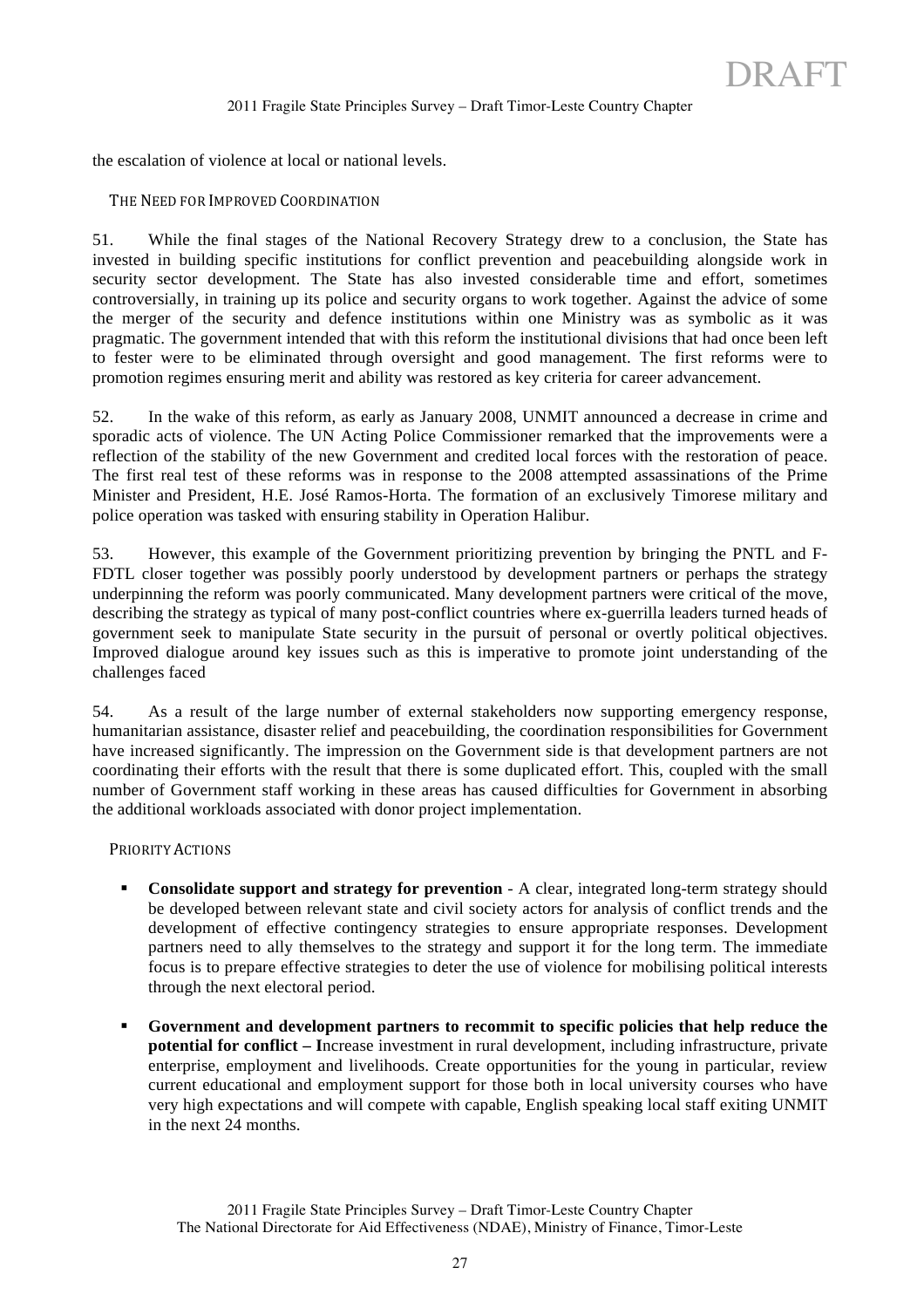# PRINCIPLE 5. RECOGNISE THE LINKS BETWEEN POLITICAL, SECURITY AND DEVELOPMENT **OBJECTIVES**

55. The survey reported that nearly all development partners claim to address the linkages between political, security and development objectives in their country strategies and that these are shared with other ministries or agencies within their governments. For example, development partners such as Australia sharing their strategy with their Government agencies covering Security, Defence, Police, Foreign Affairs Trade, Health, Immigration and Treasury. However, there was a lack of consistency in how these linkages were researched, assessed, shared and discussed, and incorporated into development partner policy. In reality it seems that most cooperation on the integrations of these objectives takes place at project level

56. The survey suggested that security and development are indeed integrated and reflected in the National Priorities Process which continues to help ensure that the p**o**litical, diplomatic, security, defence and development actors work together to ensure the sustainability of peace. Coordination among the three has improved considerably through the National Priorities Process. The Government has sought to increase co-operation and co-ordination within these various sectors with the Working Group on Public Safety and Security including representatives of both national and international security institutions, as well as various development partners with programs or interest in the security sector. The work of the group coupled with the current climate of relative peace has contributed to the gradual downgrading of safety and security though it remains a government priority.

57. The Government recognises two of the most pressing priorities continue to be security reform and economic development. The Government also recognises the links to social justice, welfare and service delivery, most particularly for rural populations, and the potential negative impact of poverty on peace and stability.

58. Whilst there is undoubtedly progress in many aspects of security and the professionalization of the PNTL, outside Dili many informal traditional community systems still maintain order. Newer community style policing initiatives have been welcomed by civil society, but the impression is that there is much more to be done by the PNTL to develop policing techniques other than force. In the short term the focus is on ensuring elections do not become the catalyst for gains in politics, security and development to falter.

59. Small scale violent conflict continues to take place however more often these conflicts are described as being intra-communal or familial, or related to issues such as land disputes or disputes over resources rather than between martial arts groups (MAG) or organized crime related. This could be recognized as an indication of success regarding UNPOL and PNTL collaboration given that there has been no reported increase in crimes reported in districts handed over to local control. However, because violent conflict in Dili is often linked to earlier conflict at the district level, there is still a concern that these small, localized, acts of violence could end up being played out in the suburbs of Dili.<sup>14</sup>

60. In the longer term, continued stability will be crucial to encourage growth in domestic, private and foreign investment, development partners can support implementation of the SDP by staying engaged in supporting security and stability to give the best chance for the growth policies of Timor-Leste to take hold.

61. Some government participants felt that development partners needed to be more honest about the subjective factors in policy-making. Historical ties, security concerns and trade interests all play a part in development aid and it was better for all concerned that an honest debate took place at the strategic level.

<sup>&</sup>lt;sup>14</sup> Urban Violence in an Urban Village, A Case Study of Dili, Timor-Leste, Geneva Declaration Working Paper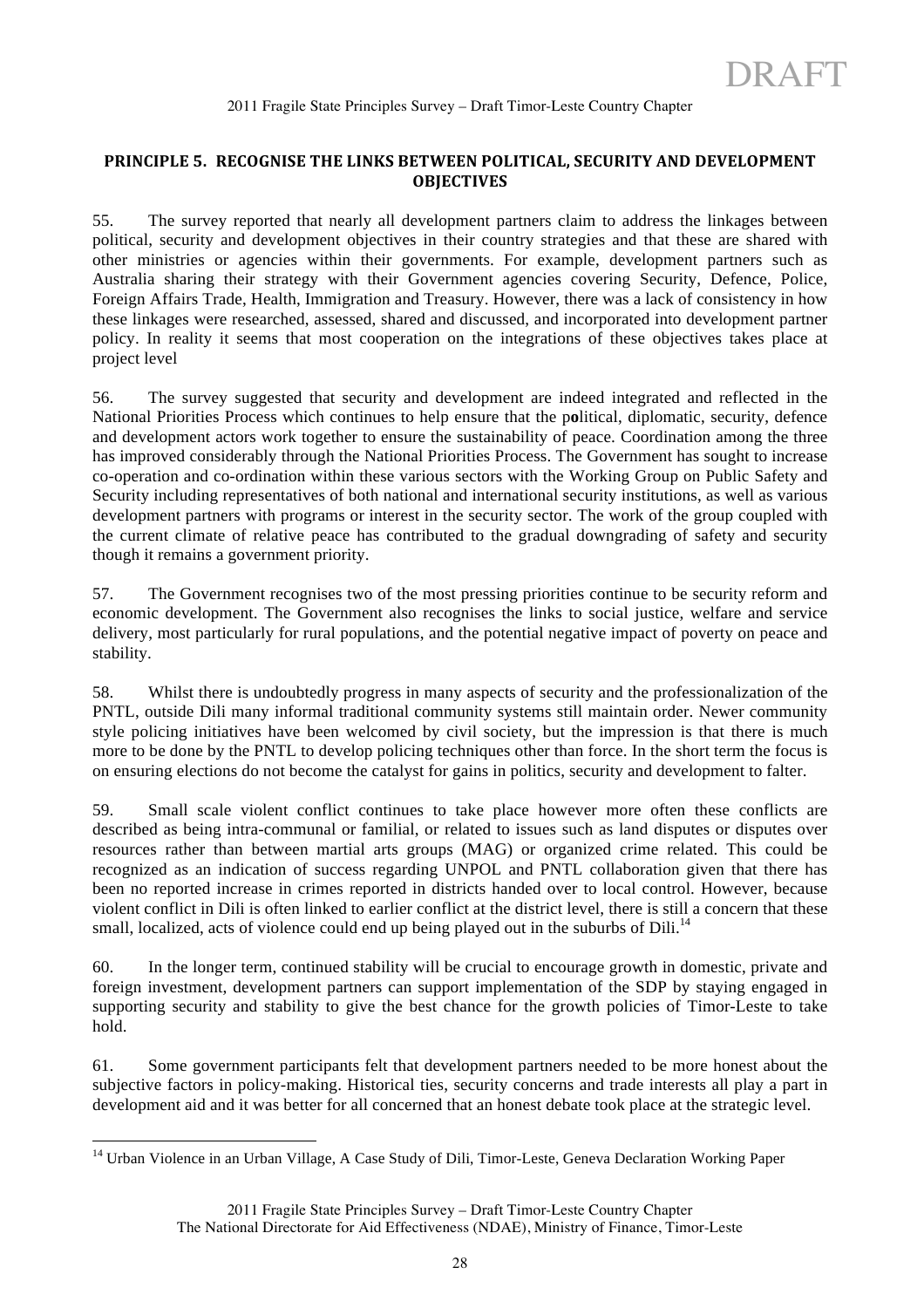#### PRIORITY ACTIONS

- **Development partners to demonstrate greater clarity on how they recognize the links between political, security and development objectives -** A renewed focus at the strategic level taking advantage of good project level cooperation.
- **Increased government focus on accountability** At all levels of government but particularly within the security sector. Development partners can help to reinforce links between disciplinary mechanisms within the Security Sector, the Provedor for Human Rights and Justice and other judicial procedures.

# **PRINCIPLE 6: PROMOTE NON-DISCRIMINATION AS A BASIS FOR INCLUSIVE AND STABLE SOCIETIES**

62. The survey revealed that many participants still felt that the emphasis of development partners was skewed towards setting up the institutions of state and that a better balance was necessary. As noted elsewhere in this survey report, the needs of youth, women, children, unemployed, the rural poor and others all require addressing. Survey participants suggested that the Government of Timor-Leste should, with the support of the international community, help amplify the voice of citizens in development planning and improve their responsiveness to those voices. With the demise of the National Priorities Process new ways of engagement will need to be identified.

63. In the area of youth, current Government and international support is still largely focused on primary education and there is a sense that investment in the tertiary education sector, polytechnics and universities would help in the longer term to do more in addressing unemployment. Capacity development to manage public services is a frequently mentioned problem but there are no courses in the university in public administration studies for example.

64. The Government has taken steps toward introducing 'social justice policies' to provide pensions to the vulnerable, the disabled and the elderly. This has been a cornerstone of the government's social contract commitments. However, a more comprehensive strategy to develop a longer term and sustainable social security system is required.

65. The development partners claim through a variety of programmes that they address nondiscrimination through many mechanisms including access to basic services, access to micro credit, human rights and empowerment projects, poverty reduction and social exclusion. However, the impression is one of an uncoordinated strategy to support a miscellaneous array of non state actors

#### PRIORITY ACTIONS

- **Government and development partners to to avoid the continuing concentration of resources and efforts on Dili and seek greater unity of effort to address discrimination**
- **Government and development partners to systematise and deepen the dialogue with civil society** – This should include representatives from women and youth groups and the private sector to discuss how t the benefits of future development can be shared more equitably.

# **PRINCIPLE 7. ALIGN WITH LOCAL PRIORITIES IN DIFFERENT WAYS IN DIFFERENT CONTEXTS**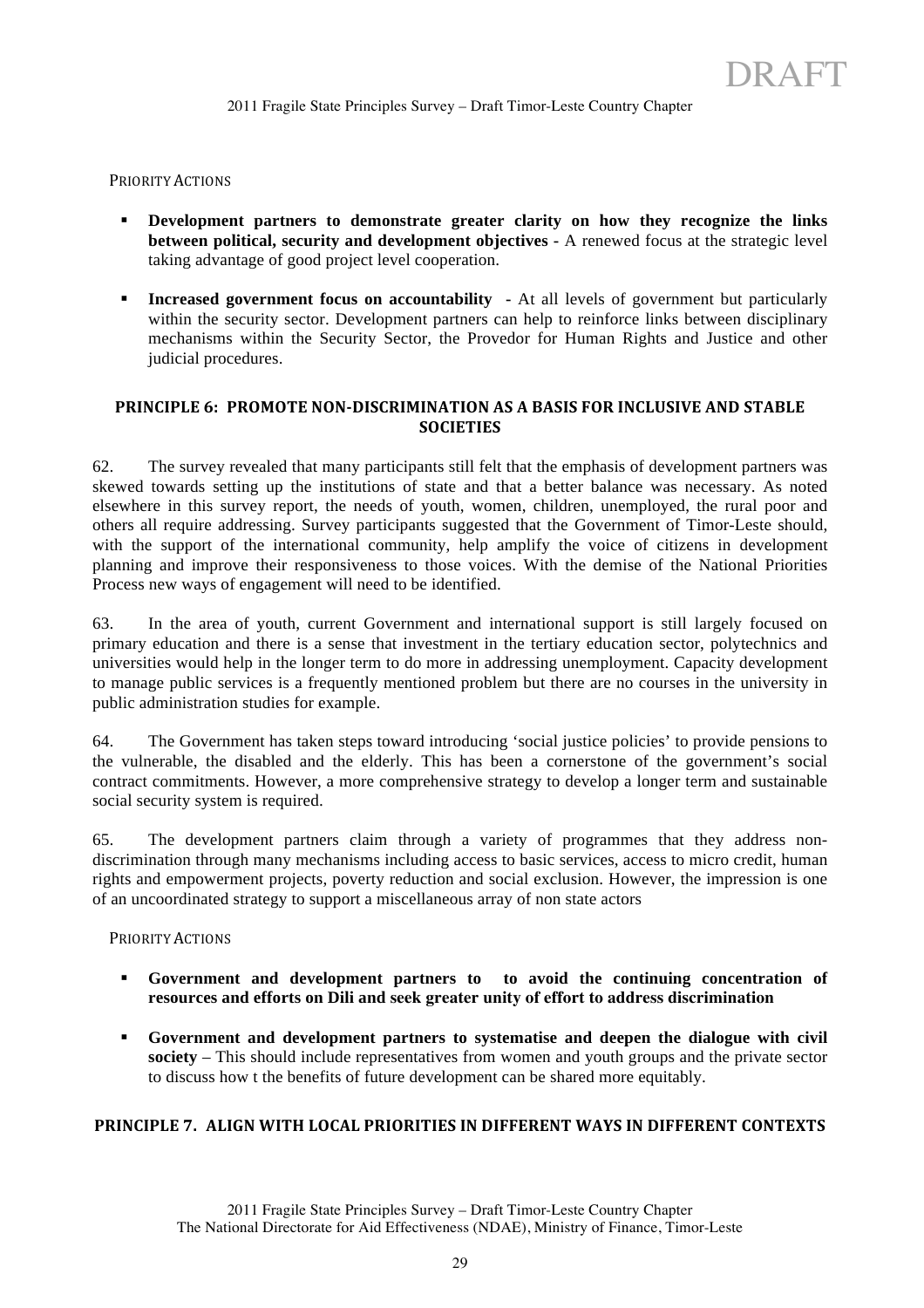66. The Government has stated publically that it plans to release the country's first long term Strategic Development Plan (SDP) in July 2011. The SDP will present all stakeholders with the first multi-year planning document since emerging from the crisis of 2006. While this development is a welcome one, there was general consensus that the Government had taken a long time to produce the plan. The Government has responded by saying that throughout Timor-Leste's short history and based on experiences in other fragile states, attempts to devote precious resources (both financial and human) to developing medium-long planning frameworks has resulted in a premature focus away from addressing short term sources of conflict toward longer term development<sup>15</sup>. The Government remains confident it has the timing right.

67. In 2007, with so many challenges overlaid upon a contracting economy the Government stated that medium-long term strategic planning processes must wait until the immediate conflict instigators could be dealt with. Drawing upon lessons learned during the previous Government whereby significant time and effort was spent on devising a multi-year sectoral plan only to have it rendered irrelevant with the outbreak of conflict, the Government felt that the country would be best served through a process that would allow them to first identify and then address those challenges considered most urgent and with the most destabilizing potential before longer term planning could commence.<sup>16</sup>

#### **Box 2. The National Priorities Process 2008-2011**

The National Priorities Process currently serves as Timor-Leste's primary annual strategic planning mechanism. Priorities are currently determined on an annual basis allowing them to reflect the rapidly evolving and increasingly secure national context. The priorities have shifted from year to year however there has remained a clear focus on establishing security, agricultural and rural development, and human resources development and in more recent years, infrastructure (see Table 2 for a list of annual priorities).

68. While both Government and the international community agree, that at least in its initial years, the National Priorities Process offered a successful mechanism upon which to bridge the intervening years between conflict and the release of a longer-term strategy, a key challenge identified by the Ministry of Finance National Directorate for Aid Effectiveness (NDAE), and previously noted in 2009, is that given Timor-Leste's relatively rapid transition from conflict to stability, there is now an increased need for longer term development activities extending over a three to five year time frame. This shift, increasingly reflected in National Priority matrices has left some development partners unintentionally out of step with Government priorities. While it is expected that this issue will be remedied once the SDP is released, Timor-Leste's experiences does offer a lesson for other countries seeking to adopt similar approaches to strategic planning coming out of conflict.

69. Development partners say that it will be much easier to align with Government priorities once the basic plan is in place. However, as noted in the comments on 'Principle 1: Take context as the starting point, there is still some discussions required to reach agreement and common understanding of the plan's key political, economic and social planning assumptions. Development partners can enhance their engagement with this State strategic planning process by encouraging reference to evidence-based research on appropriate development strategies and practices.

<sup>&</sup>lt;sup>15</sup> Coming into power in 2007, both tangible and intangible reminders of the 2006 crisis still existed with some 65 IDP camps still dotted the city and surrounding areas, with some 400 ex-F-FDTL known as 'the Petitioners' campaigning for reintegration back into the military and with Major Alfredo Reinado and rebel associates threatening law and order and martial arts gangs made up of disaffected youth engaging in random acts of violence and civil disobedience. These issues presented immediate, short-term threats to public safety and security. 16 2010 TLDPM Background Paper -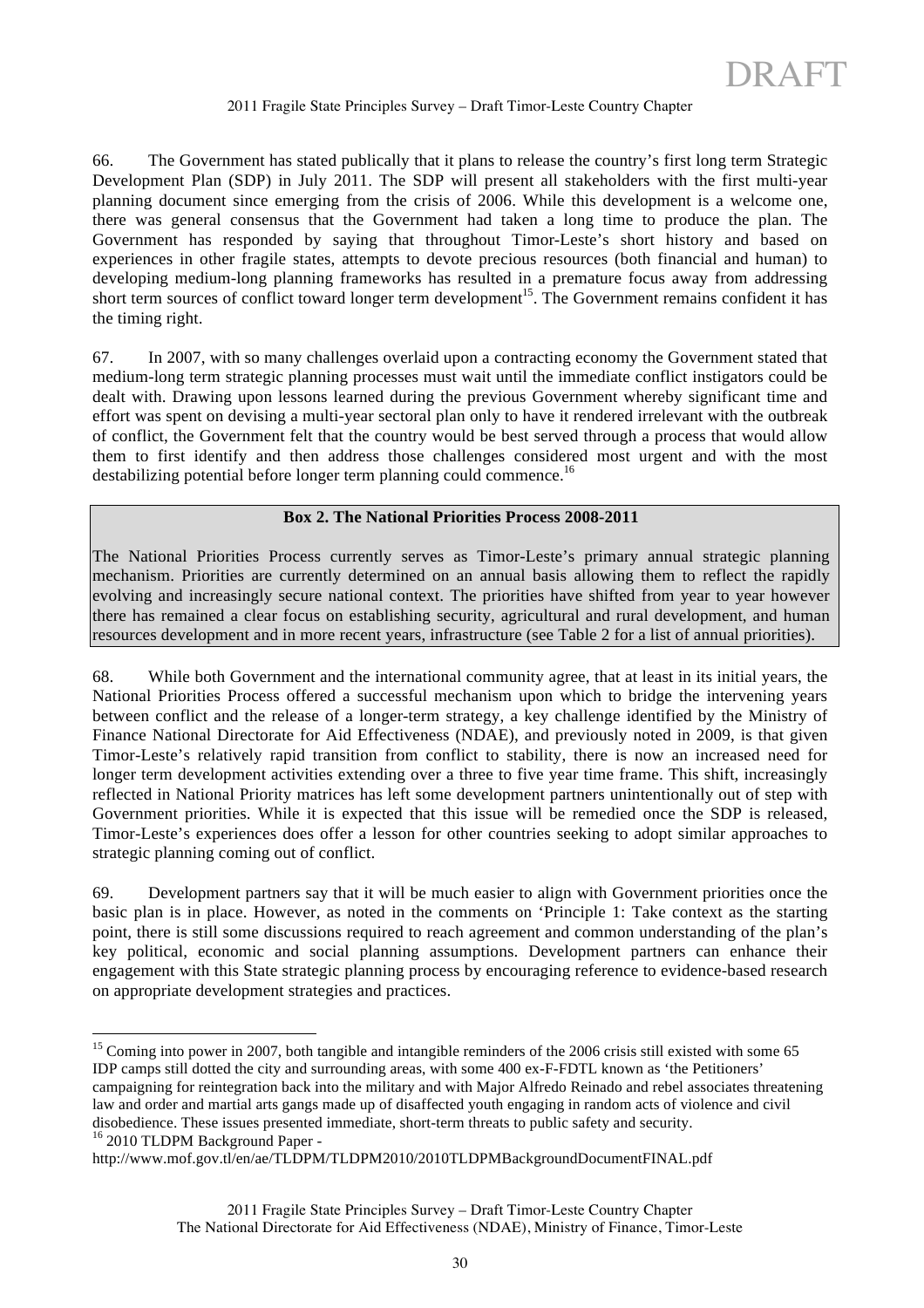#### USE OF COUNTRY SYSTEMS

70. There is currently no General Budget Support (GBS) provided to Timor-Leste. Since Timor-Leste's oil and gas revenue began to flow in the mid-2000s, development partners' assistance has been targeted directly to a variety of sectors. The use of country systems (e.g. public financial management and procurement) has also been relatively limited and continues to be limited by perceived capacity constraints and associated limited capacity to absorb substantial aid funds. Much of this view is in turn based upon relatively low budget execution capacity at the Ministerial level.

71. The situation with procurement is regarded as particularly problematic (see Box 3). Donor project budgets tend not to allow for local procurement, contracting, financial management or implementation by national staff based on perceived lack of capacity. Development partners take the view that procurement performance leaves significant room for improvement<sup>17</sup>.

72. The Government would like to achieve a common understanding with its development partners on the use of country systems as adapted to the specific Timor-Leste country context. The figure below depicts the various country system components of the entire budget cycle. A number of donors have noted that they are able to use different components of the country system, the UN noted they could use all 8 components of the PFM system; the EU can use 3; the World Bank can use 6.



#### **CHART 2. COUNTRY SYSTEM COMPONENTS**

73. Strengthening and increasing the use of country systems in collaboration with donors remains a critical element of the Government's efforts to become ever more capable of managing and leading Timor-Leste's development. In particular the Governments seeks to work with its development partners to:

<sup>&</sup>lt;sup>17</sup> There is a need for development partners to be clearer about what aspects of Timor-Leste's procurement performance must be improved. The current situation is one where there is pent-up frustration on all sides, a deterioration in dialogue and resulting slow progress in terms of systems reform. The SDP may offer an opportunity to have improved dialogue on a long term plan to improve government procurement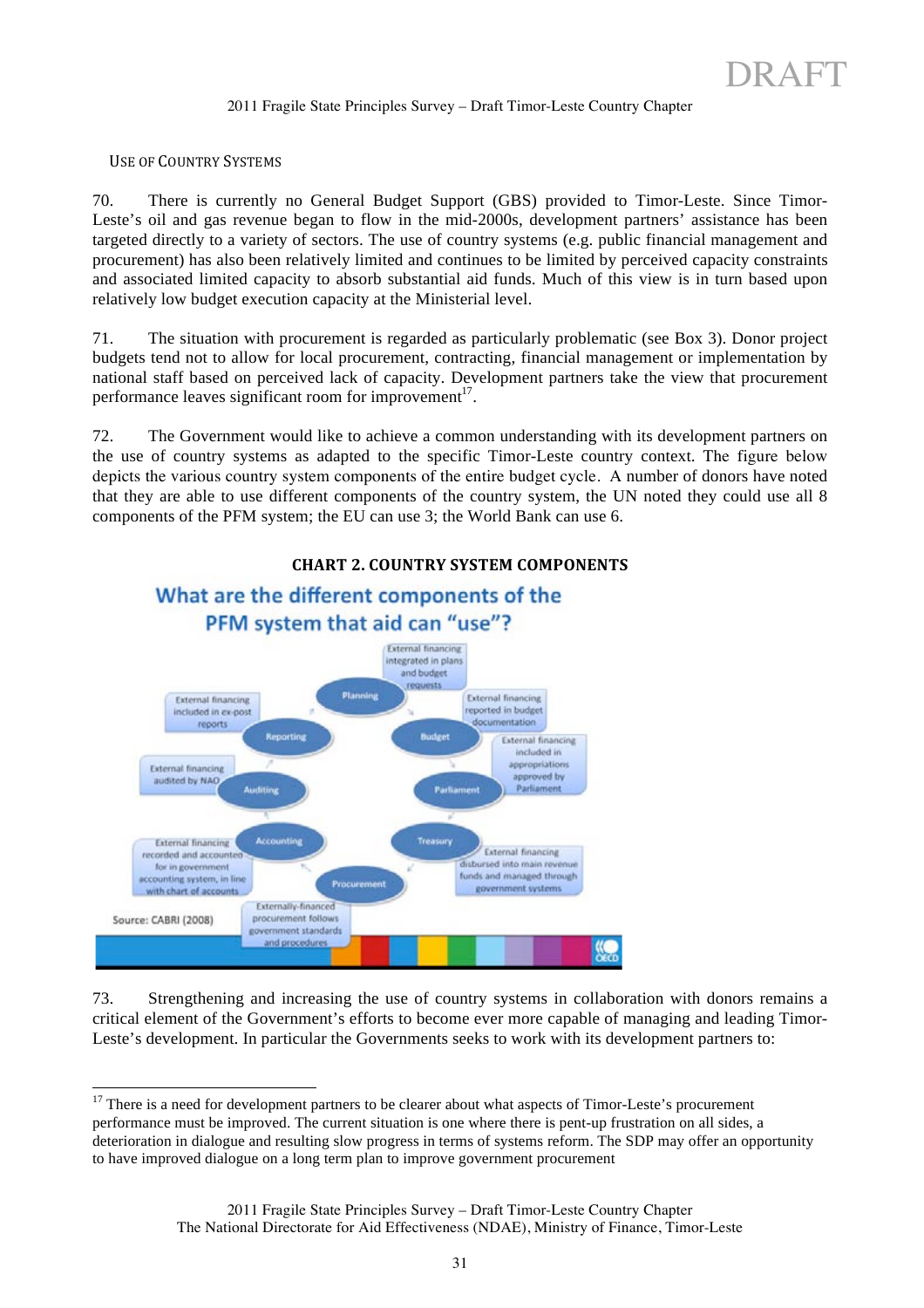- Identify current opportunities and constraints in the strengthening and using of country systems;
- Define joint actionable Government-Development Partner recommendations for achieving progress;
- Ensure high-level support and momentum from Development Partner headquarters for this initiative;
- Launch concrete steps towards fulfilling those recommendations, including perhaps joint Government and multi-donor fiduciary risk assessments; and action plans for harmonizing donor audits and pre-award assessment on the Government's Supreme Audit Institution practices.

74. A few development partners have expressed a willingness to start programme preparations that will identify the possible amounts under consideration, the purpose of support and the conditions necessary for implementing a GBS programme. Generally speaking, most donors apply similar eligibility criteria. This includes consideration of the national policy planning framework, economic strategy and agreement on the macroeconomic framework, and satisfactory public finance management. Eventual agreement on support tends to include performance criteria and indicators for disbursement of support, performance indicators for government and some measure of coordination between donors.

75. Because the National Priorities (NPs) are fairly broad, almost every donor has claimed they are aligned with the NPs. Given development partner planning timeframes it is probably fair to say that there is nominal alignment with the National Priorities to the degree that could be expected. However, the IMF has noted in August 2010 *"While donors provide estimates of commitments and expenditures for the budget, there is no joint evaluation and approval of state and donor funded expenditure, and in-year reporting by the government on donor funded expenditure is lacking. Donor funded expenditure is not reported on in the financial statements."*18.

#### **Box 3. Public Procurement in Timor-Leste**

The Organization for Economic Co-operation and Development (OECD) observes that "good public procurement systems are central to the effectiveness of expenditure" and that public procurement is a fundamental and integrated part of the governance and public financial management system in a country. In Timor-Leste public procurement totals 70% of all government expenditure and it is the mechanism by which all government projects are delivered. Public procurement currently amounts to over US\$550 million worth of a variety of goods, works and services with over 2,500 separate purchases.

Public procurement occurs at different government levels: at national and local levels. At national level, all ministries, secretaries of state, commissions and agencies are actively involved in procurement with some ministries expending approximately 90% of their budget through public procurement. While national level procurement is bigger in terms of value per contract, local government contracting is significant in terms of the number of procurement activities and their impact. The new Infrastructure and Human Capital Funds recently approved by the Council of Ministers, taken together with the exigencies of decentralisation will demand improved public procurement systems and practices, better regulations, development of the key procurement institutions, capacity building, operational support and on-the-job training for local staff. The need has never been greater for the public procurement system to be staffed by a professional cadre of well-trained and experienced procurement professionals.

The dependency of many private sector companies on public sector business is disproportionately greater in Timor-Leste, where the state is the largest economic actor, and where the private sector is relatively underdeveloped. Many fragile and conflict affected countries experience this juxtaposition of high volumes of expenditure and the presence of dependent private sector contractors and find that this creates a ready

<sup>&</sup>lt;sup>18</sup> IMF 2010, op.cit. pg.9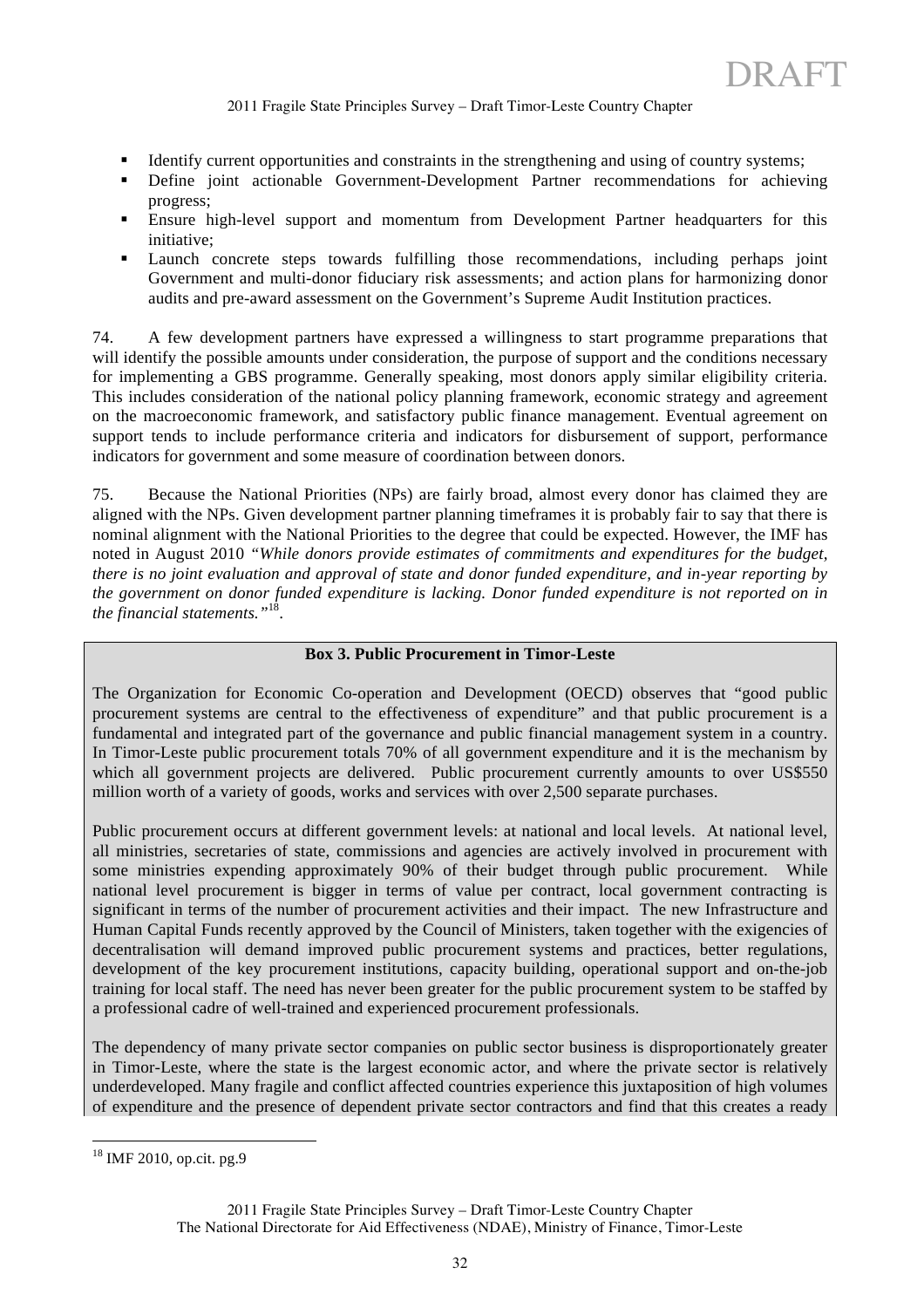market for corruption in public procurement. Generally, the less capacity a country has to prevent, detect, and punish corruption - through checks and balances, controls, and monitoring, and enforcement of laws and regulations more broadly - the greater the likelihood of corruption. In Asia, the Asian Development Bank has noted that corrupt public procurement has led several countries to pay 20 to 100 percent more for goods and services than they would have had to otherwise. Corruption can exacerbate fragility.

In January/February 2010, the Asia Foundation conducted an Assessment of Service Quality based on client perceptions. The assessment was designed as a periodic feedback mechanism to augment the Ministry of Finance existing service improvement processes and measures (The Asia Foundation, Ministry of Finance Service Quality Perceptions Survey, 25 March 2010 refers). 45% of respondents rated satisfaction with the Government procurement system at 'fair' or 'poor'.

76. A key challenge that the SDP will pose to donors will be their ability to sufficiently coordinate amongst themselves so that they can agree on a relatively robust division of labour. Given the nature of the SDP and the fact that it will deal with a number of key development sectors, it will be important that donors consider in which areas their competitive/comparative advantage exists and seek to focus their assistance in support of these areas.

77. Given the broad scope of the SDP, there is a risk that donors will seek to demonstrate alignment by engaging in a number of areas prioritized by the SDP. The Government's investment in the SDP, funded by the natural resource wealth at its disposal at least in the agreed upon short term, will be best served by its development partners if agreement can be struck on where donors divide up their support.

#### PRIORITY ACTIONS

- **Development partners to consider increasing use of country systems –** increase use of one or more components of country systems (irrespective of aid modality) to, at a minimum, enable more transparency of aid flows, aid on budget, and aid on plan. The joint objective is to improve capacity of country systems with the aim of them being fully capable before Middle Income Status is reached. Both the DPs and the Government wish to improve the quality of diverse partnerships, under the leadership of the host country and strengthen the capacity to work together in mutual respect and accountability. In the spirit of mutual accountability the Government can:
	- Task a lead donor to assemble recent assessments on aspects of country systems and institutional capacity building to share with other donors and government
	- Task a lead donor to map the minimum number of country systems components that 2-3 major donors can use
	- Consider General Budget Support Government and development partners to assess options to move over time towards budget support (including agreeing necessary measures to strengthen underlying systems e.g. procurement, audit, supervision, reporting.
- **Alignment of development partners programmes with the SDP -** The Government needs to adopt its new Strategic Development Plan and Development partners move to full alignment adjusting programme design as necessary. Further discussions with government should take place on future support for those existing and emerging priorities not covered by the SDP.

#### PRINCIPLE 8. AGREE ON PRACTICAL CO-ORDINATION MECHANISMS

# DEVELOPMENT PARTNER COORDINATION

78. The current framework for coordination is set out in Chart 2 below. This chart focuses mainly on how development partners fit into the government system. Interestingly, a number of development partners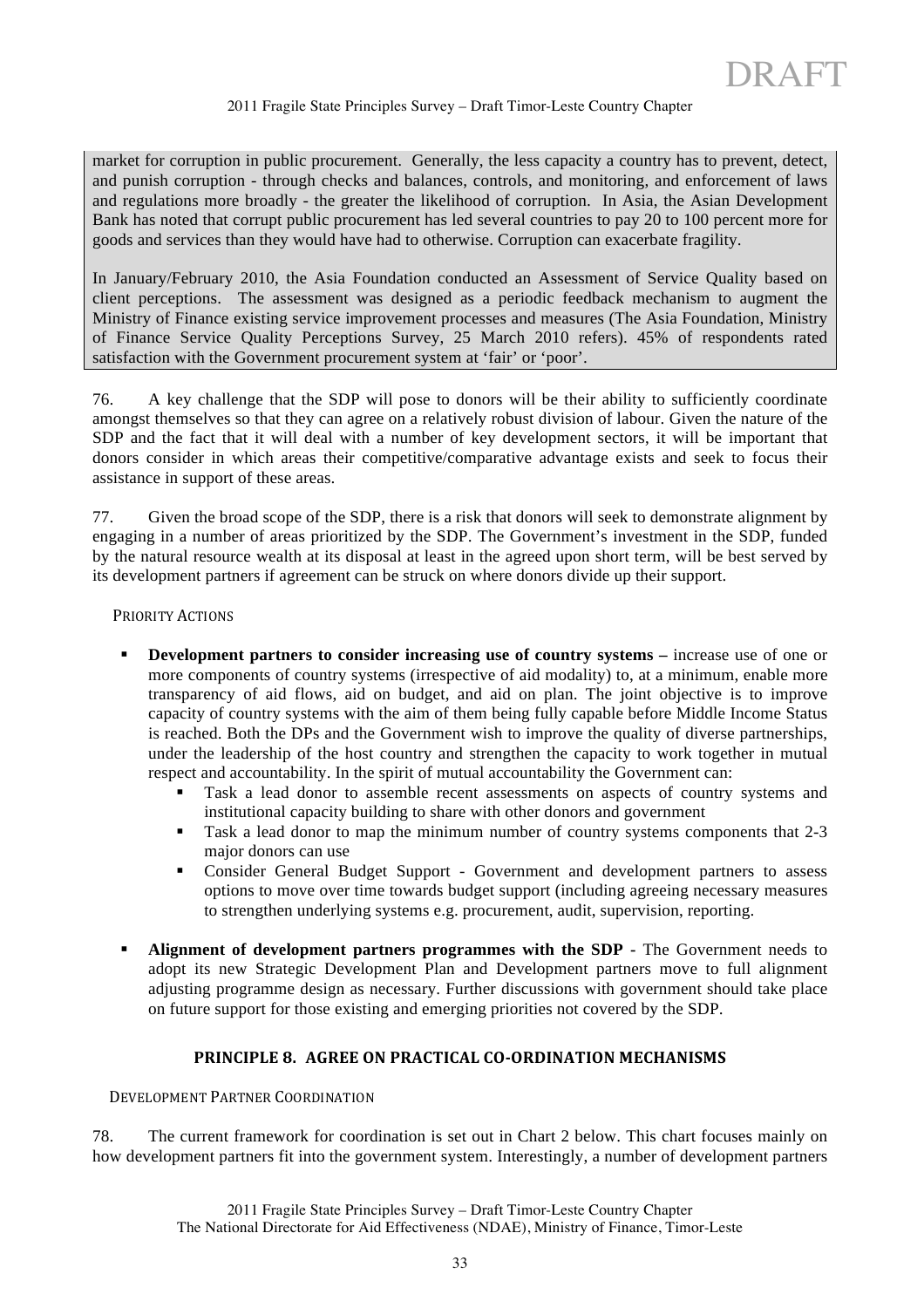claimed they were unhappy with donor coordination amongst themselves. Various reasons were cited:

- Some donors historically wanted to be seen to be everywhere
- Some appear to have no wish to coordinate
- Some have low familiarity with aid coordination and effectiveness issues
- The GoTL had not signed off its Aid Policy
- No aid management platform in place to date
- Poor coordination above the sector level

79. There is a sense that development partners could coordinate more amongst themselves to reduce the burden on Government. However, the overwhelming response from participants was that Timor-Leste should coordinate donors, rather than donors assuming the coordination responsibility themselves. At the National Consultation Meeting, development partners confirmed they would be happy with stronger direction from the government

80. Government respondents suggested that project reporting external to normal Government reporting requirements, usually through a plethora of project steering committees that senior civil servants are expected to chair/co-chair as evidence of national ownership; cause a significant drain on government partners. This also creates the need for separate systems, formats, structures and monitoring requirements. The point was made, also noted in the IDPBSB 2010, that ministries often develop their own programming directly with donors, instead of working through a coordinated platform that can help the government to align peacebuilding and statebuilding approaches across all the sectors. As a result, donors and Government miss opportunities to build on ongoing work and to aim for longer, coherent and more comprehensive change. The result is development programmes that can seem disjointed and impact is lost.

81. Some in Government also feel that direct support by donors to NGOs for projects without any requirement for NGOs to inform, consult, or link to government can cause problems. This can also lead to questions as to whether the NGO activities are aligned with Government policy and strategies. This may also hinder opportunities for Government to learn from good effective implementation by NGOs, reduce feedback from, and experiences of, beneficiaries/recipients, and reduce the scope for scalability and replication. NGOs may also raise unrealistic and unsustainable expectations of local communities creating risk of falling back into poverty, social exclusion or creating conflict.

82. The government wishes to see a number of smaller donors pool their resources and work together on shared priorities. Outside of the main 5 donors there are some 35+ other development partners with hundreds of projects. This makes coordination difficult and implies an excessive and unnecessary administration burden on government. The government is also concerned with the transaction costs for all parties.

#### **CHART 3. THE CURRENT FRAMEWORK FOR DONOR COORDINATION**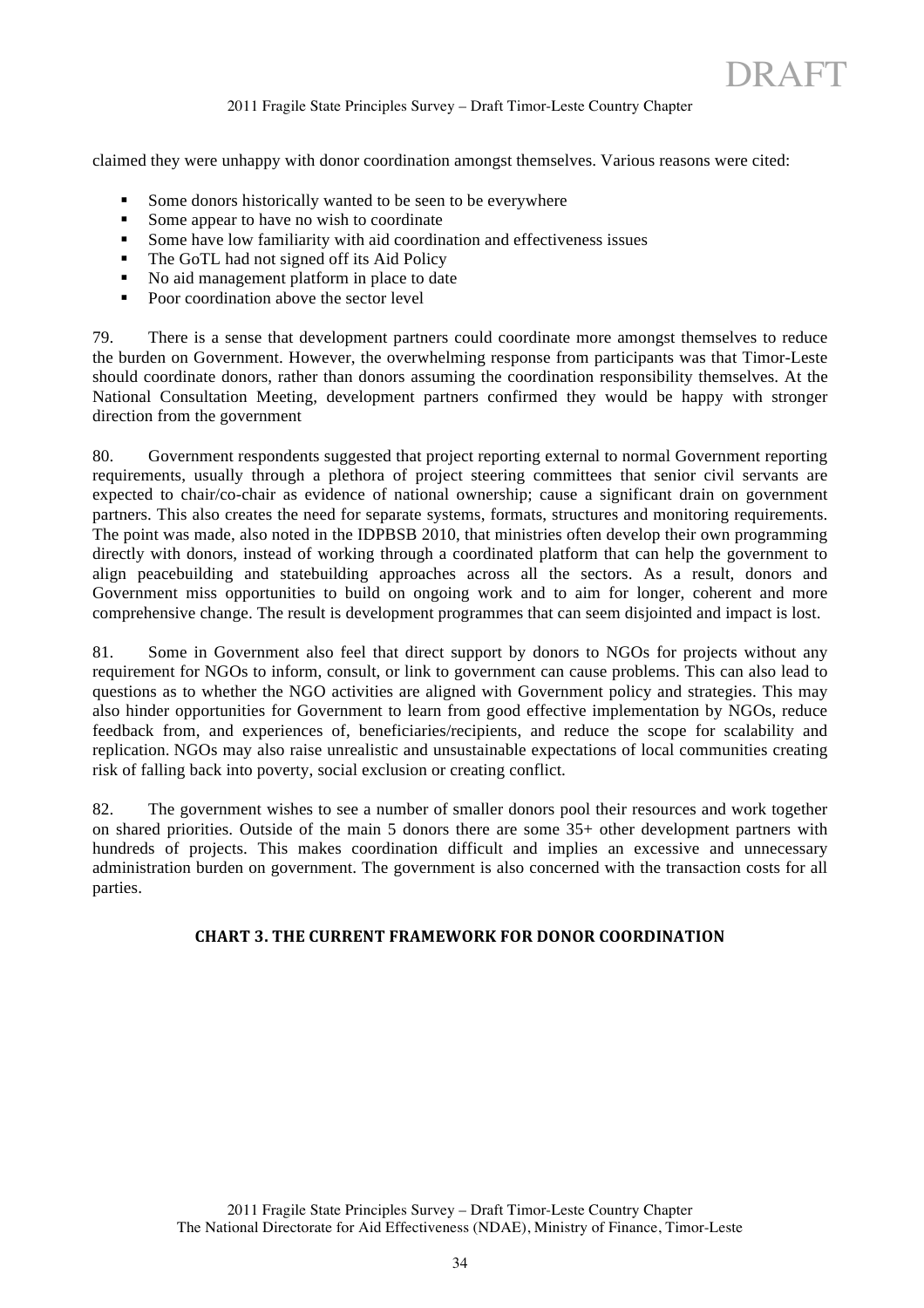

2011 Fragile State Principles Survey – Draft Timor-Leste Country Chapter

MANAGING DONOR INFORMATION FOR IMPROVING COORDINATION

83. Data concerning development partner activities in Timor-Leste was first compiled in 2002 through a Registry of External Assistance (REA) database. The REA informed the first series of Sector Investment Programs (SIPs) which made up a key component of the first National Development Plan 2002 – 2007 (NDP). Data collection on development partner activates was disbanded during the 2006 crisis and only reactivated in 2008 by the current Government with the establishment of the National Directorate for Aid Effectiveness (NDAE). Only data concerning programs and projects that provide development, humanitarian and emergency assistance registered into the database. As such, military and security related assistance is not included.

84. Timor-Leste's two primary strategic planning tools have been the annual State Budget and National Priorities process. As such, current data collection systems have generally been perceived as adequate in terms of their ability to provide data on development partner activities within the Government sector. However, as Timor-Leste continues to make gains in terms of the consolidation of peace and security, and as the country moves towards multi-year, sectoral planning mechanisms, there is increased pressure being placed on NDAE by both Government and development partners to enhance data collection, both in breadth and data analysis in ways that will support multi-year, sectoral planning.

DATA COLLECTION AND PRESENTATION - PROBLEMS, ISSUES AND CHALLENGES

85. Aid data collection is now firmly focused on its alignment with national budgeting process as part of what Timor-Leste labels the Combined Source Budget (CSB). NDEA presents data collected categorized in accordance with the State Budget. Currently, data is requested from donors twice-yearly. Because the Government requests data on aid commitments and disbursements at the project level in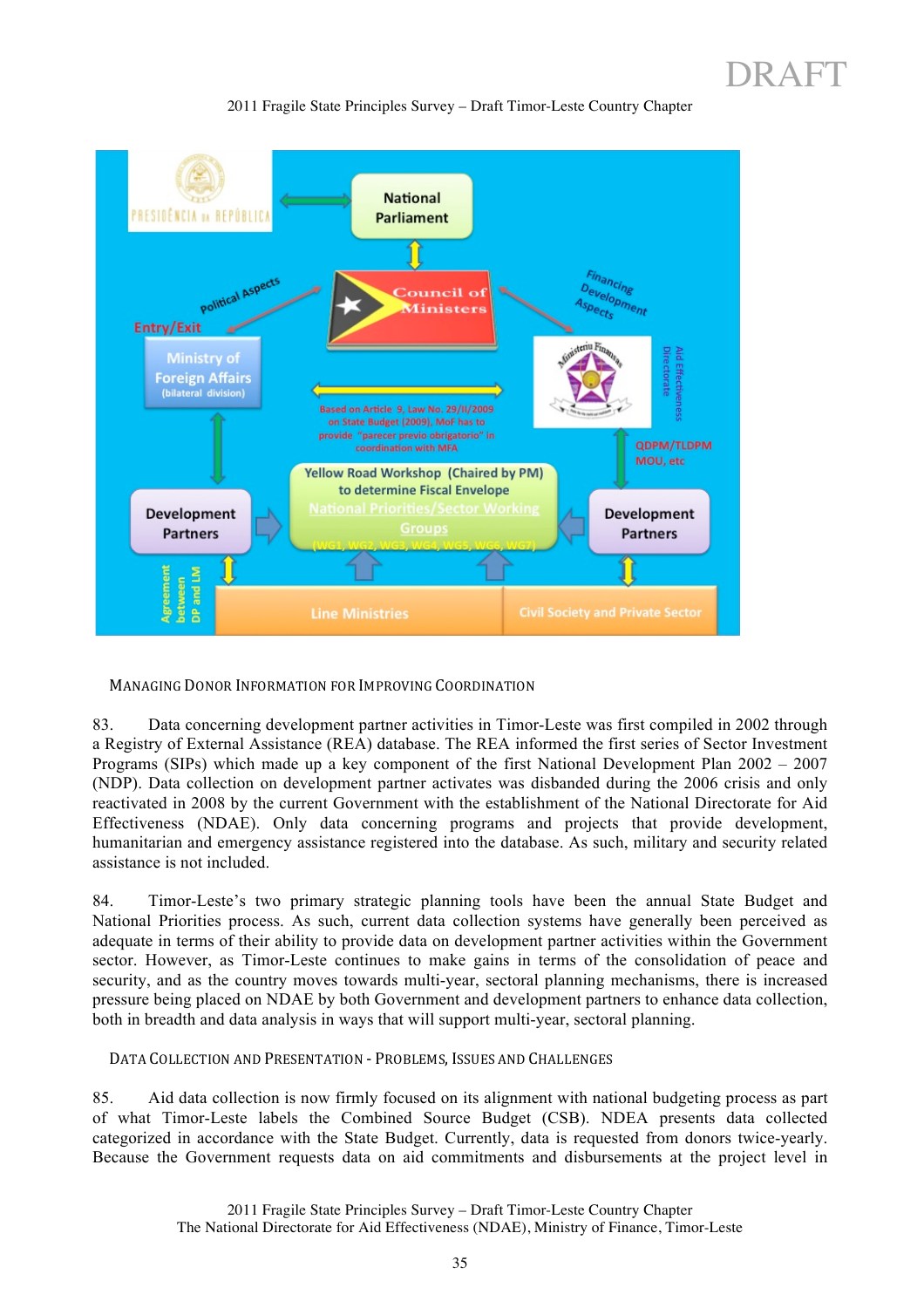accordance with the four categories used within the State Budget many donors struggle to provide this information in a timely manner, despite such practices being aligned with Accra Agenda for Action (AAA) commitments.

86. A second concern of NDAE is that data provided by development partners is often inaccurate (e.g. in terms of project description) which in many cases causes difficulties in terms of categorization. The inability to accurately categorize donor projects also hampers NDAEs ability to analyze donor projects on a sectoral basis. Donors have informally commented that the amount and quality of data analysis provided by NDAE is insufficient when compared with the difficulties donors experience in disaggregating their project finances in order to compile figures aligned to Government budget categorization. There are plans to improve the situation and NDAE is currently working with the Asian Development Bank (ADB) to develop an Aid Information Management System (AIMS) in order to increase the accuracy and ease of data collection. NDAE expects to roll out its AIMS in Q3 of 2011.

#### NEW WAYS OF COORDINATING

87. With the emergence of the new SDP there is the need to develop improved donor co-ordination mechanisms at both policy and implementation levels. Existing co-ordination mechanisms, such as the National Priorities Working Groups are currently only focused on short term annual priorities. New broader mechanisms, for both sector level and spatially require more thought. Evidence of improving alignment is emerging. For example, the EU Member States active in the development field in Timor-Leste and the EU Commission have put in place an internal planning process that ultimately will result in Joint Programming (JP) by the Member States. It has been agreed, in principle, to aim for JP by the beginning of 2014. Bilateral aid programmes have durations that will complete by the goal of 01.01.2014. In advance of that date joint analytical work on the political/security, economic, social, environmental situations will commence in 2012 and intensify in early 2013. This will enable the Commission to lead a joint response strategy. Implementation will be done on the basis of separate aid programmes implemented by the respective partner based on member states comparative advantage.

88. A number of other development partners have indicated that their country strategies will be coming to an end around the same time offering an opportunity for a significant increase in donor coordination and harmonization with Government. The timing of this potential country strategic alignment is significant as it will provide enough time for the Government to fully articulate and modify as necessary its strategic development plan. More importantly, it will allow for time for interim dialogue to take place, allowing for mutual identification and agreement of priority areas between donors and Government informing future division of labour activities.

#### DATA COLLECTION TO HELP COORDINATION

89. While NDAE continues to be a highly effective directorate given its existing resources, additional tasks assigned to the directorate over the past 18 months have meant that there will likely be a significant gap in the directorate's ability to meet increased demands once the SDP is launched unless staffing levels are increased significantly. However, with the rollout of the new AIMS and the eventual shifting of the National Priorities Process toward a multi-year focus, the ability of NDAE to provide quality data analysis that will inform development partner resource allocation will likely increase.

#### PRIORITY ACTIONS

 **National Directorate for Aid Effectiveness to implement AIMS project -** Share improved data on aid programs with development partners and line ministries to support improved alignment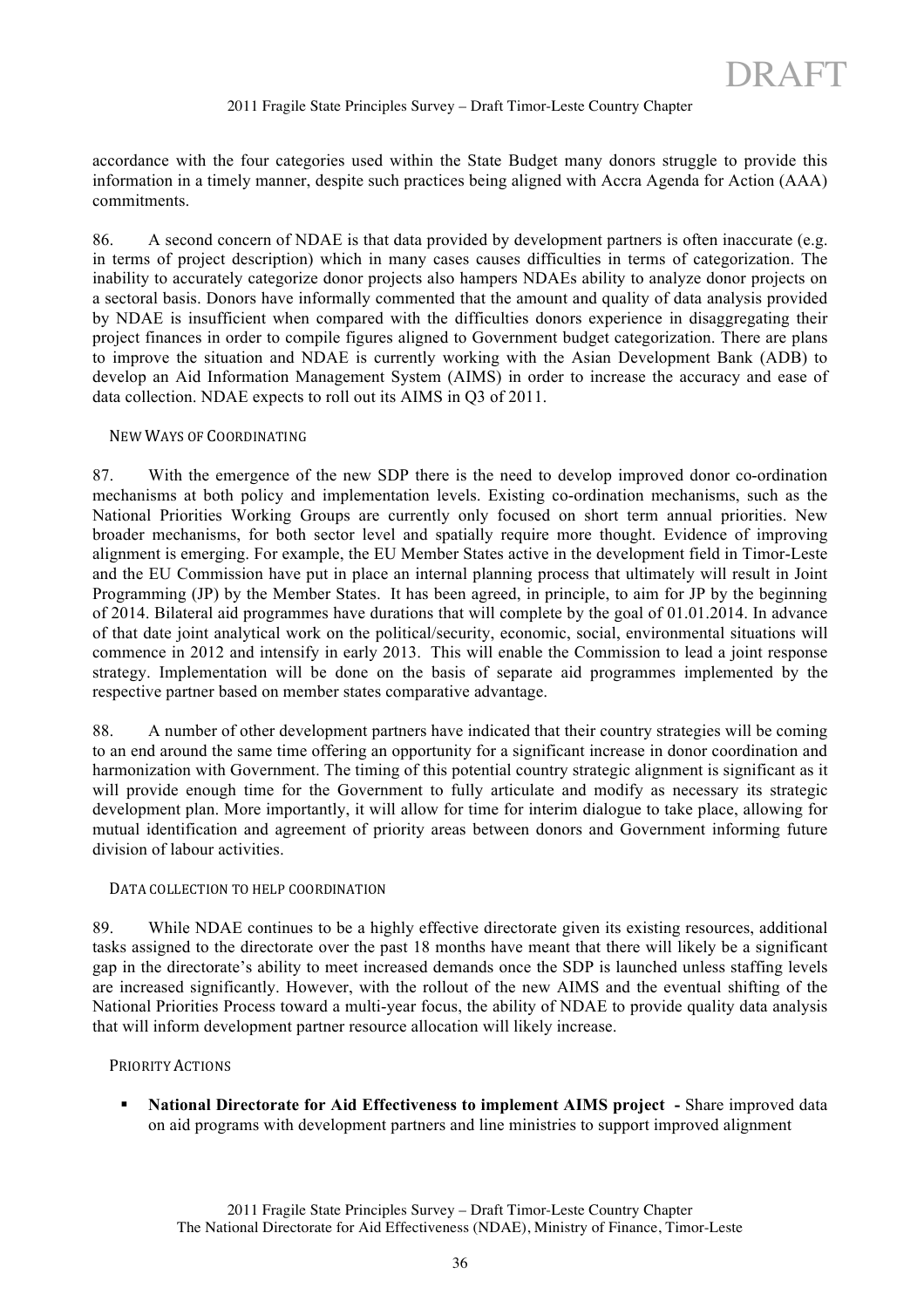- **New aid Strategy to clarify roles and coordination processes Government should establish** appropriate processes for donor engagement, including greater clarity around the respective roles of the various government bodies responsible for aid co-ordination and engagement
- **Development partners to improve communications** Donors especially can improve communication by ensuring that their written communications, research and reports are up to date; integrating real time information rather than utilizing outdated sources which do not represent the current situation. In addition, DPs in coordination with government can ensure that information is shared and utilized in partnership

# **PRINCIPLE 9. ACT FAST... BUT STAY ENGAGED**

#### **ACTING FAST**

90. The Government has demonstrated its capacity to respond rapidly to a range of short term needs and potential instigators of conflict which has left development partners to focus on longer-term development, In 2011 the GoTL allocated \$9.2 million for contingency reserves. The government has also taken concrete action in recent times to strengthen its ability to act quickly when required to do so. As well as setting aside funds the Government has established the Department of Peace and Social Cohesion under the Secretary of State for Social Assistance**.** The new Department aims to strengthen conflict prevention, peace-building and social cohesion capacities both at the national and community levels in order to address potential risk factors and to promote greater women's participation in peace-building, as well as to mainstream conflict-sensitive development processes.<sup>19</sup>

91. However, clearly in cases of national humanitarian emergency donors are still regarded as an invaluable component of Timor-Leste's overall response. Most international actors believe they can act quickly if required and demonstrated a number of examples of their willingness to respond flexibly to changing circumstances in Timor-Leste. However, as is the case in many countries it was recognised that some development partners do not always have sufficient flexibility within their budgets to respond effectively to crisis. Not only this, some respondents commented that even when donors are able to make funds available quickly, they are often earmarked for certain projects that are outside Government recovery strategies or are restricted to funding certain aspects of the government strategy. One example is the Government's decision to provide cash grants directly to eligible IDPs in order to convince them to return to their homes. Some donors publically expressed doubts as to the sustainability and effectiveness of the initiative. Those whose systems did allow them to support the Government strategy were restricted from providing cash grants as the Government had decided to adopt a strategy whereby the cash grant recipient was allowed to exercise his or her own total discretion as to how they would spend the money. The perceived lack of oversight prevented many donors to support what turned out to be, in the view of the Government, a very successful initiative that yielded results.

92. The Government has been vocal in expressing its belief that development partners should retain flexibility, despite the clear trend that shows Timor-Leste moving toward a full development agenda. Some respondents indicated that as a consequence the Government appeared to have yet to make up its mind as to whether the country wished to be considered fragile or be considered free form conflict.

93. The following development partners have stated they have the flexibility to respond immediately to unspecified needs: ADB, Australia, EC, Germany, ILO, Ireland, Portugal, UNCDF, UNESCO, UNFPA,

19

http://www.tl.undp.org/undp/The%20Ministry%20of%20Social%20Solidarity%20launches%20the%20Department% 20of%20Peace-

Building%20and%20Social%20Cohesion%20to%20celebrate%20World%20Human%20Rights%20Day.html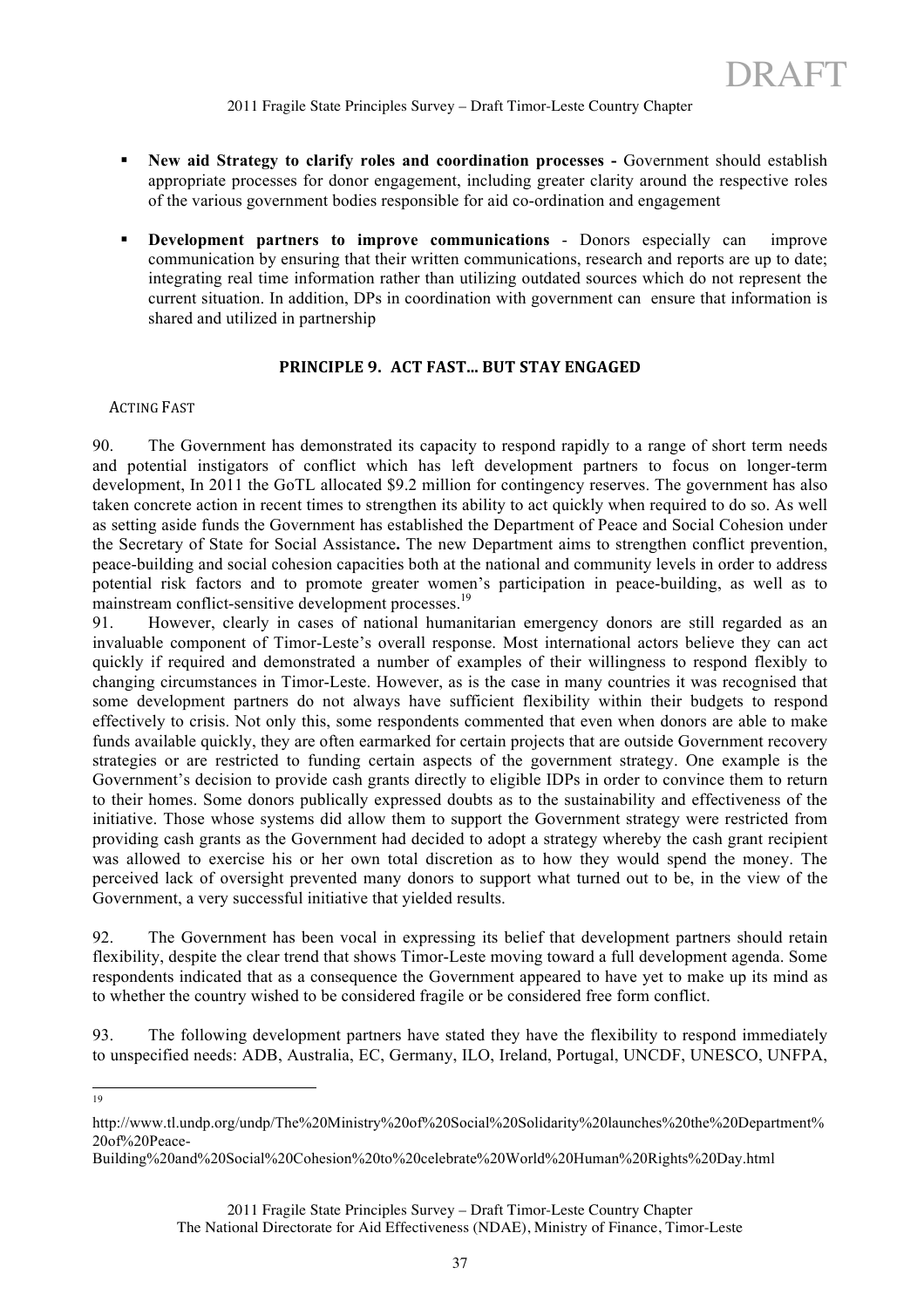UNICEF, US, World Bank, WFP.<sup>20</sup>

#### STAYING ENGAGED

94. Much support to fragile and conflict affected countries naturally tends to focus on quickly reducing 'fragility' and preventing further conflict. Similarly, host governments are usually keen to move quickly to a longer-term development agenda. Strategies to achieve this can place continuous pressure on the government and development partners to deliver a 30 year development and reform agenda in ever more demanding times scales, encouraging the preparation of unrealistic national programmes that may be overly ambitious and unachievable. The deadlines create pressure to 'reverse engineer' the development agenda to meet the pre-defined political objectives. This contributes to the general sense that government, development partners and other stakeholders expect too much too soon, and that a more prudent approach to long-term development should be adopted. Timor-Leste remains almost entirely dependent on public expenditure for stability and growth. The corollary of this is that development partners need to look beyond a five year time frame to see results and begin to discuss with Government what development aid will look like in the longer term based upon agreed analysis and plans *(see also Principle 1 – Take context as your starting point).*

#### STAYING ENGAGED FOR THE LONG TERM – CAPACITY DEVELOPMENT

95. Some Government respondents suggested that project design should be more holistic including longer term provision for handing over assets, including vehicles, providing insurance for all vehicles, appropriate and certified driver training for government staff (cars, trucks, forklifts, cranes etc). Original software licences to be provided for all computers, including for example, anti-virus software. Service contracts for maintenance of assets to be funded for 3-5 years after completion of the project. The intention being that donors do not unwittingly burden the government with ongoing maintenance and other operational costs.



# 96. As of March 2011, the Ministry of Finance estimates that USD 32.8M of development assistance is committed beyond a three-year timeframe (i.e. 2014 and beyond). Overall aid flows are captured in the table and show a decrease of 4% over the period 2005-2011. The forecasts in table is based upon a number of assumptions including the expected drawdown of the UN Mission, and the withdrawal of funding for

<sup>&</sup>lt;sup>20</sup> Taken from 2011 FSP Survey Round responses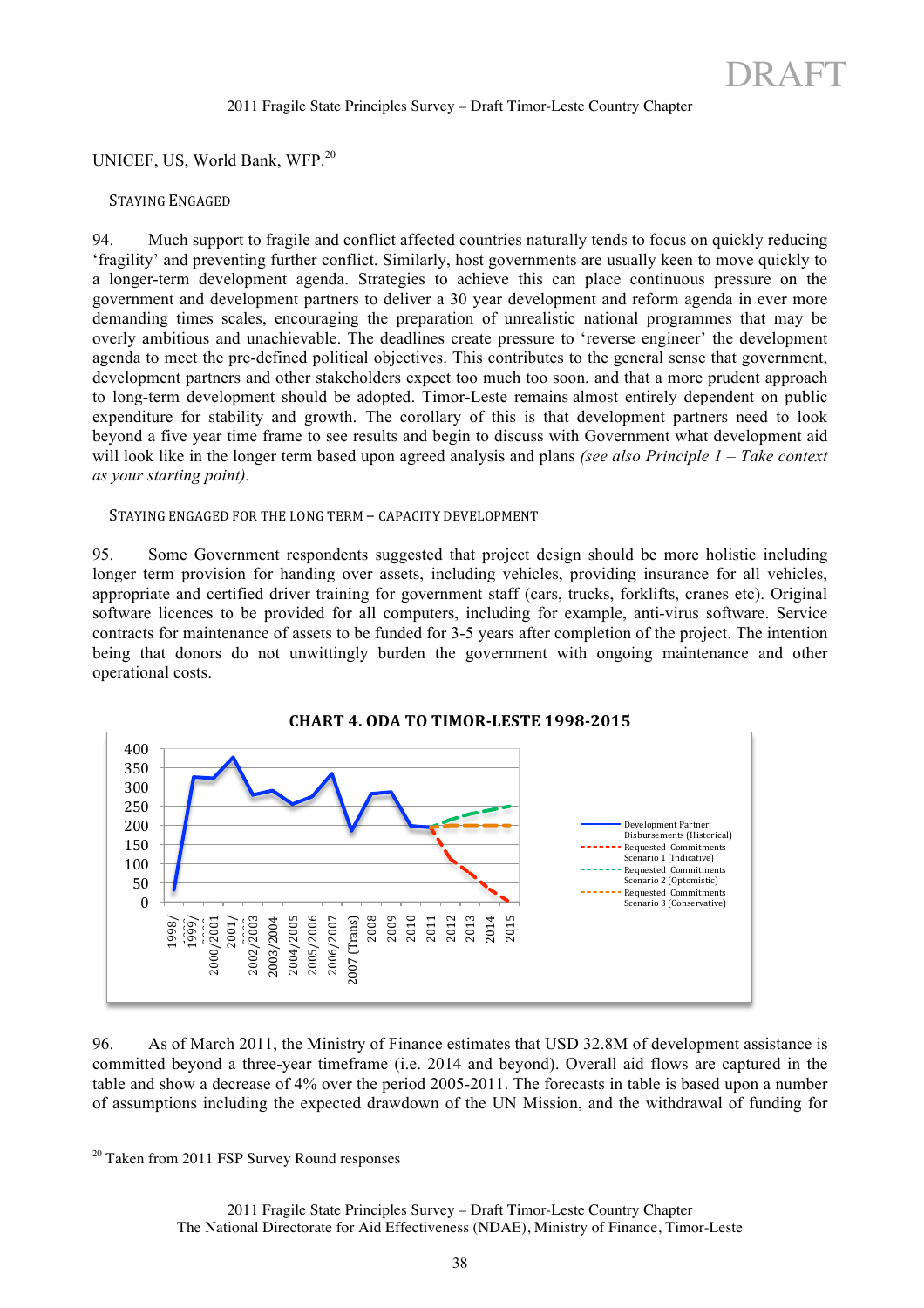some of the programs that the integrated mission once shared. Increased perception of peace and stability suggesting donors may place money in other more needy areas of the world.

97. There is a tendency for development partners to increase their aid commits towards the end of the year once they themselves have more clarity as to their planned spending. In 2008, actual disbursement was 11.5% higher than what had been committed and in 2009 this figure rose to 42.1%.

98. Donor responses to requests from the National Directorate for Aid Effectiveness have reduced significantly in recent years. Development partner response ratios have decreased from 95% in 2008 to 71% in 2009 to just 66% in 2010.

| <b>Bilateral</b> | #   | <b>Multilateral</b> | #  | <b>UN</b>     | #  |
|------------------|-----|---------------------|----|---------------|----|
| Australia        | 47  | <b>ADB</b>          | 7  | FAO           | 9  |
| <b>Brazil</b>    | 6   | Global Fund         | 3  | <b>ILO</b>    | 3  |
| Canada           | 5   | World Bank          | 9  | IOM           | 8  |
| EC               | 55  |                     |    | <b>UNDP</b>   | 24 |
| Finland          | 3   |                     |    | <b>UNESCO</b> | 13 |
| Ireland          | 12  |                     |    | <b>UNFPA</b>  | 3  |
| Japan            | 39  |                     |    | <b>UNICEF</b> | 17 |
| New Zealand      | 9   |                     |    | <b>UNIFEM</b> | 4  |
| Norway           | 10  |                     |    | <b>WFP</b>    | 7  |
| Portugal         | 47  |                     |    |               |    |
| Sweden           | 5   |                     |    |               |    |
| <b>USA</b>       | 31  |                     |    |               |    |
| TOTAL            | 269 |                     | 19 |               | 88 |

# TABLE 7. DEVELOPMENT PARTNER PROJECTS<sup>21</sup>

99. The new SDP will announce a shift to more stable multi-year, sectoral planning and resource allocation. This will require more certitude in term of funding of major development projects Currently the overall picture, in terms of funding commitments is not very encouraging and emphasises further the sharply declining proportion of aid to overall government spending. Most development partners suggest that these figures do not adequately reflect their level of ongoing commitment to Timor-Leste. Rather, it is a reflection of the cyclical nature of programs, contractual arrangements and budget processes.

PRIORITY ACTIONS

- **Maintain rapid response capability -** when adjusting their aid programmes to support longer term development needs International partners should maintain their rapid response capacity, including sufficient flexibility to respond to short term priorities
- **Clarity on Future Aid Flows -** donors should ensure aid flows are reliably and transparently provided to the government to enable better government planning and budgeting. In this regard the government will require all DPs to provide information on their planned aid flows for the AIMS and ensure that it is both reliable, timely, and accessible (both to Ministry and to the public)

 $21$  This chart only represents project numbers based on data provided by development partners to NDAE as of August 2010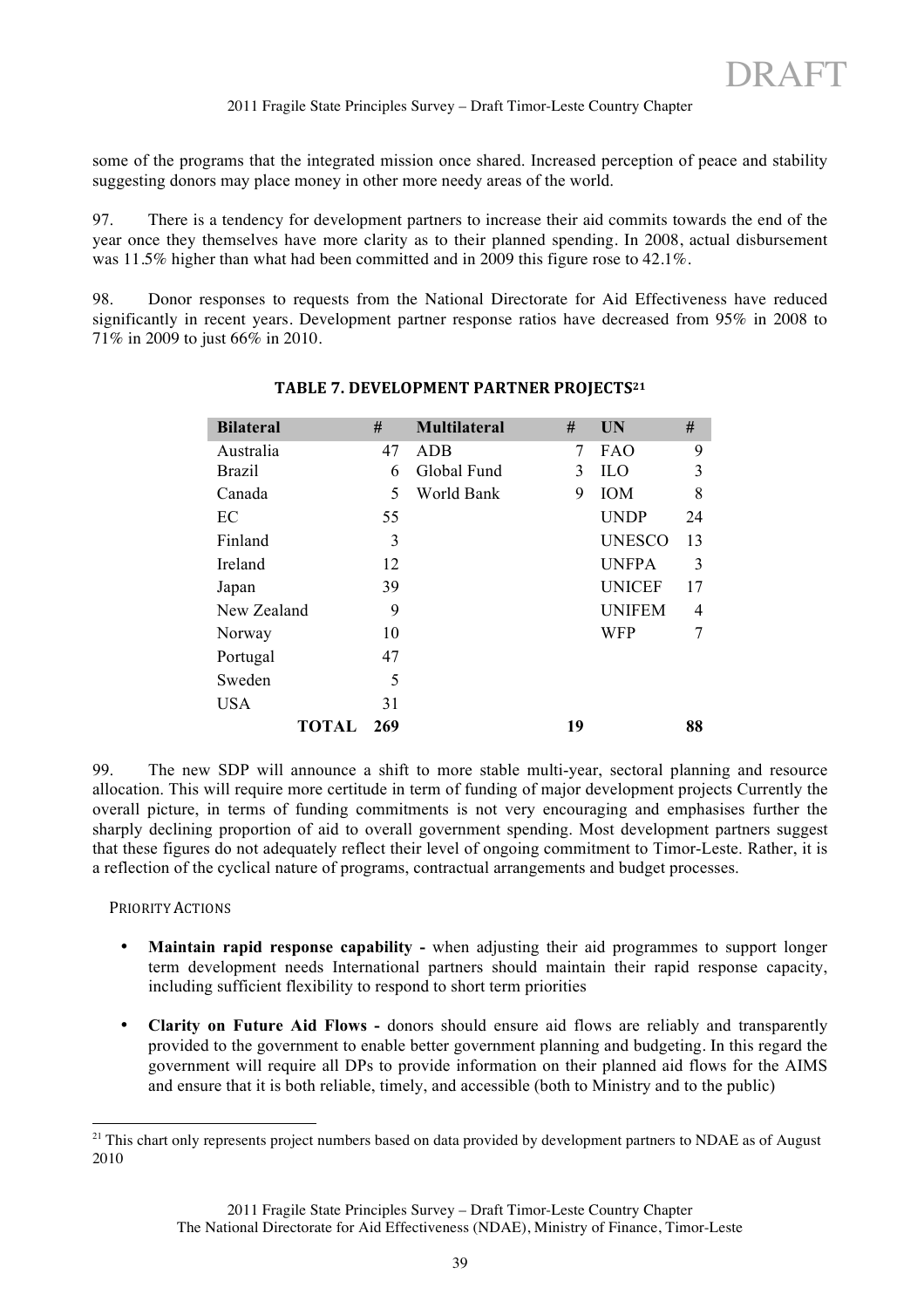### **PRINCIPLE 10. AVOID POCKETS OF EXCLUSION**

100. The almost uniform experience of participants strongly suggests that the "Dili-centric" focus of development efforts may continue to be contributing to societal divisions and widening the rural-urban divide *(see also Principle 6: Non-discrimination as a basis for inclusive and stable societies).*

101. The focus of investment in the capital city seems natural when the international focus is on statebuilding, and government policy on decentralisation is yet to be approved. Participants however, felt strongly that development focus and implementation of government services should be more equitable across the rural-urban divide. The same points were noted in the 2009 survey and the recommendation of the need for further analysis to understand the *causes* of exclusion and district inequities in order for government and development partners to overcome these challenges, seem not to have been taken up.

102. The government and development partners have shown that a strong focus in the rural areas can pay dividends but thoughtful intervention are required, as demonstrated by the box below on water supply in rural areas

### **Box 4. Water in Rural Areas**

The GoTL has significantly increased investment in the rural water sector – USD5.5 million in 2010 and USD8.9million planned for 2011. In addition to the GoTL, Development Partners and NGOs are involved in the delivery (construction & rehabilitation) of rural water supply. The GoTL promotes a community management approach and has developed Rural Water Supply Guidelines that include a community planning & management approach and provide technical standards to improve quality. Ongoing maintenance continues to be a challenge impacting on the sustainability of the increased investment in rural water systems.

To help improve both co-ordination and targeting, the government has recently initiated a rural Water Systems Management System (SIB) – this includes a mapping of the status of rural systems (by aldeia), which supports improved targeting of assistance and GoTL budgets in the rural water sector. A Sector Planning tool, used to collate information from major sector actors provide information on the planned systems (including beneficiary numbers) – this coordinates delivery and in line with the SIB ensuring priorities are met. SPT results are reported via National Priority 1 working group.

The GoTL has recruited and trained Facilitators, located in each sub-district (within the Sub-District Administration office). They provide an opportunity for increased coordination with Sub-district and suco level coordinated development activities and are crucial in strategies to increase the sustainability of the increased investment.

103. The Government is quick to point toward a series of initiatives, which have seen a significant impact in rural areas. Beginning with *Pakote Referendum* in 2009 and continuing with PDD1 and PPD2 throughout 2010 and 2011, the Government claims these initiatives have helped to pump some US\$ 90.5M into rural areas while relying on the nascent private sector to implement these projects.

104. Government schemes like the Intensive Labour Projects at the District, Sub District and Suco (Village) level have benefitted some 40,000 Timorese per year since 2007. The Pakote Referendum (PR) in 2009 which allocated funds to each district for building works to establish a nascent private sector and employ local Timorese allowed for 720 new and existing Timorese companies to execute 808 local community projects. In 2009 US\$44 million was spent with local companies in the rural areas to undertake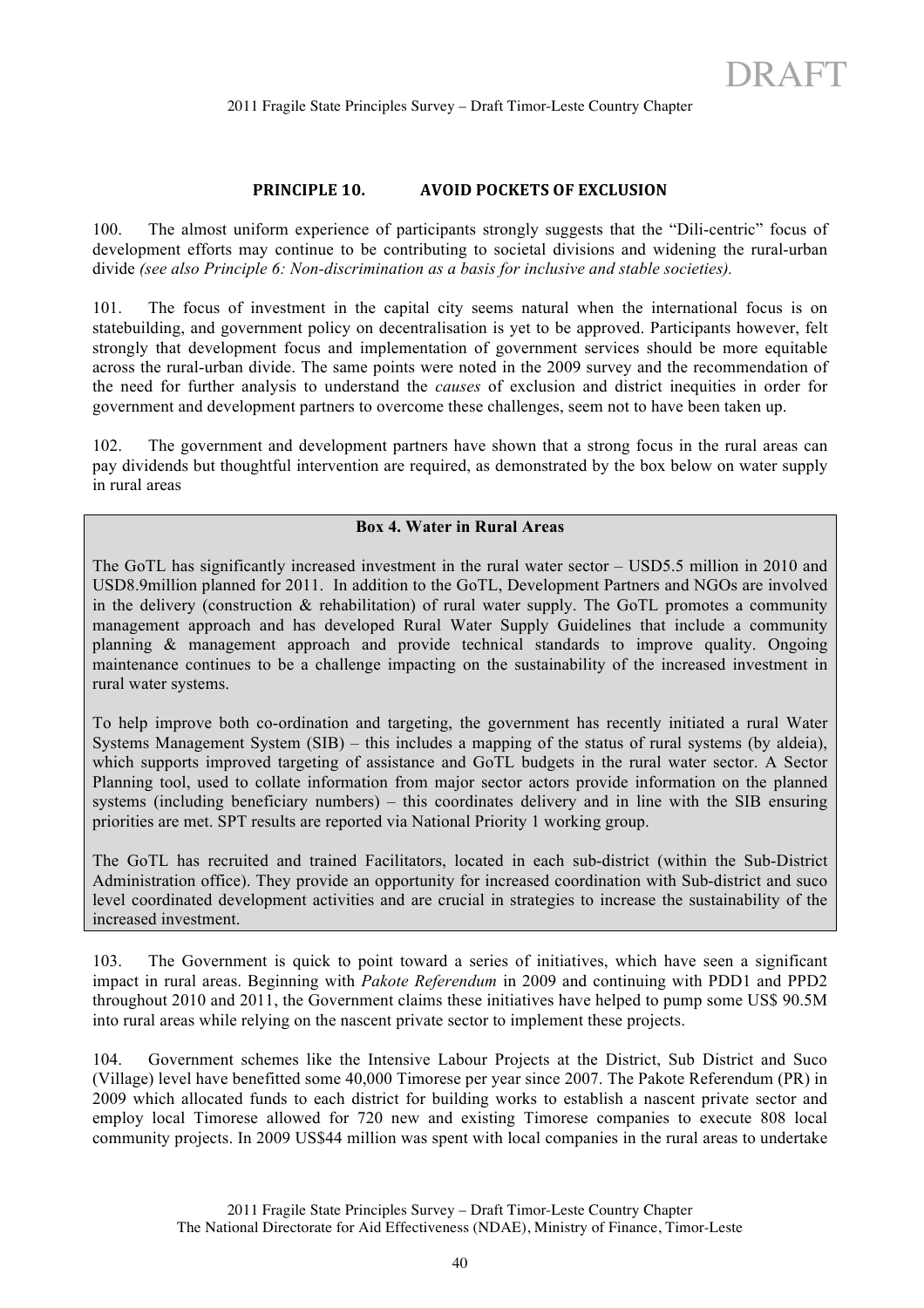infrastructure projects creating over 64,000 jobs. These public works were executed by Timorese companies using only Timorese employees.

105. A similar program, Pakote de Desenvolvimento Desentralizadu (PDD), worth around US\$31 million is taking place in 2010 along with another US\$5.5 million being invested in the cash for work scheme; the former targeting over 20,000 jobs and the latter targeting another 16,000 jobs over a 3 to 6 month period. 91 training centres have been registered that provide training in areas of bread making, agriculture, woodwork, carpentry, electricity, mechanics, welding and constructions in all thirteen districts, 110 trainers were provided advanced training to ensure standard and quality of teaching and 2,429 Timorese received training to administer the centres. However, questions persist over the sustainability of these initiatives.

106. 5,018 young people in five districts have participated in the Youth Employment Program and the construction of five professional training and employment centres have supported communities in pursuing career development. 519 young people have joined apprenticeships and trainee programs with major companies in Dili resulting in a 50% retention rate for full-time employment.<sup>22</sup>

107. The exclusion of youth and the growing danger this presented to Timor was underlined by many participants. One Member of Parliament noted *"...when we look at problem of youth unemployment – there are no jobs – the Government spends money to take them to Australia…that means we are all dependent on scholarships – but this doesn't solve the problems they will face when they return"*

108. The International Dialogue on Peacebuilding and Statebuilding Monitoring Survey in Timor-Leste found that there were mixed views on the concept of "buying peace" (i.e. government provision of cash transfers to help internally displaced people reintegrate into the community following the crisis). While there was general agreement that this was a successful short-term intervention and a likely long-term investment in peace, participants also highlighted the importance of respect for inclusion in order to build lasting peace. There was general agreement that the transition to more equal and sustainable distribution of economic growth and service delivery programs will help support these efforts.

# **Box 5. Education and Rural Development**

One sector that appears to suffer particularly acutely from this divide is the education sector. It is claimed that 1000 schools are waiting to be refurbished. Increased investment in rural areas could have multiplier effects for the developmental potential of these areas and the nation as a whole. International and state attention should provide a broader focus than solely institution-building and look at the key sectors that can benefit from investment in rural areas and will contribute towards long term stability and development goals.

109. Some civil society and NGO participants felt that project design sometimes excluded rural beneficiaries and the vast majority of international advisers and development partners live and work in Dili. Being excluded from rural areas they naturally do not focus as much as required.

PRIORITY ACTIONS

 **The Government and development partners to investigate exclusion** – There is a need for a clearer picture of exclusion and its possible consequences - clearer monitoring and better targeting of assistance to rural areas would be aided by specific government leadership and strategies that are complimented by a better division of labour among international actors. This would include

22 MDG booklet 2010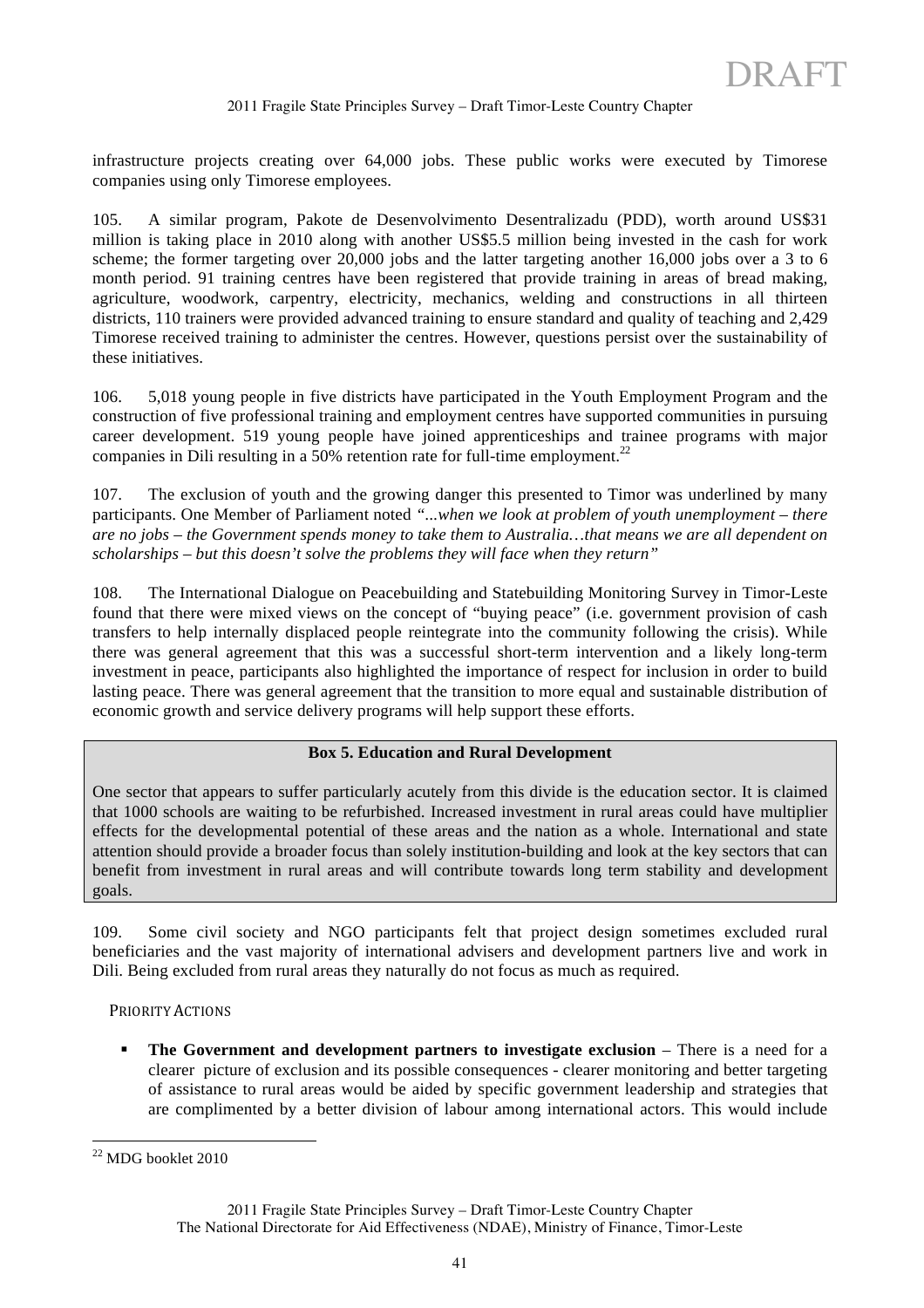improved data and statistics on both actual and perceived inequality and income disparity

 **Development partners in partnership with Government increase support for civil society organisations** - Particularly those engaged in service delivery in rural areas.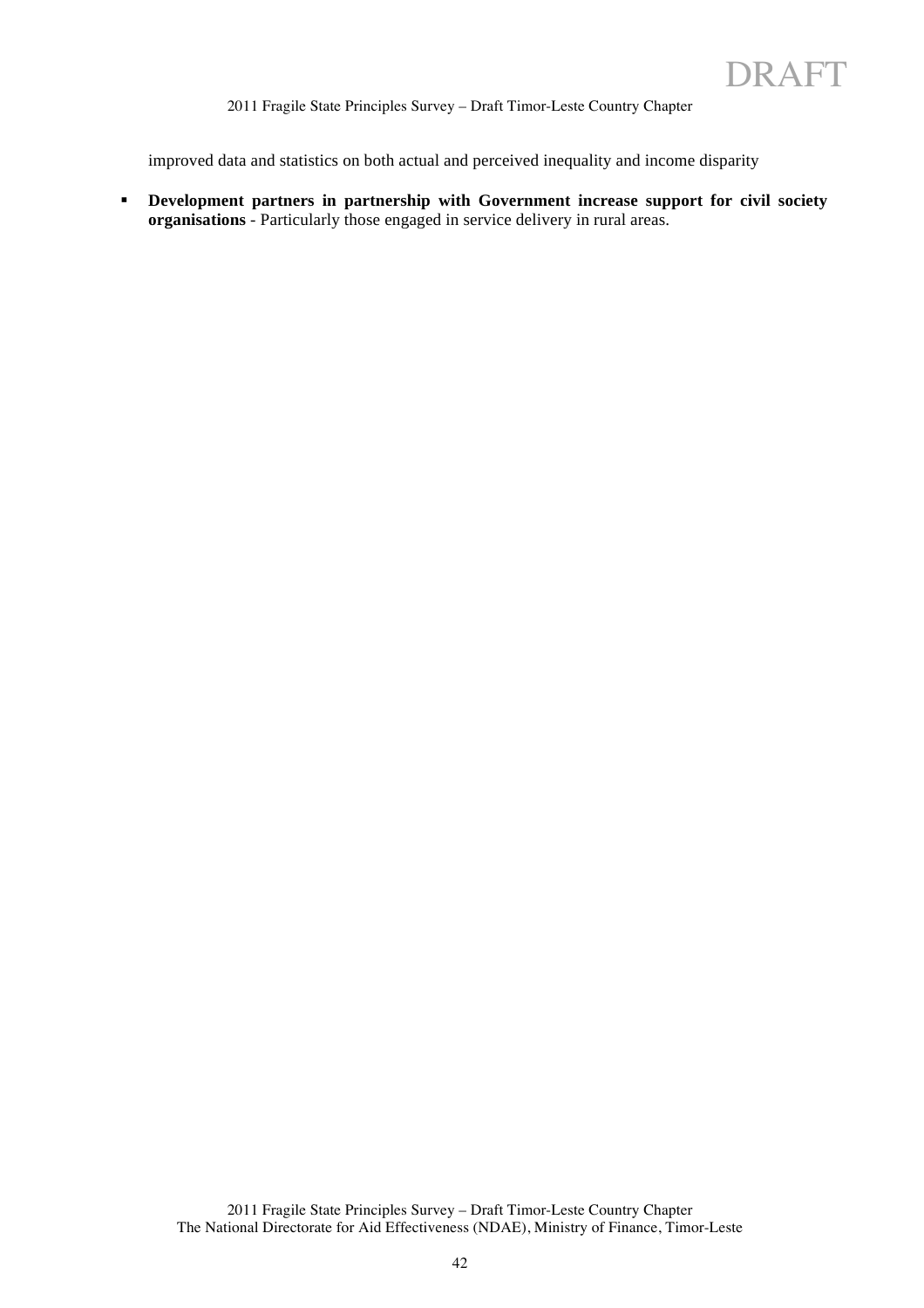#### **ANNEX A:**

THE PRINCIPLES FOR GOOD INTERNATIONAL ENGAGEMENT IN FRAGILE STATES AND SITUATIONS<sup>23</sup>

- 1. Take context as the starting point
- 2. Ensure all activities do no harm
- 3. Focus on state building as the central objective
- 4. Prioritise prevention
- 5. Recognise the links between political, security and development objectives
- 6. Promote non-discrimination as a basis for inclusive and stable societies
- 7. Align with local priorities in different ways and in different contexts
- 8. Agree on practical co-ordination mechanisms between international actors
- 9. Act fast… but stay engaged long enough to give success a chance
- 10. Avoid pockets of exclusion ("aid orphans")

 $23$  The Principles apply to all international actors as a whole and not just to donors. International actors includes diplomats, humanitarians, security actors, development agencies, international NGOs and Foundations, investors etc.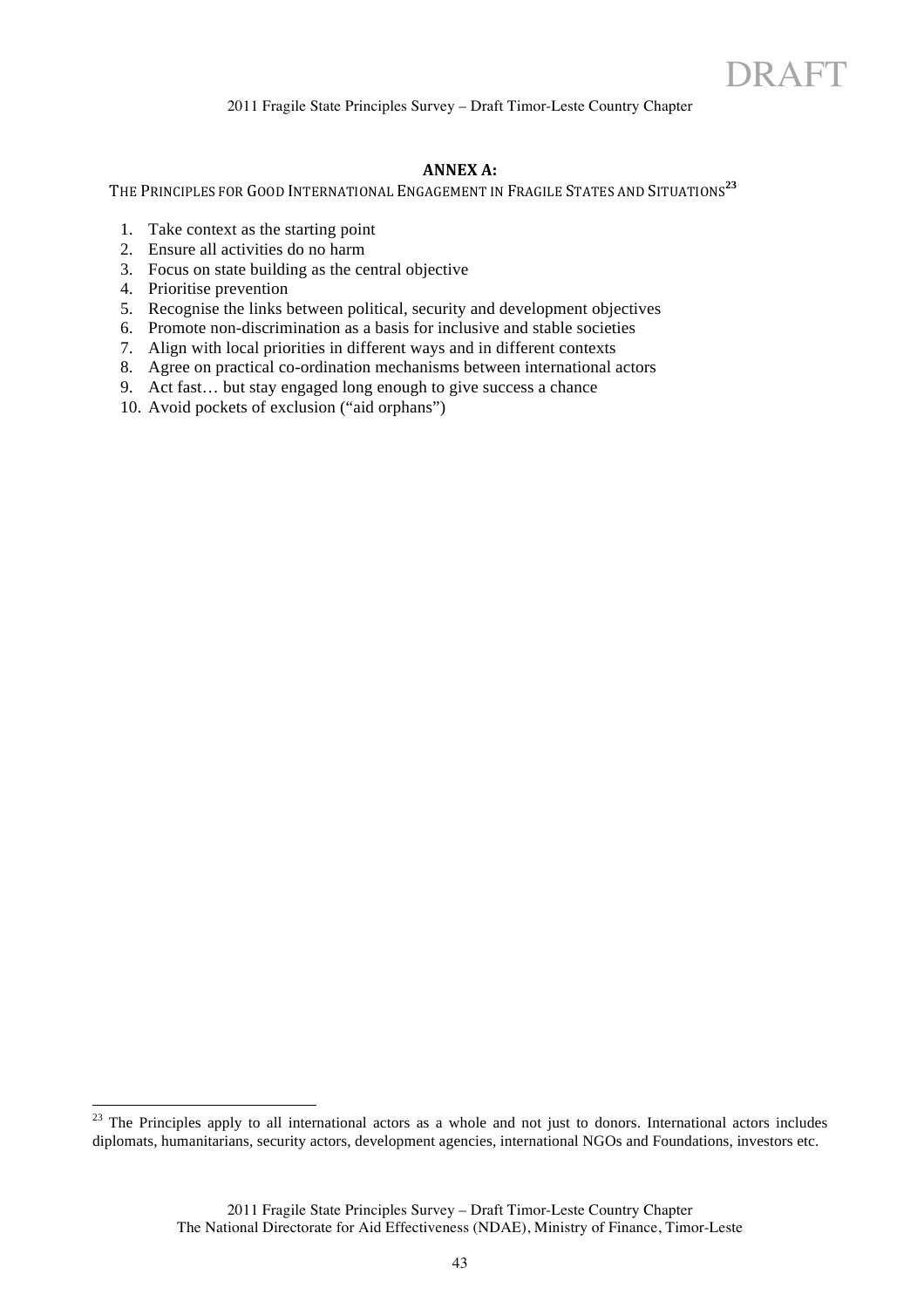#### **ANNEX B:**

#### METHODOLOGY FOR THIS COUNTRY CHAPTER

#### **Approach to the Survey and Purpose**

The general methodology is common to all participating countries/territories, although it has been slightly altered to take into account specific issues in Timor-Leste.

It is intended that the Survey will link to existing dialogues in Timor-Leste between international actors, the government and civil society. The survey also seeks to identify key areas where dialogue may not exist or where existing dialogue could be improved. It is also intended that the survey findings will improve existing country planning and aid management *processes*, and help advance the adoption of a national aid policy. Crucially, it also offers a lens through which to consider the new Strategic Development Plan and its implementation, fostering and strengthening consensus amongst development partners and other stakeholders around the vision, detailed plans and financing.

The ultimate objective of the survey is thus not simply the production of the Country Chapter as an input to the Global Report by OECD, but real behaviour change and impact at country-level, right here in Timor-Leste and for the benefit of Timorese citizens.

As such, the starting point for the survey is "How can the survey contribute to strategic objectives that we've already identified, or to certain ongoing processes?"

The survey ultimately rests on a multi-stakeholder, multi-sector, mixed-methods approach (quantitative and qualitative data), building on data collection and a national consultation.

The survey consists of three phases and is a multi-stakeholder process. The three phases of the survey are:

- 1. Data collection (literature review; data search; interviews; focus group discussions; donor questionnaire) before the national consultation meeting
- 2. A national consultation meeting
- 3. Validation of the Country Chapter.

Initial Consultations have brought together multiple stakeholders:

- 1. National actors including Members of government, Members of Parliament, Civil society organisations
- 2. International actors working in the fields of development, diplomacy, security

**Phase I** data collection has now been completed. The data collection phase has drawn from the combined FSP-Paris Declaration Monitoring Survey donor questionnaire, statistical data gathered by the consultant, stakeholder interviews, focus group discussions conducted by the consultant and direct observation.

The data collected informs the scoring of indicators. They aim at measuring progress towards good practices usually associated with each of the FSPs. The indicators are only a part of the survey and are contextualised by the other data that is collected. In other words, indicators are not meant as a perfect or comprehensive measure of how a given Principle is implemented. The indicators are common to all participating countries in order to assess existing trends in all countries.

**Phase II.** The national consultation (17 March 2010)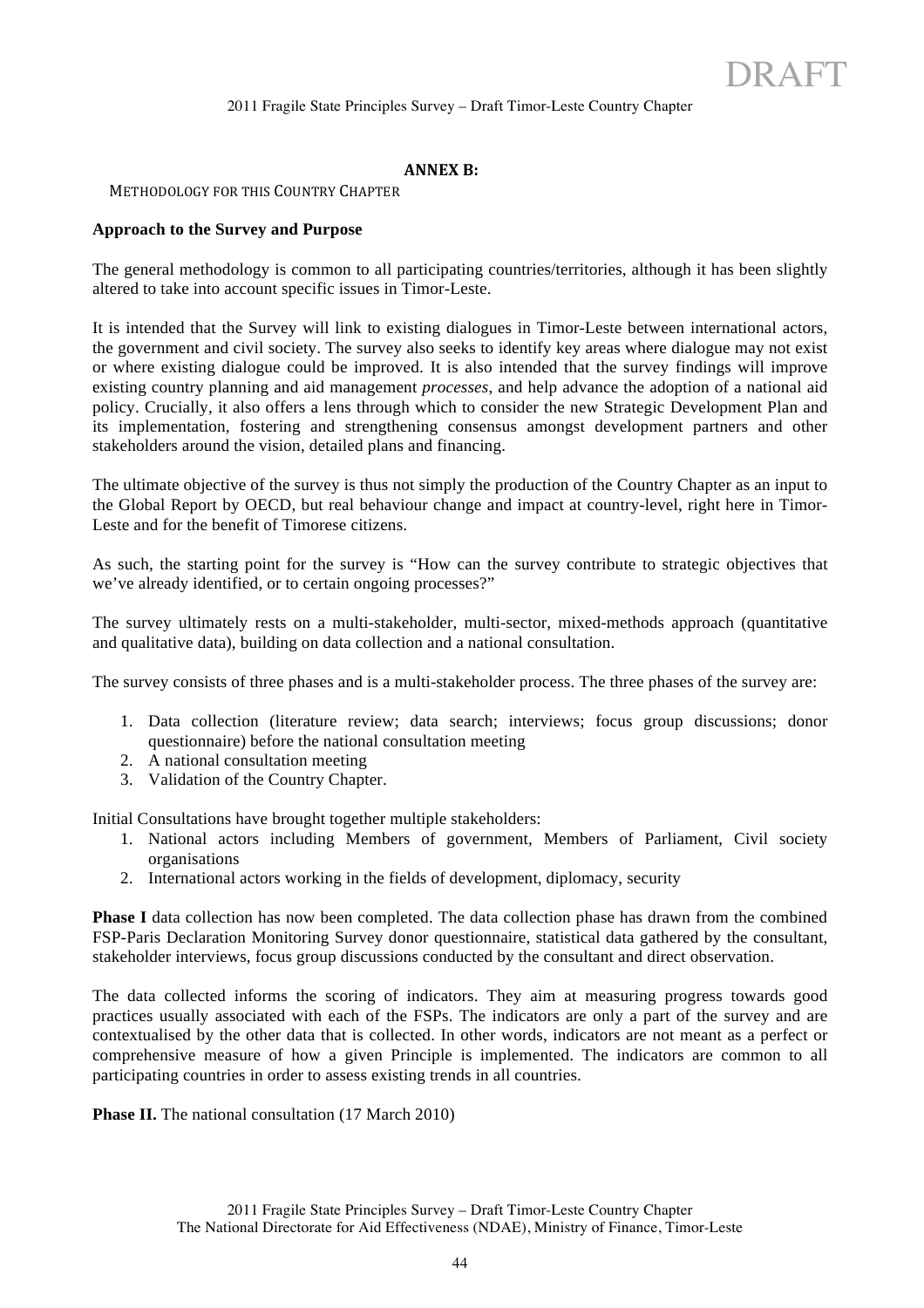The consultation meeting began with a presentation of the initial findings in order to frame the discussion. The consultation allowed for a qualitative dialogue about whether international support accords with each Principle, and with what impact. Examining the specifics of Timor-Leste helps explain why certain approaches and options have been preferred over others. The consultations are an opportunity to foster consensus on these issues, although as was expected some diverging viewpoints remain.

The Timor-Leste survey naturally focused on the Principles that were the most useful or the most pertinent in context.

After the NCM a list of 'Priority Actions' was prepared. The identification of priority actions, for both national and international actors, is intended to increase adherence to each Principle and improve the impact of international engagement

Phase III. Validation (April - July 2011)

The data collected and the discussions at the national consultation will be summarised in a Country Chapter, submitted to the different stakeholders by the National Coordinator for validation.

The first step in this exercise was a peer review undertaken locally by two participating organisations. This was followed by a presentation of findings at a dedicated workshop held in May 2011. The final draft country chapter was passed to the OECD on  $31<sup>st</sup>$  May 2011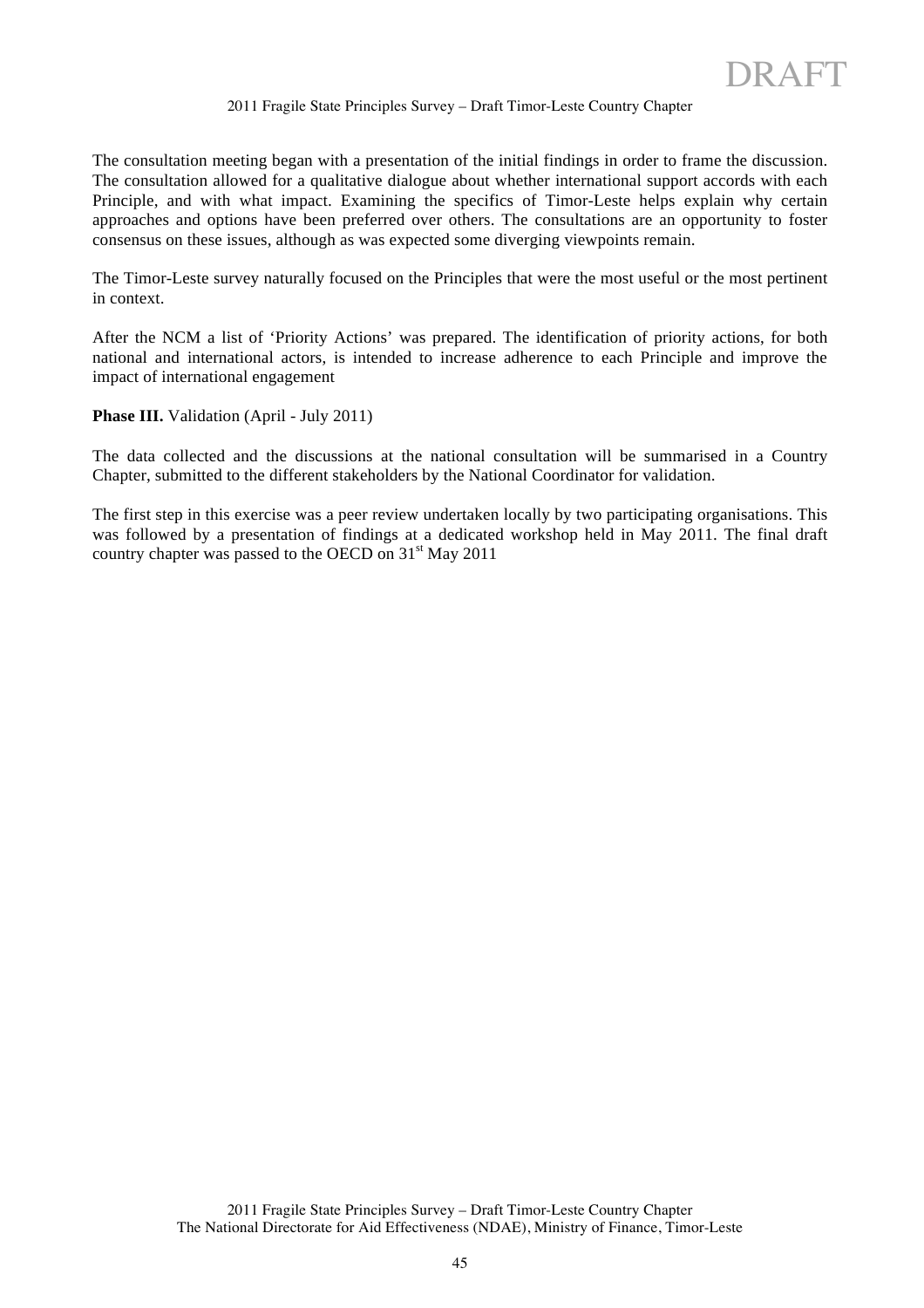

# **ANNEX C:**

BIBLIOGRAPHY

*For inclusion in final Country Report.*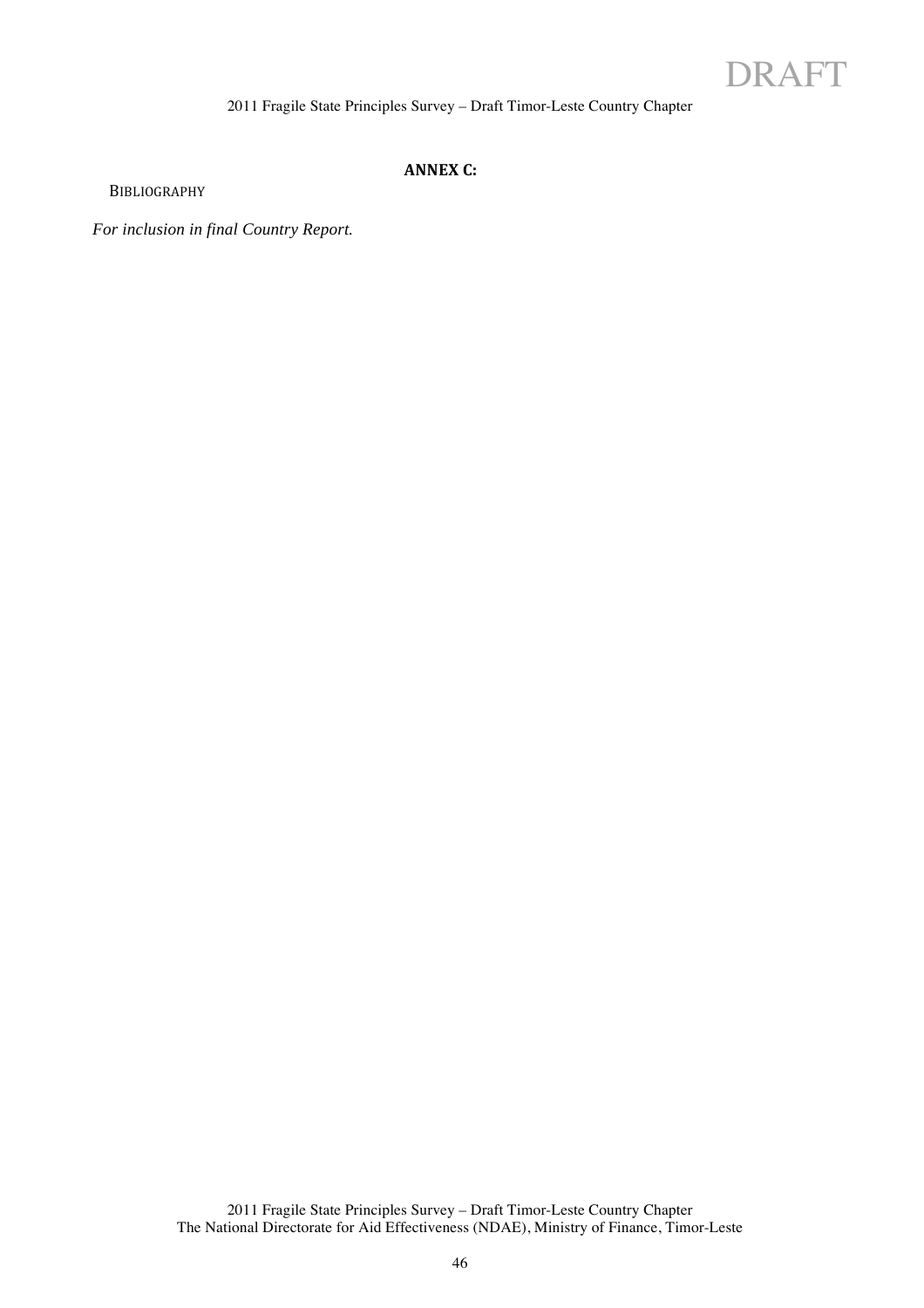#### **ANNEX D:**

#### **DEFINITIONS**

*These definitions are provided to ensure methodological and conceptual consistency across the 14 countries/territories.*

| Aid for the<br>government<br>sector        | ODA disbursed in the context of an agreement with administrations (ministries,<br>departments, agencies or municipalities) authorised to receive revenue or undertake<br>expenditures on behalf of the central government. This includes activities delegated or<br>subcontracted by these administrations to other entities such as Non-Governmental<br>organisations (NGOs); semi-autonomous government agencies (e.g. parastatals), or;<br>private companies. All parallel PIUs used in the context of aid for the government<br>sector should be reported as aid for the government sector.                                                                                                                                                                                                                                                                                                                                                                                                                                                                                                                                                                                                                                                                                                                         |
|--------------------------------------------|-------------------------------------------------------------------------------------------------------------------------------------------------------------------------------------------------------------------------------------------------------------------------------------------------------------------------------------------------------------------------------------------------------------------------------------------------------------------------------------------------------------------------------------------------------------------------------------------------------------------------------------------------------------------------------------------------------------------------------------------------------------------------------------------------------------------------------------------------------------------------------------------------------------------------------------------------------------------------------------------------------------------------------------------------------------------------------------------------------------------------------------------------------------------------------------------------------------------------------------------------------------------------------------------------------------------------|
| <b>Alignment</b>                           | International actors align when they base their support on partner countries' national<br>development strategies, institutions and procedures.                                                                                                                                                                                                                                                                                                                                                                                                                                                                                                                                                                                                                                                                                                                                                                                                                                                                                                                                                                                                                                                                                                                                                                          |
| Capacity<br><b>Development</b>             | Capacity development is the process whereby people, organisations and society as a<br>whole unleash, strengthen, create, adapt and maintain capacity over time.                                                                                                                                                                                                                                                                                                                                                                                                                                                                                                                                                                                                                                                                                                                                                                                                                                                                                                                                                                                                                                                                                                                                                         |
| Country<br>analytic work                   | Encompasses the analysis and advice necessary to strengthen policy dialogue, develop<br>and implement country strategies in support of sound development assistance. It<br>includes Diagnostic reviews (e.g. Country Procurement Assessment Report, Country<br>Financial Accountability Assessments etc.); country or sector studies and strategies;<br>country or sector evaluations; crosscutting analytical work such as gender assessments.                                                                                                                                                                                                                                                                                                                                                                                                                                                                                                                                                                                                                                                                                                                                                                                                                                                                         |
| Co-ordinated<br>country<br>analytic work   | (i) Country analytic work undertaken by one or more donor jointly; and/or (ii)<br>undertaken by one donor on behalf of another donor (including work undertaken by one<br>and/or used by another when it is co-financed and formally acknowledged in official<br>undertaken with substantive involvement from<br>documentation);<br>and/or $(iii)$<br>government.                                                                                                                                                                                                                                                                                                                                                                                                                                                                                                                                                                                                                                                                                                                                                                                                                                                                                                                                                       |
| <b>Co-ordinated</b><br>missions            | Are (i) missions undertaken by one or more donor jointly, or (ii) missions undertaken<br>by one donor on behalf of another donor (delegated co-operation).                                                                                                                                                                                                                                                                                                                                                                                                                                                                                                                                                                                                                                                                                                                                                                                                                                                                                                                                                                                                                                                                                                                                                              |
| Co-ordinated<br>technical co-<br>operation | Means free standing and embedded technical co-operation (see definition of technical<br>assistance) that respects the following principles. Ownership -- Partner countries<br>exercise effective leadership over their capacity development programmes. Alignment –<br>Technical co-operation in support of capacity development is aligned with countries'<br>development objectives and strategies. <i>Harmonisation</i> – Where more than one donor is<br>involved in supporting partner-led capacity development, donors co-ordinate their<br>activities and contributions.<br>For the PD-Survey, donors should include programmes that meet BOTH criteria below:<br>1. Have relevant country authorities (government or non-government) communicated<br>clear capacity development objectives as part of broader national or sector<br>strategies? $(Y/N)$<br>2.Is the technical co-operation aligned with the countries' capacity development<br>objectives? (Y/N)<br>AND at least ONE of the criteria below:<br>3. Do relevant country authorities (government or non-government) have control over<br>the technical co-operation? $(Y/N)$<br>4. If more than one donor is involved in supporting country programmes, are there<br>arrangements involving the country authorities in place for co-ordinating the |

The National Directorate for Aid Effectiveness (NDAE), Ministry of Finance, Timor-Leste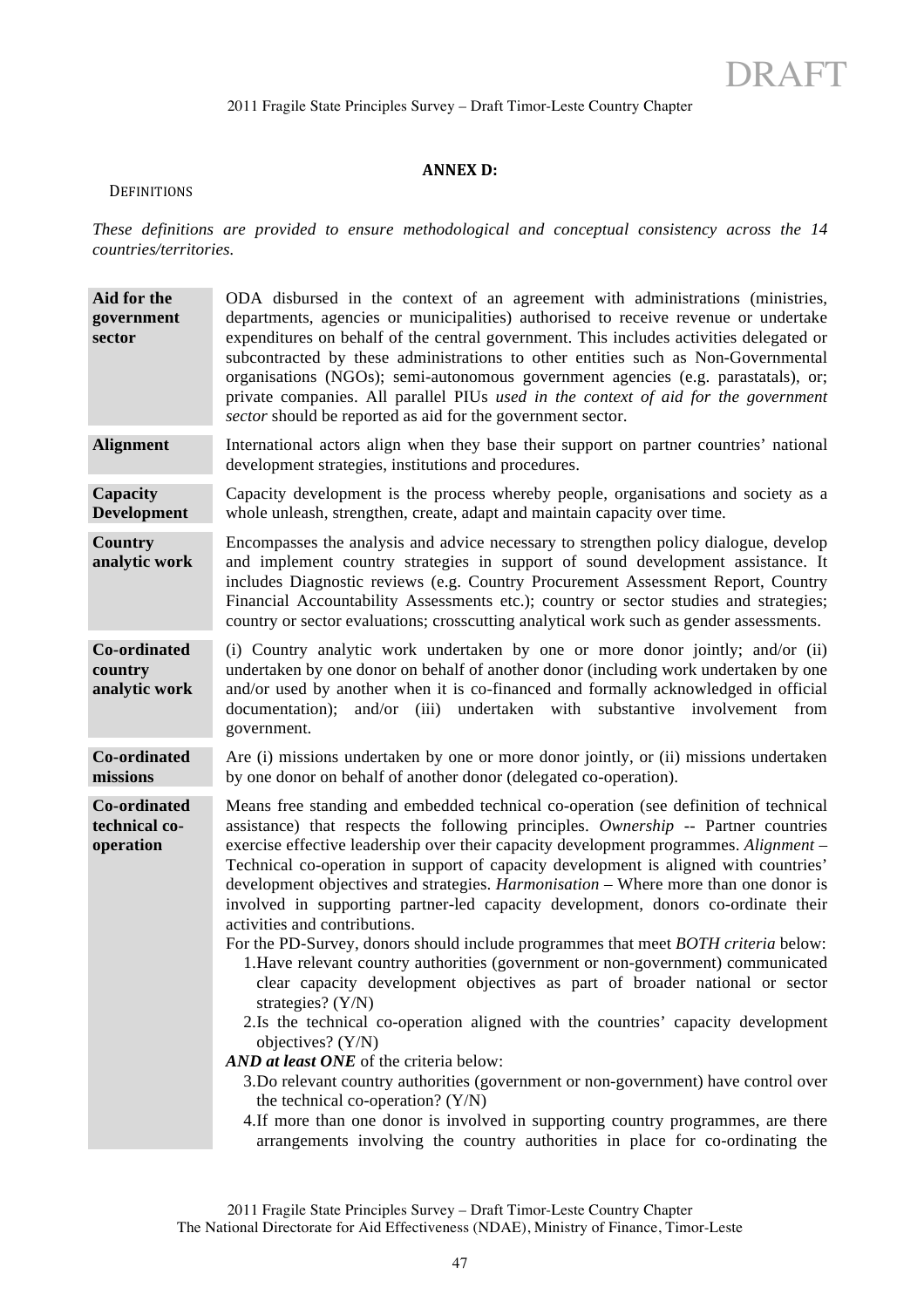technical co-operation provided by different donors? (Y/N)

- **Development partners** Are representatives of donor countries, bilateral and multilateral agencies and global programmes engaged in development co-operation activities and policy dialogue at country level.
- **Direct budget support** A method of financing a partner country's budget through a transfer of resources from a donor to the partner government's national treasury and managed in accordance with the recipient's budgetary procedures. Funds transferred to the national treasury managed according to different budgetary procedures from those of the partner country, with the intention or earmarking the resources for specific uses, are therefore excluded (OECD  $2006<sup>24</sup>$ ). **Direct budget support provided in support of PBAs** includes all direct budget support provided in support of PBA (see definition of PBA)
- **Disbursement** The placement of resources at the disposal of a recipient country or agency (OECD-DAC Statistical Directives para. 15-18). Resources provided in-kind should only be included when the value of the resources have been monetised in an agreement or in a document communicated to government.
- **Donor** An official agency including state and local governments that provides Official Development Assistance (OECD-DAC Statistical Directives para. 35). Under this definition, non-governmental Organisations (NGO) and private companies do NOT qualify as donors.

**Donor missions to the field**

Missions that meet all of the following criteria:

- The mission is undertaken by, or on behalf of, a donor, including programme developers, appraisers and evaluators, sector assessment teams commissioned by a donor.
	- The mission involved international travel typically, but not exclusively, from donor headquarters.
	- The mission made a request to meet with government officials including local government.

(It therefore does NOT include: missions undertaken by donors to attend events (workshops, conferences, etc.) that do not involve request to meet with government officials; undertaken by parliamentary or other political delegations; special event missions undertaken as part of a defined programme, e.g. electoral observers; external consultants that are executing work as part of scheduled programme implementation plans; disaster assessment teams.)

- **Fiscal year** Refers to the fiscal year of the country receiving ODA. In order to have data available in time for the Korea High-Level Forum both donors and partner countries are required to report against the *calendar year 2010* except in the case of Indicator 3 (Aid Flows aligned on national priorities) that is measured against partner country's fiscal year 2009/10.
- **Impact** Is the long-term results (*e.g.* changes in food security, changes in personal security) produced by a programme, directly or indirectly, positive or negative, intended or unintended.
- **Inputs** Are the resources (*e.g.* staff, financial resources, space) brought together to accomplish a program's objectives.
- **International** Include development actors, peacekeepers, diplomats, humanitarians, economic actors,

24. OECD 2006, *Harmonising Donor Practices for Effective Aid Delivery*, Vol. 2, Chap. 2: Budget Support.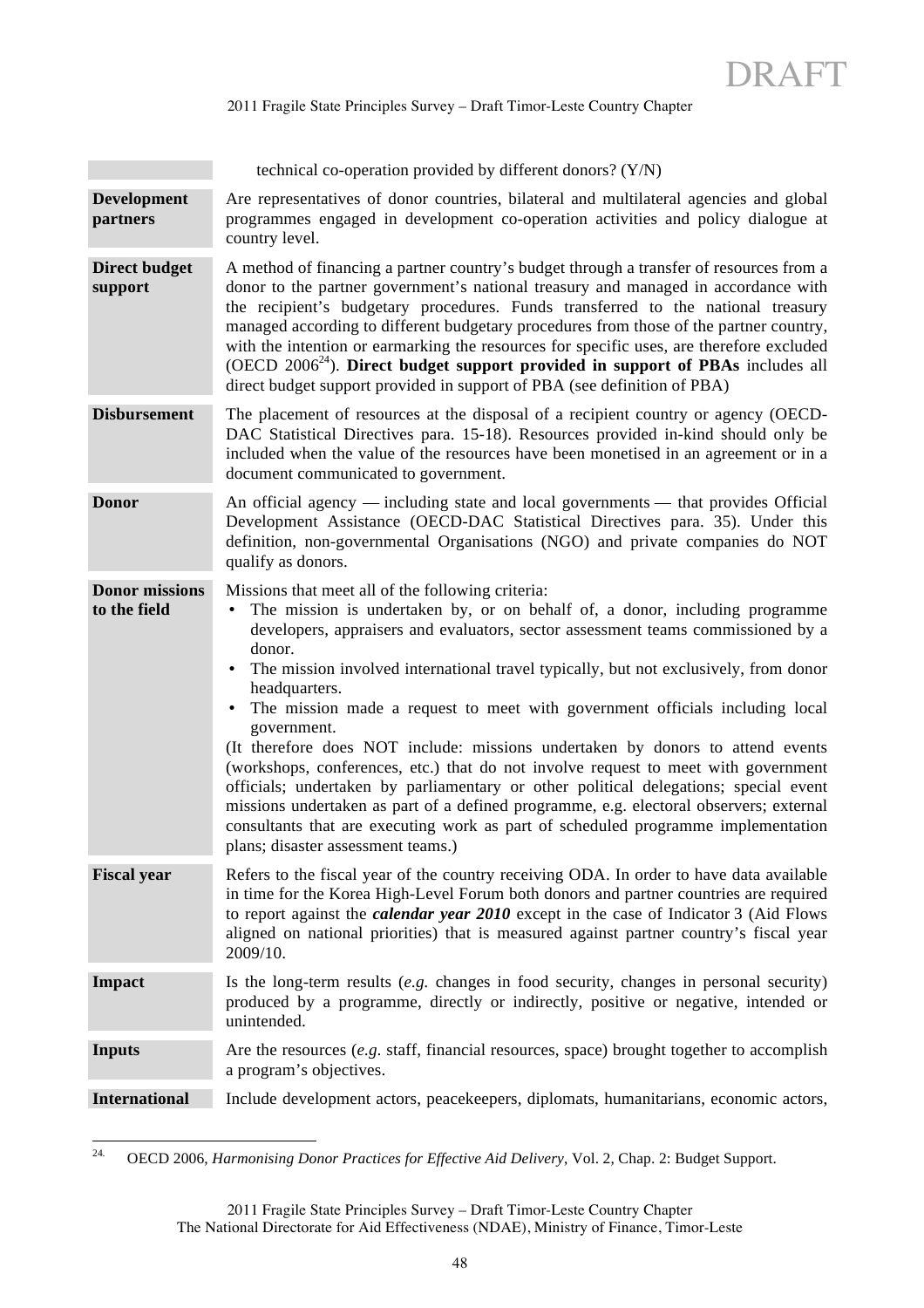| actors                                                                | and international civil society organisations.                                                                                                                                                                                                                                                                                                                                                                                                                                                                                                                                                                                                                                                                                                                                                                                                                                                                                                                                                                                                                                                                                                                                                                                                                                                                                                                                                           |
|-----------------------------------------------------------------------|----------------------------------------------------------------------------------------------------------------------------------------------------------------------------------------------------------------------------------------------------------------------------------------------------------------------------------------------------------------------------------------------------------------------------------------------------------------------------------------------------------------------------------------------------------------------------------------------------------------------------------------------------------------------------------------------------------------------------------------------------------------------------------------------------------------------------------------------------------------------------------------------------------------------------------------------------------------------------------------------------------------------------------------------------------------------------------------------------------------------------------------------------------------------------------------------------------------------------------------------------------------------------------------------------------------------------------------------------------------------------------------------------------|
| <b>Official</b><br><b>Development</b><br><b>Assistance</b><br>(ODA)   | Includes all transactions as defined in OECD-DAC Statistical Directives para. 35,<br>including official transactions that: are administered with the promotion of the<br>economic development and welfare of developing countries as its main objective; and<br>are concessional in character and convey a grant element of at least 25%.                                                                                                                                                                                                                                                                                                                                                                                                                                                                                                                                                                                                                                                                                                                                                                                                                                                                                                                                                                                                                                                                |
| <b>Outputs</b>                                                        | Are the products $(e.g.$ number of trainees, immunised children) that result from<br>programmes.                                                                                                                                                                                                                                                                                                                                                                                                                                                                                                                                                                                                                                                                                                                                                                                                                                                                                                                                                                                                                                                                                                                                                                                                                                                                                                         |
| Other donor<br>assistance<br>provided in<br>support of<br><b>PBAs</b> | Is ODA provided in support of PBAs (see above) but excluding direct budget support<br>(see above). This might include:<br>Projects integrated into Sector-Wide Approaches (SWAps).<br>Pooled arrangements in support of programme-based approaches (e.g. basket<br>funding or pooling of technical assistance).<br>Other assistance in support of programme-based approaches.<br>In each of the countries where the survey is undertaken, donors should be prepared to<br>share with National Co-ordinators the list of their activities that qualify as programme-<br>based approaches and how each meets the PBA criteria                                                                                                                                                                                                                                                                                                                                                                                                                                                                                                                                                                                                                                                                                                                                                                              |
| Peacebuilding                                                         | Involves a range of measures targeted to reduce the risk of lapsing or relapsing into<br>conflict by strengthening national capacities at all levels for conflict management, and<br>to lay the foundations for sustainable peace and development.                                                                                                                                                                                                                                                                                                                                                                                                                                                                                                                                                                                                                                                                                                                                                                                                                                                                                                                                                                                                                                                                                                                                                       |
| Programme<br>based<br>approaches<br>(PBA)                             | Are a way of engaging in development co-operation based on co-ordinated support for<br>a locally/nationally owned programme of development, such as a national development<br>strategy, a sector programme, a thematic programme or the programme of a specific<br>organisation. The existence of formal mechanisms for co-ordination, harmonisation and<br>gradual alignment of support to country systems are also defining features of<br>programme-based approaches. For the Paris Declaration survey indicator 9, donors are<br>invited to review all their development activities with a view to determining how much<br>ODA was disbursed in support of programme-based approaches that meet all 4 of the<br>following criteria:<br>1. Is the host country or organisation exercising leadership over the programme<br>supported by donors? $(Y/N)$<br>2. Is a single comprehensive programme and budget framework used? (Y/N)<br>3. Is there a formal process for donor co-ordination and harmonisation of donor<br>procedures for at least two of the following systems: (i) reporting, (ii) budgeting,<br>(iii) financial management and (iv) procurement? $(Y/N)$<br>4. Does your support to the programme use at least two of the following local<br>systems: (i) programme design, (ii) programme implementation, (iii) financial<br>management and (iv) monitoring and evaluation? $(Y/N)$ |
| Project<br>Implementation<br>Unit (PIU)                               | Also referred to as project management units, project management consultants, project<br>management offices, project co-ordination offices etc., PIUs are dedicated management<br>units designed to support the implementation and administration of projects or<br>programmes. PIUs typically share the following key features:<br>PIUs are typically required to perform subsidiary (rather than principal) tasks<br>with regard to the implementation of a project or programme.<br>PIUs are often established at the request of a donor following the inception of<br>$\bullet$<br>a project or programme.<br>The staff of PIUs vary considerably in size and composition. Staff size can<br>$\bullet$<br>vary from 1 to as many as 200 but most count less than 10 professional staff.                                                                                                                                                                                                                                                                                                                                                                                                                                                                                                                                                                                                              |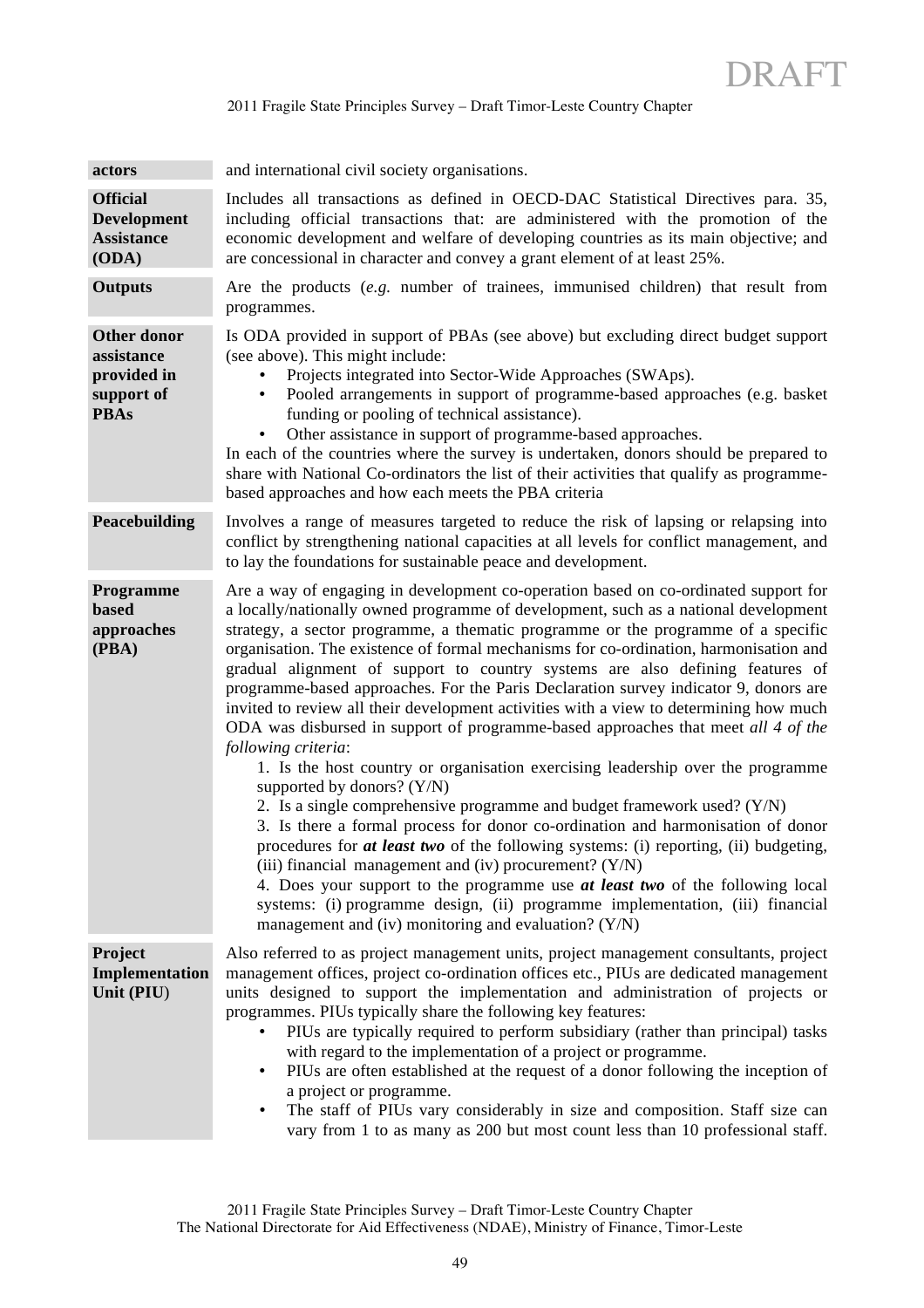Most PIUs rely on staff recruited outside the civil service (e.g. long-term local consultants).

**Project Implementation Unit (PIU**), **parallel** A PIU is parallel when it is created and operates outside existing country structures at the behest of a donor. In practice, there is a continuum between parallel and integrated PIUs. The criteria below have been designed to help donors and partner authorities draw a line within this continuum and identify parallel PIUs. For the purpose of this survey, PIUs are said to be parallel when there are three or more "Yes" to the four questions below (anything less counts as integrated): 1. Are the PIUs accountable to the external funding agencies/donors rather than to the country implementing agencies (ministries, departments, agencies etc)? (Y/N) 2. Are the terms of reference for externally appointed staff determined by the donor (rather than by the country implementing agencies)? (Y/N) 3. Is most of the professional staff appointed by the donor (rather than the country implementing agencies)? (Y/N). 4. Is the salary structure of national staff (including benefits) higher than those of civil service personnel? (Y/N) **Security system** Refers to core security actors (*e.g.* armed forces, police, gendarmerie, border guards, customs and immigration, intelligence); security management and oversight bodies (*e.g.* ministries of defence and internal affairs, financial management bodies and public complaints commissions); justice and law enforcement institutions; and non-statutory security forces (*e.g.* private security companies, guerrillas and militias). **State functions** Core state functions are usually considered to be security and justice, revenue mobilization and expenditure management, provision or oversight of basic service delivery, and the creation of an enabling environment for economic performance and job creation. Which of these are strategic priorities for statebuilding will depend on the context. **Statebuilding** Is an endogenous process of strengthening the capacity, institutions and legitimacy of the state, driven by state-society relations. This definition places state-society relations and political processes at the heart of statebuilding and identifies legitimacy as central to the process as it both facilitates and enhances statebuilding. It recognises that statebuilding needs to take place at both the national and local levels. It gives a central role to strengthening the state's capacities in order to provide key state functions. The concept of statebuilding is increasingly used to describe a desired ("positive") process of statebuilding and therefore emphasises the importance of inclusive political processes, accountability mechanisms and responsiveness. **Technical co-operation** (Also referred to as technical assistance) is the provision of know-how in the form of personnel, training, research and associated costs (OECD DAC Statistical Reporting Directives 40-44). It comprises donor-financed: • Activities that augment the level of knowledge, skills, technical know-how or productive aptitudes of people in developing countries; and • Services such as consultancies, technical support or the provision of knowhow that contribute to the execution of a project. Technical co-operation can be provided to both government and non-government entities, and includes both free standing technical co-operation and technical cooperation that is embedded in investment programmes (or included in programmebased approaches). In order to report against this question, donors are invited to review their portfolio of projects and programmes and estimate the share of technical cooperation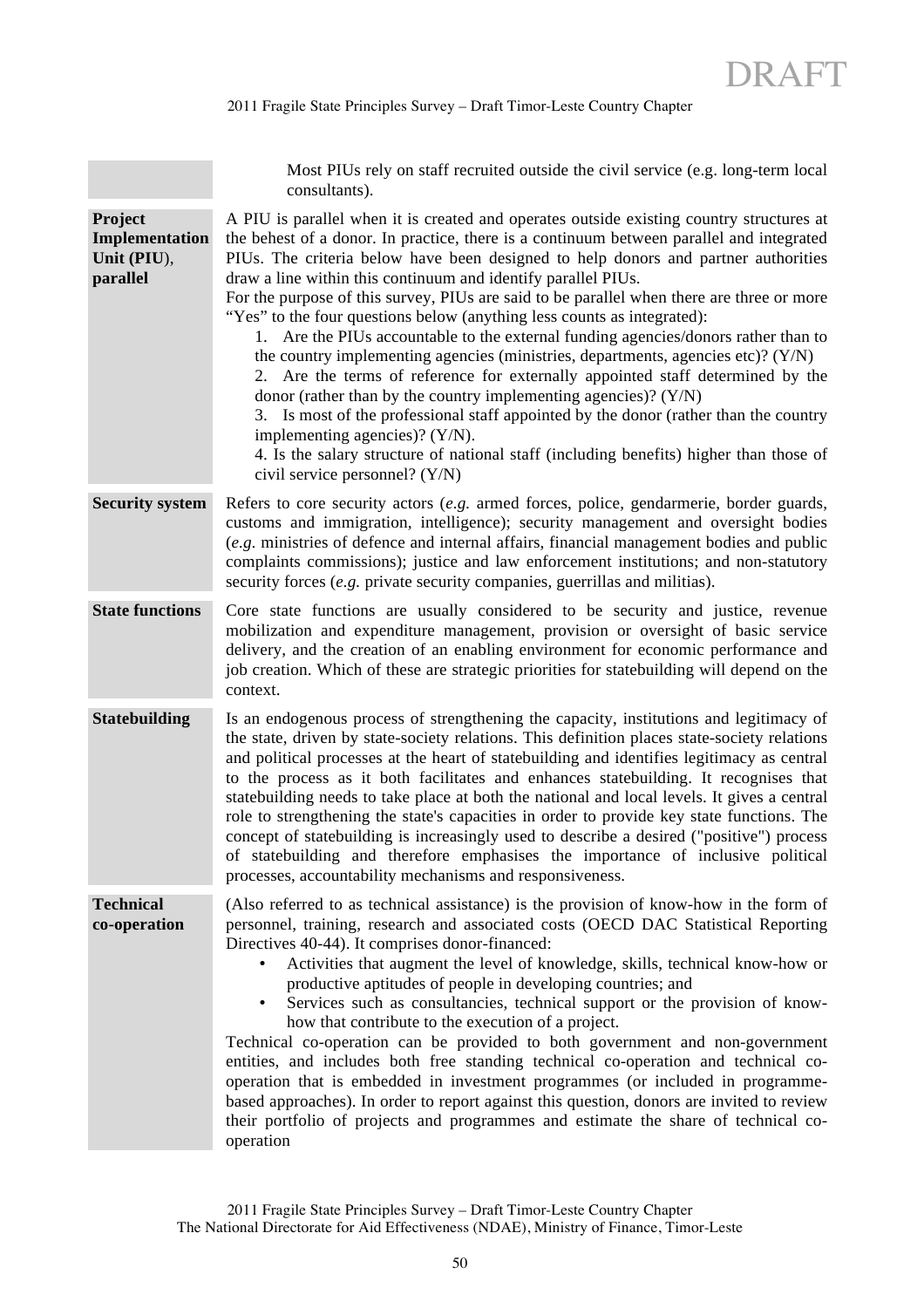| Use of national<br>auditing<br>procedures                   | Is when donors do not make additional requirements on governments for auditing, but<br>rely on the government's normal financial reports/statements. Donors are invited to<br>review all their development activities with a view to determining how much ODA for<br>the government sector meet <b>BOTH</b> criteria below <sup>25</sup> :<br>1. Your funds are subject to audit carried out under the responsibility of the<br><b>Supreme Audit Institution?</b> (Y/N)<br>2. You do NOT under normal circumstances request additional audit<br><b>arrangements</b> <sup>26</sup> ? (Y/N) (i.e.: donors do not require additional audits. No: donors<br>do require additional audits)<br>AND at least one of the two criteria below:<br>1. You do NOT require <i>audit standards different</i> from those adopted by the<br>Supreme Audit Institution? (Y/N) (i.e.: Yes: donors do not require different audit<br>standards. No: donors do require different audit standards)<br>2. You do NOT require the SAI to change its <i>audit cycle</i> to audit your funds?<br>(Y/N) (i.e.: Yes: donors do not require to change the audit cycle. No: donors do<br>require change to the audit cycle.) |
|-------------------------------------------------------------|-------------------------------------------------------------------------------------------------------------------------------------------------------------------------------------------------------------------------------------------------------------------------------------------------------------------------------------------------------------------------------------------------------------------------------------------------------------------------------------------------------------------------------------------------------------------------------------------------------------------------------------------------------------------------------------------------------------------------------------------------------------------------------------------------------------------------------------------------------------------------------------------------------------------------------------------------------------------------------------------------------------------------------------------------------------------------------------------------------------------------------------------------------------------------------------------------|
| <b>Use of national</b><br>budget<br>execution<br>procedures | Is when the funds donors provide are managed according to the national budgeting<br>procedures established in general legislation and implemented by government.<br>Programmes supported by donors are subject to normal country budgetary execution<br>procedures for authorisation, approval and payment.<br>Donors are invited to review all their development activities with a view to determining<br>how much ODA for the government sector meet three out of the four criteria below<br>(anything less does not qualify):<br>1. Are your funds <i>included in the annual budget</i> approved by country legislature?<br>(Y/N)<br>2. Are your funds subject to established country <b>budget execution procedures</b> ?<br>(Y/N)<br>3. Are your funds processed (e.g. deposited $\&$ disbursed) through the <i>established</i><br>country treasury system? (Y/N)<br>4. You do NOT require the <i>opening of separate bank accounts</i> for your funds?<br>(Y/N) (ie.: Yes: you do not require opening separate accounts. No: you do require<br>opening separate accounts)                                                                                                                 |
| Use of national<br>financial<br>reporting<br>procedures     | Is when donors do not impose additional requirements on governments for financial<br>reporting beyond their regular national requirements. In particular donors do NOT<br>require: (i) maintenance of a separate accounting system to satisfy donor reporting<br>requirements, and (ii) creation of a separate chart of accounts to record the use of donor<br>funds.                                                                                                                                                                                                                                                                                                                                                                                                                                                                                                                                                                                                                                                                                                                                                                                                                           |

<sup>&</sup>lt;sup>25</sup> Note: where aid is provided to parastatal entities (for example, public enterprises) and these entities are not subject to audit by the Supreme Audit Institution, the following criteria should be considered:

AND at least one of the two criteria below:

against this criteria.

Donors are invited to review all their development activities with a view to determining how much ODA for the government sector meet BOTH criteria below:

<sup>1.</sup> Are your funds subject to audit carried out under the regular audit procedures established for the audit of parastatal entities? (Y/N)

<sup>2.</sup> You do NOT under normal circumstances request additional audit arrangements ? (Y/N)

<sup>3.</sup> You do NOT require audit standards different from those adopted by the partner country for the audit of parastatal entities? (Y/N)

<sup>4.</sup> You do NOT require a change in the audit cycle of the parastatal entity to audit your funds? (Y/N) Reserving the right to make an exceptional audit (e.g. when fraud or corruption is discovered) does not count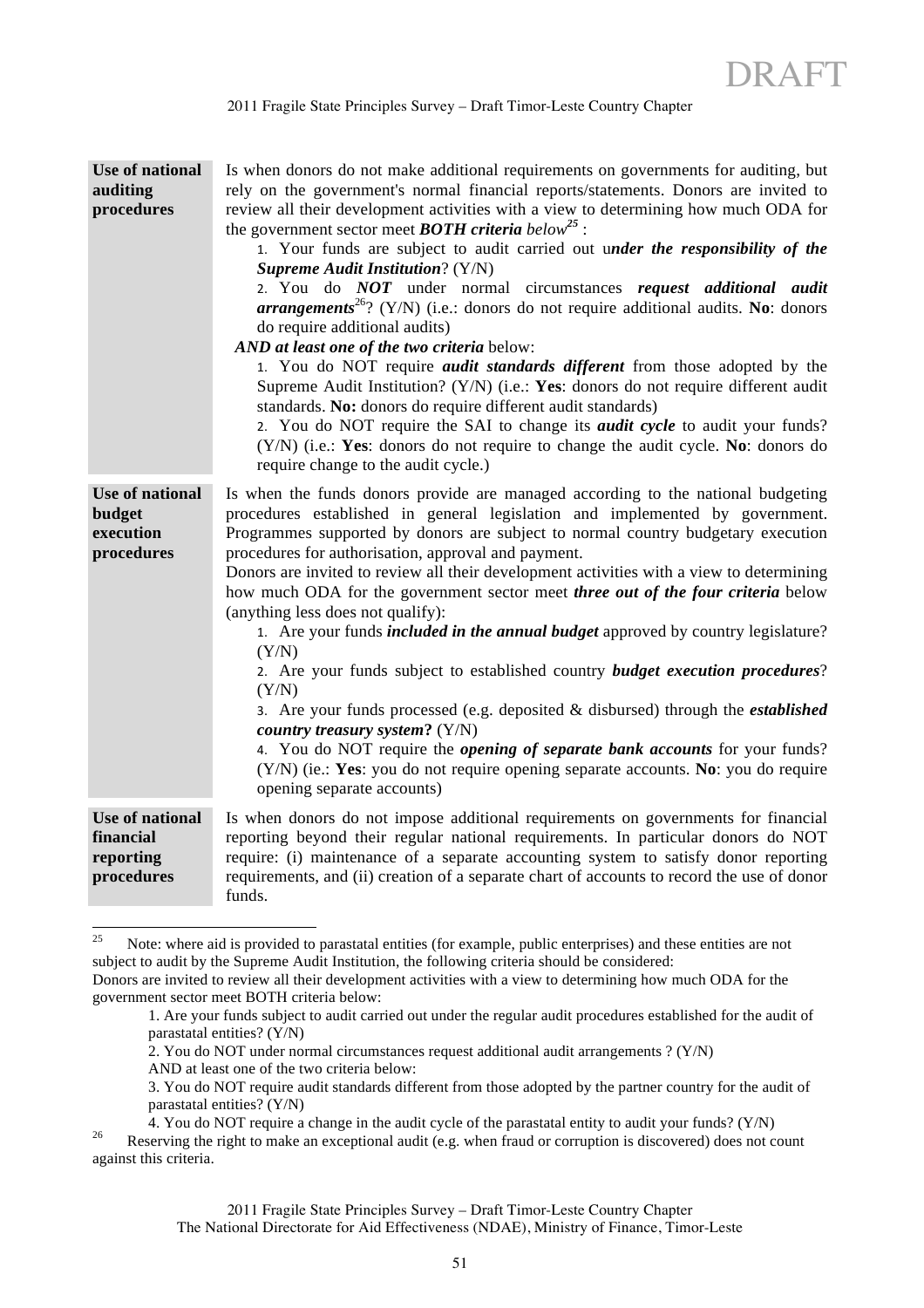Donors are invited to review all their development activities with a view to determining how much ODA for the government sector meet BOTH criteria below (anything less does not qualify):

1. You do NOT require maintenance of a separate accounting system to satisfy your own reporting requirements? (i.e.: **Yes:** you do not require a separate accounting system. **No**: you do require a separate accounting system.)

2. You ONLY require financial reports prepared using country's established financial reporting arrangements? (Y/N)

**Use of national procurement systems** Donors use national procurement systems when the funds they provide for the implementation of projects and programmes are managed according to the national procurement procedures as they were established in the general legislation and implemented by government. The use of national procurement procedures means that donors do not make additional, or special, requirements on governments for the procurement of works, goods and services.

**Whole-ofgovernment approaches**  Whole-of-government approaches to policy development, programming and implementation entail the collaboration of public services agencies working across portfolio boundaries to achieve a shared goal and a coherent government response to particular issues. Approaches can be formal or informal.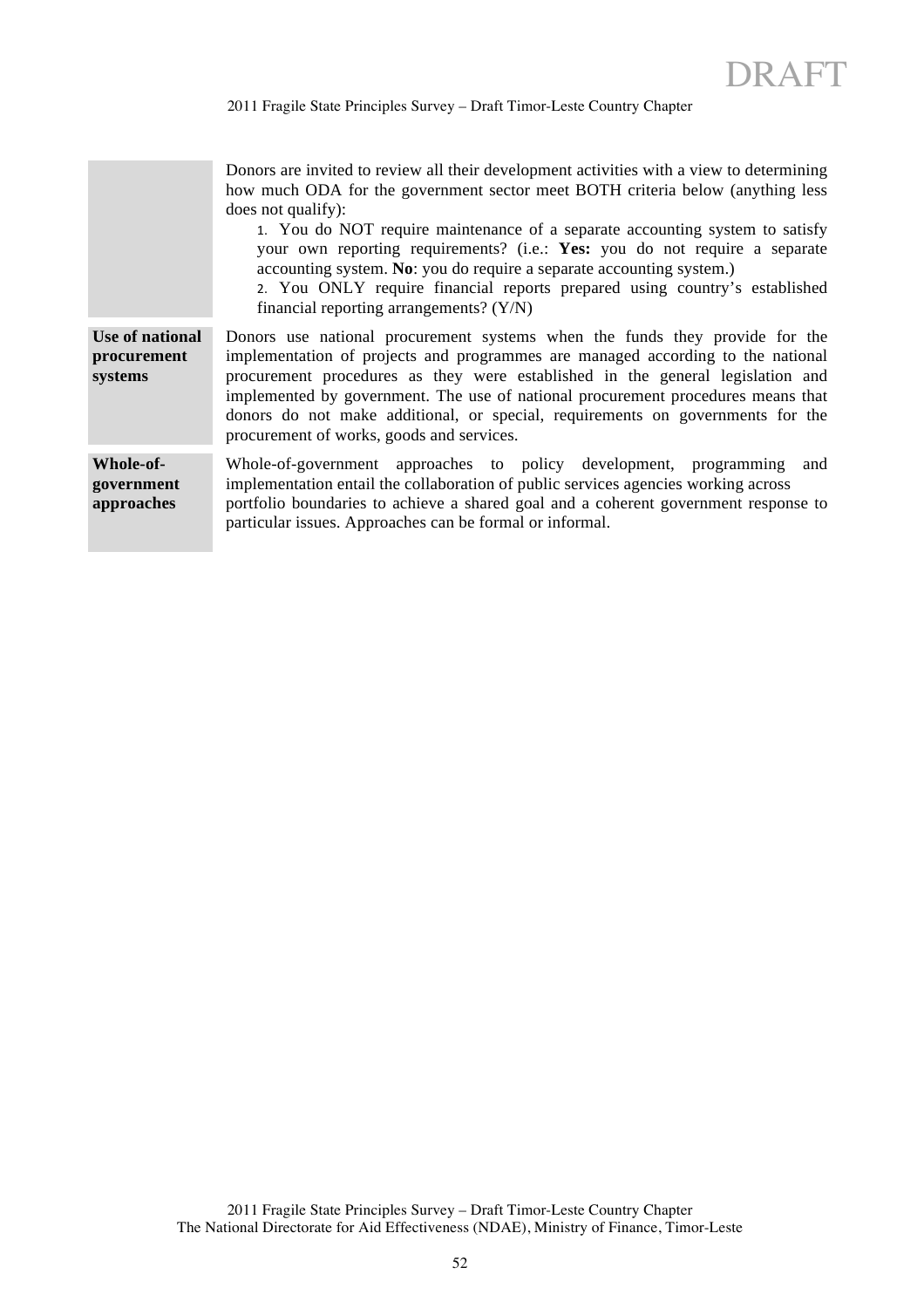# **ANNEX E:**

TIMOR-LESTE TIMELINE

| 1999 August 30        | UN-sponsored elections held on autonomy vs. independence.<br>٠                                                          |
|-----------------------|-------------------------------------------------------------------------------------------------------------------------|
|                       | 98.6% of the 451,000 registered voters cast ballots.<br>٠                                                               |
|                       | U.N. peacekeeping forces arrived in the following weeks.<br>٠                                                           |
| 1999 - September 3    | Election results report with 78.5% in favor of independence.<br>٠                                                       |
|                       | Pro-Indonesia militiamen react by going on a violent rampage ending<br>٠                                                |
|                       | when international forces sent in.                                                                                      |
| 1999 - September 20   | First wave of international peacekeepers, known as INTERFET, land<br>٠<br>and establish control over Dili.              |
| 1999 - October 5      | Kofi Annan presents UN plan to take full control of East Timor and<br>٠                                                 |
|                       | guide the territory to nation hood over 2-3 years.                                                                      |
| 1999 - October 25     | UN Security Council votes to send 8,950 peacekeepers, 1,640 police<br>٠                                                 |
|                       | officers and 200 military observers to oversee the East Timor transition                                                |
|                       | to independence.                                                                                                        |
| 2002 - May 20         | East Timor renamed Timor-Leste upon independence.<br>٠                                                                  |
| $2003$ – September 16 | UN turns over responsibility for security in Timor-Leste's second<br>٠                                                  |
|                       | largest city to the country's fledgling police force.                                                                   |
| $2002$ – September 27 | Timor-Leste is the first country to be born in the 21st century<br>٠                                                    |
|                       | Gains seat at the United Nations, taking total membership to 191.<br>٠                                                  |
| $2005 - December 1$   | Australia and Timor-Leste finalize revenue-sharing pact covering the \$5<br>٠<br>billion Sunrise natural-gas project.   |
| 2006 - February       | Approximately 500 Timorese soldiers deserted in protest against alleged<br>٠                                            |
|                       | discrimination.                                                                                                         |
| 2006 - March 16       | Timor-Leste's Prime Minister Mari Alkatiri dismisses almost half the<br>$\blacksquare$                                  |
|                       | country's 1,400-strong army for going on strike.                                                                        |
| 2006 - April 28       | Hundreds of former soldiers burn cars and shops in Dili, sparking<br>٠                                                  |
|                       | violent clashes with police that leave at least two people dead and 27                                                  |
|                       | injured.                                                                                                                |
|                       | Dismissed soldiers hold near-daily rallies in Dili demanding that their<br>٠                                            |
|                       | grievances be heard.                                                                                                    |
| 2006 - May 23         | Fighting between disgruntled former soldiers and the military leaves at<br>٠                                            |
|                       | least two people dead                                                                                                   |
|                       | Australia and New Zealand offer to provide troops to the tiny nation to<br>٠                                            |
|                       | help restore calm.                                                                                                      |
| 2006 - May 24         | International peacekeepers and troops from Australia and New Zealand<br>٠<br>head to Timor-Leste to help restore order. |
| 2006 - June 4         | Gangs burn half a dozen buildings near the airport in Dili as residents<br>٠                                            |
|                       | plead for a permanent police presence in their neighborhoods to stop the                                                |
|                       | violence.                                                                                                               |
| 2006 - June 11        | Foreign Minister Jose Ramos-Horta states<br>that the<br>Timorese<br>٠                                                   |
|                       | government has asked the UN to form an "independent special inquiry                                                     |
|                       | commission" into violence that has left 21 dead.                                                                        |
| 2006 - June 13        | UN chief Kofi Annan asks UN human rights chief Louise Arbour to set<br>٠                                                |
|                       | up an independent enquiry commission to probe recent ethnic violence.                                                   |
| 2006 - June 16        | Rebel soldiers surrender the first of their weapons to Australian<br>٠                                                  |
|                       | peacekeepers, beginning a process deemed vital to ending months of                                                      |
|                       | unrest.                                                                                                                 |
| 2006 - June 20        | Prosecutors order the arrest of Rogerio Lobato, former interior minister,<br>٠                                          |